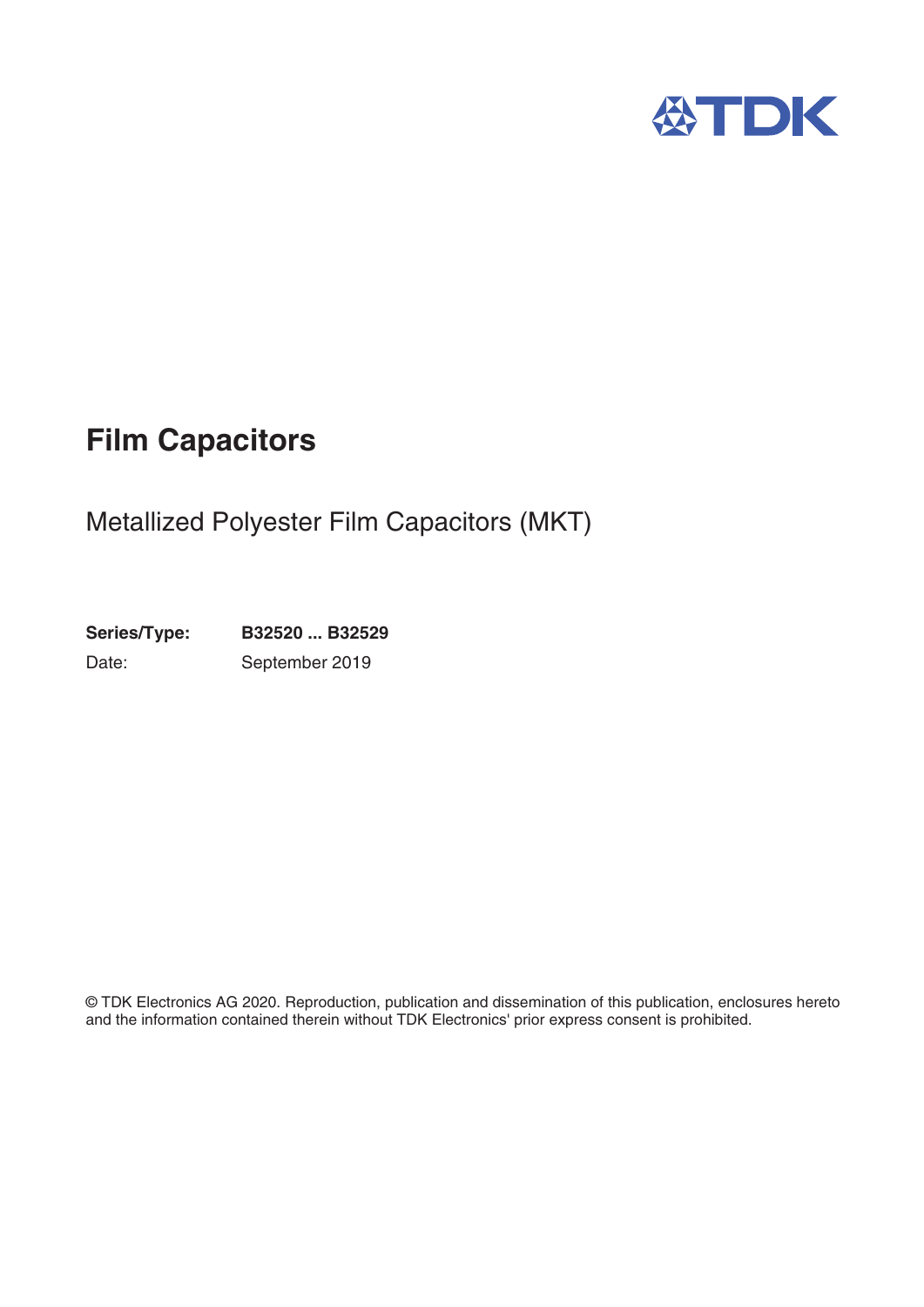

#### **General purpose (stacked/wound)**

#### **Typical applications**

- **Blocking**
- Coupling, decoupling
- Bypassing
- RFI for automotive

#### **Climatic**

- $\blacksquare$  Max. operating temperature: 125 °C
- Climatic category (IEC 60068-1:2013): 55/125/56

#### **Construction**

- Dielectric: polyethylene terephthalate (polyester, PET)
- Stacked-film technology for lead spacing 5 to 15 mm (= code C, D or E in digit 7 of ordering code)
- Wound capacitor technology for lead spacing 10 to 37.5 mm (= code N, Q or R in digit 7 of ordering code)
- Plastic case (UL 94 V-0)
- Epoxy resin sealing (UL 94 V-0)

#### **Features**

- High pulse strength
- High contact reliability
- RoHS-compatible
- Halogen-free capacitors available on request
- AEC-Q200D compliant

#### **Terminals**

- Parallel wire leads, lead-free tinned
- Special lead lengths available on request

#### **Marking**

Manufacturer's logo, rated capacitance (coded), cap. tolerance (code letter), rated DC voltage, date of manufacture (coded), coded type ("1") for lead spacing 5 mm, series and lot number for lead spacing ≥10 mm

#### **Delivery mode**

Bulk (untaped) Taped (Ammo pack or reel) For notes on taping, refer to chapter "Taping and packing".

#### **Dimensional drawing**



Dimensions in mm

| Lead spacing  | Lead diameter Type |        |
|---------------|--------------------|--------|
| $e$ $\pm$ 0.4 | $d_1 \pm 0.05$     |        |
| 5.0           | 0.5                | B32529 |
| 7.5           | 0.5                | B32520 |
| 10.0          | $0.6^{1}$          | B32521 |
| 15.0          | 0.8                | B32522 |
| 22.5          | 0.8                | B32523 |
| 27.5          | 0.8                | B32524 |
| 37.5          | 1.0                | B32526 |

1) 0.5 mm for capacitor width w = 4 mm. Exception for B32521D series.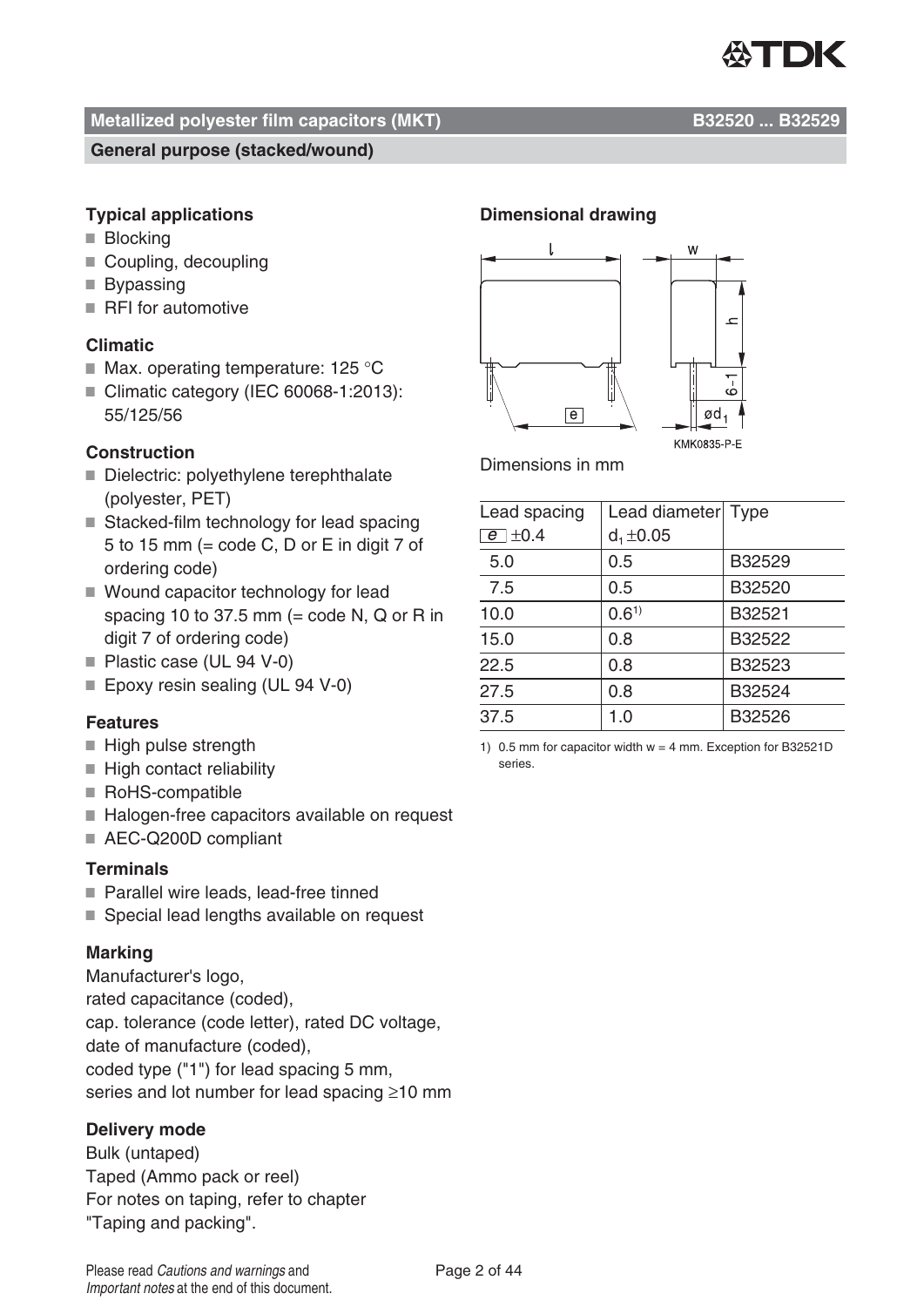

**B32520 ... B32529**

#### **General purpose (stacked/wound)**

#### **Overview of available types**

|                                                  | Lead spacing 5.0 mm |             |             |             |             |             |                  | $7.5 \text{ mm}$ |             |             |             | 10.0 mm     |              |             |             |
|--------------------------------------------------|---------------------|-------------|-------------|-------------|-------------|-------------|------------------|------------------|-------------|-------------|-------------|-------------|--------------|-------------|-------------|
| Type                                             |                     | B32529      |             |             |             |             |                  | B32520           |             |             | B32521      |             |              |             |             |
| Page                                             | 6                   |             |             |             |             |             | $\boldsymbol{9}$ |                  |             |             | 10          |             |              |             |             |
| Technology                                       | $\mathsf S$         | $\mathsf S$ | $\mathsf S$ | $\mathsf S$ | $\mathsf S$ | $\mathsf S$ | $\mathsf S$      | $\mathsf S$      | $\mathsf S$ | $\mathsf S$ | $\mathsf S$ | $\mathbf S$ | $\mathsf{s}$ | $\mathsf S$ | $\mathsf S$ |
| $V_R$ (V DC)                                     | 50                  | 63          | 100         | 250         | 400         | 630         | 63               | 100              | 250         | 400         | 63          | 100         | 250          | 400         | 630         |
| $V_{RMS}$ (V AC)                                 | 32                  | 40          | 63          | 160         | 200         | 400         | 40               | 63               | 160         | 200         | 40          | 63          | 160          | 200         | 350         |
| $C_{\textrm{\tiny R}}\left(\mu\mathsf{F}\right)$ |                     |             |             |             |             |             |                  |                  |             |             |             |             |              |             |             |
| 0.0010                                           |                     |             |             |             |             |             |                  |                  |             |             |             |             |              |             |             |
| 0.0015                                           |                     |             |             |             |             |             |                  |                  |             |             |             |             |              |             |             |
| 0.0022                                           |                     |             |             |             |             |             |                  |                  |             |             |             |             |              |             |             |
| 0.0033                                           |                     |             |             |             |             |             |                  |                  |             |             |             |             |              |             |             |
| 0.0047                                           |                     |             |             |             |             |             |                  |                  |             |             |             |             |              |             |             |
| 0.0068                                           |                     |             |             |             |             |             |                  |                  |             |             |             |             |              |             |             |
| 0.010                                            |                     |             |             |             |             |             |                  |                  |             |             |             |             |              |             |             |
| 0.015                                            |                     |             |             |             |             |             |                  |                  |             |             |             |             |              |             |             |
| 0.022                                            |                     |             |             |             |             |             |                  |                  |             |             |             |             |              |             |             |
| 0.033                                            |                     |             |             |             |             |             |                  |                  |             |             |             |             |              |             |             |
| 0.047                                            |                     |             |             |             |             |             |                  |                  |             |             |             |             |              |             |             |
| 0.056                                            |                     |             |             |             |             |             |                  |                  |             |             |             |             |              |             |             |
| 0.068                                            |                     |             |             |             |             |             |                  |                  |             |             |             |             |              |             |             |
| 0.082                                            |                     |             |             |             |             |             |                  |                  |             |             |             |             |              |             |             |
| 0.10                                             |                     |             |             |             |             |             |                  |                  |             |             |             |             |              |             |             |
| 0.12                                             |                     |             |             |             |             |             |                  |                  |             |             |             |             |              |             |             |
| 0.15                                             |                     |             |             |             |             |             |                  |                  |             |             |             |             |              |             |             |
| 0.18                                             |                     |             |             |             |             |             |                  |                  |             |             |             |             |              |             |             |
| 0.22                                             |                     |             |             |             |             |             |                  |                  |             |             |             |             |              |             |             |
| 0.33                                             |                     |             |             |             |             |             |                  |                  |             |             |             |             |              |             |             |
| 0.47                                             |                     |             |             |             |             |             |                  |                  |             |             |             |             |              |             |             |
| 0.68                                             |                     |             |             |             |             |             |                  |                  |             |             |             |             |              |             |             |
| $1.0$                                            |                     |             |             |             |             |             |                  |                  |             |             |             |             |              |             |             |
| $1.5$                                            |                     |             |             |             |             |             |                  |                  |             |             |             |             |              |             |             |
| 2.2                                              |                     |             |             |             |             |             |                  |                  |             |             |             |             |              |             |             |
| 3.3                                              |                     |             |             |             |             |             |                  |                  |             |             |             |             |              |             |             |
| 4.7                                              |                     |             |             |             |             |             |                  |                  |             |             |             |             |              |             |             |

Technology:  $s =$  Stacked-film technology /  $w =$  Wound capacitor technology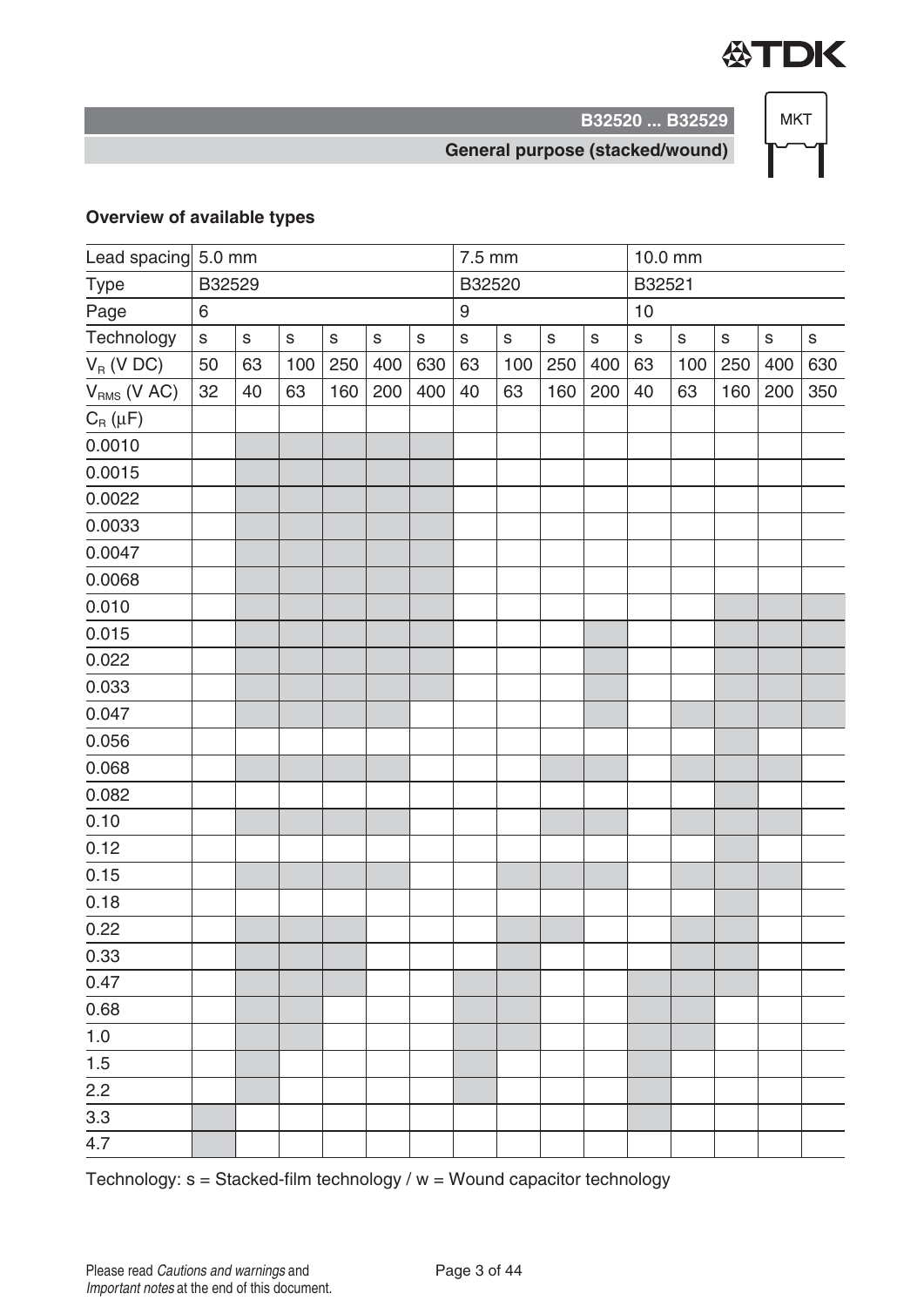

**B32520 ... B32529**

**General purpose (stacked/wound)**

#### **Overview of available types**

| Lead spacing 15.0 mm |             |        |     |             |     |              |           | 22.5 mm |           |               |     | 27.5 mm   |     |     |           |           |
|----------------------|-------------|--------|-----|-------------|-----|--------------|-----------|---------|-----------|---------------|-----|-----------|-----|-----|-----------|-----------|
| Type                 |             | B32522 |     |             |     |              |           | B32523  |           |               |     | B32524    |     |     |           |           |
| Page                 | 12          |        |     |             |     |              |           |         |           |               |     | 15        |     |     |           |           |
| Technology           | $\mathsf S$ | S/W    | S/W | $\mathsf S$ | W   | $\mathsf{s}$ | ${\sf W}$ | W       | ${\sf W}$ | ${\mathsf W}$ | W   | ${\sf W}$ | W   | W   | ${\sf W}$ | ${\sf W}$ |
| $V_R$ (V DC)         | 63          | 100    | 250 | 400         | 450 | 630          | 63        | 100     | 250       | 400           | 630 | 63        | 100 | 250 | 400       | 630       |
| $V_{RMS}$ (V AC)     | 40          | 63     | 160 | 200         | 200 | 350          | 40        | 63      | 160       | 200           | 200 | 40        | 63  | 160 | 200       | 220       |
| $C_R(\mu F)$         |             |        |     |             |     |              |           |         |           |               |     |           |     |     |           |           |
| 0.047                |             |        |     |             |     |              |           |         |           |               |     |           |     |     |           |           |
| 0.068                |             |        |     |             |     |              |           |         |           |               |     |           |     |     |           |           |
| 0.10                 |             |        |     |             |     |              |           |         |           |               |     |           |     |     |           |           |
| 0.15                 |             |        |     |             |     |              |           |         |           |               |     |           |     |     |           |           |
| 0.22                 |             |        |     |             |     |              |           |         |           |               |     |           |     |     |           |           |
| 0.33                 |             |        |     |             |     |              |           |         |           |               |     |           |     |     |           |           |
| 0.39                 |             |        |     |             |     |              |           |         |           |               |     |           |     |     |           |           |
| 0.47                 |             |        |     |             |     |              |           |         |           |               |     |           |     |     |           |           |
| 0.56                 |             |        |     |             |     |              |           |         |           |               |     |           |     |     |           |           |
| 0.68                 |             |        |     |             |     |              |           |         |           |               |     |           |     |     |           |           |
| $1.0$                |             |        |     |             |     |              |           |         |           |               |     |           |     |     |           |           |
| 1.5                  |             |        |     |             |     |              |           |         |           |               |     |           |     |     |           |           |
| 2.2                  |             |        |     |             |     |              |           |         |           |               |     |           |     |     |           |           |
| 3.3                  |             |        |     |             |     |              |           |         |           |               |     |           |     |     |           |           |
| 4.7                  |             |        |     |             |     |              |           |         |           |               |     |           |     |     |           |           |
| 6.8                  |             |        |     |             |     |              |           |         |           |               |     |           |     |     |           |           |
| 10                   |             |        |     |             |     |              |           |         |           |               |     |           |     |     |           |           |
| 15                   |             |        |     |             |     |              |           |         |           |               |     |           |     |     |           |           |
| 22                   |             |        |     |             |     |              |           |         |           |               |     |           |     |     |           |           |
| 33                   |             |        |     |             |     |              |           |         |           |               |     |           |     |     |           |           |
| 47                   |             |        |     |             |     |              |           |         |           |               |     |           |     |     |           |           |
| 68                   |             |        |     |             |     |              |           |         |           |               |     |           |     |     |           |           |
| 100                  |             |        |     |             |     |              |           |         |           |               |     |           |     |     |           |           |

Technology:  $s =$  Stacked-film technology /  $w =$  Wound capacitor technology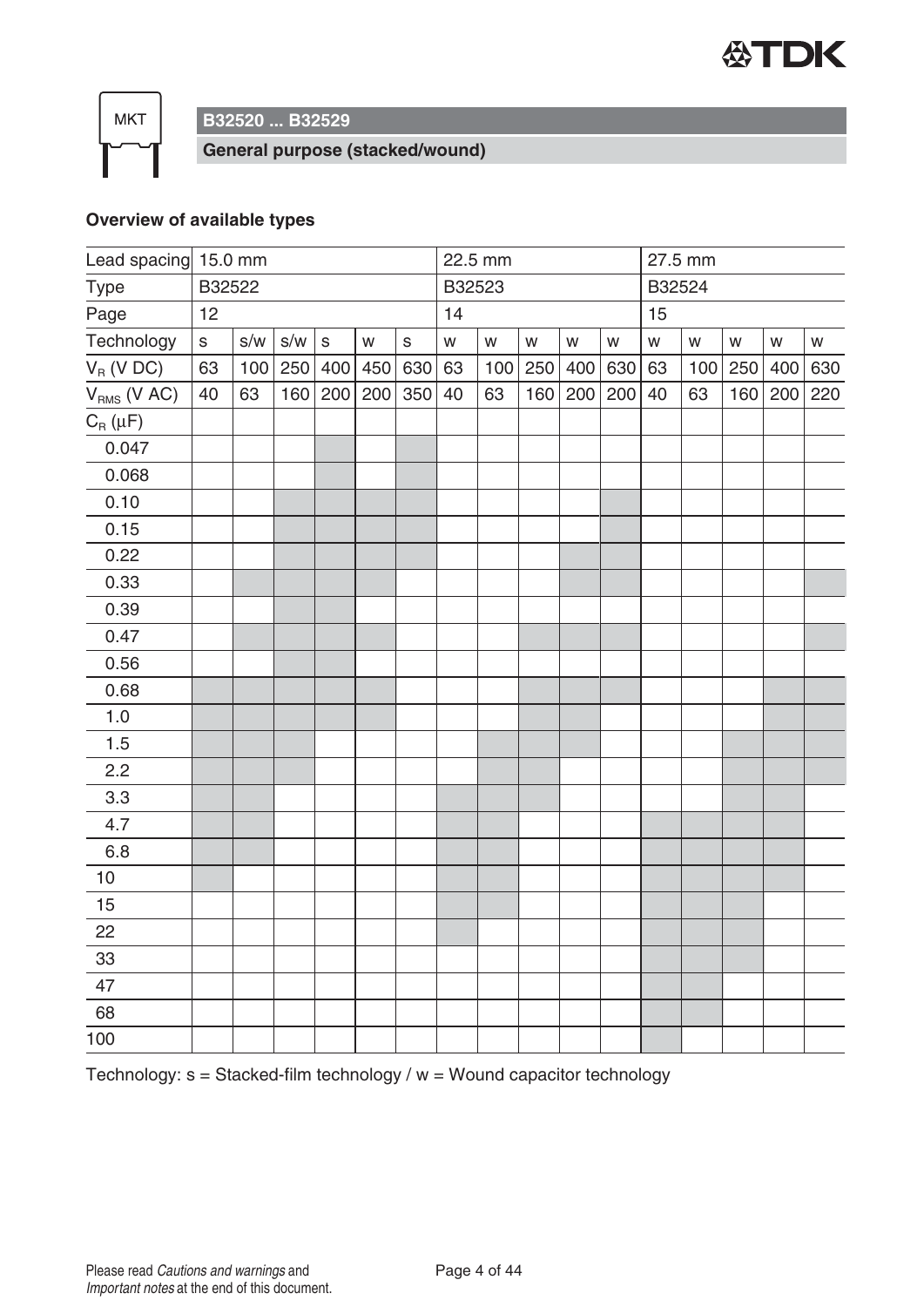

**B32520 ... B32529**

**General purpose (stacked/wound)**

#### **Overview of available types**

| Lead spacing 37.5 mm |               |           |     |
|----------------------|---------------|-----------|-----|
| B32526               |               |           |     |
| 17                   |               |           |     |
| ${\mathsf W}$        | ${\mathsf W}$ | ${\sf W}$ | W   |
| 63                   | 100           | 250       | 400 |
| 40                   | 63            | 160       | 200 |
|                      |               |           |     |
|                      |               |           |     |
|                      |               |           |     |
|                      |               |           |     |
|                      |               |           |     |
|                      |               |           |     |
|                      |               |           |     |
|                      |               |           |     |
|                      |               |           |     |
|                      |               |           |     |
|                      |               |           |     |
|                      |               |           |     |
|                      |               |           |     |
|                      |               |           |     |
|                      |               |           |     |
|                      |               |           |     |
|                      |               |           |     |
|                      |               |           |     |

Technology:  $s =$  Stacked-film technology /  $w =$  Wound capacitor technology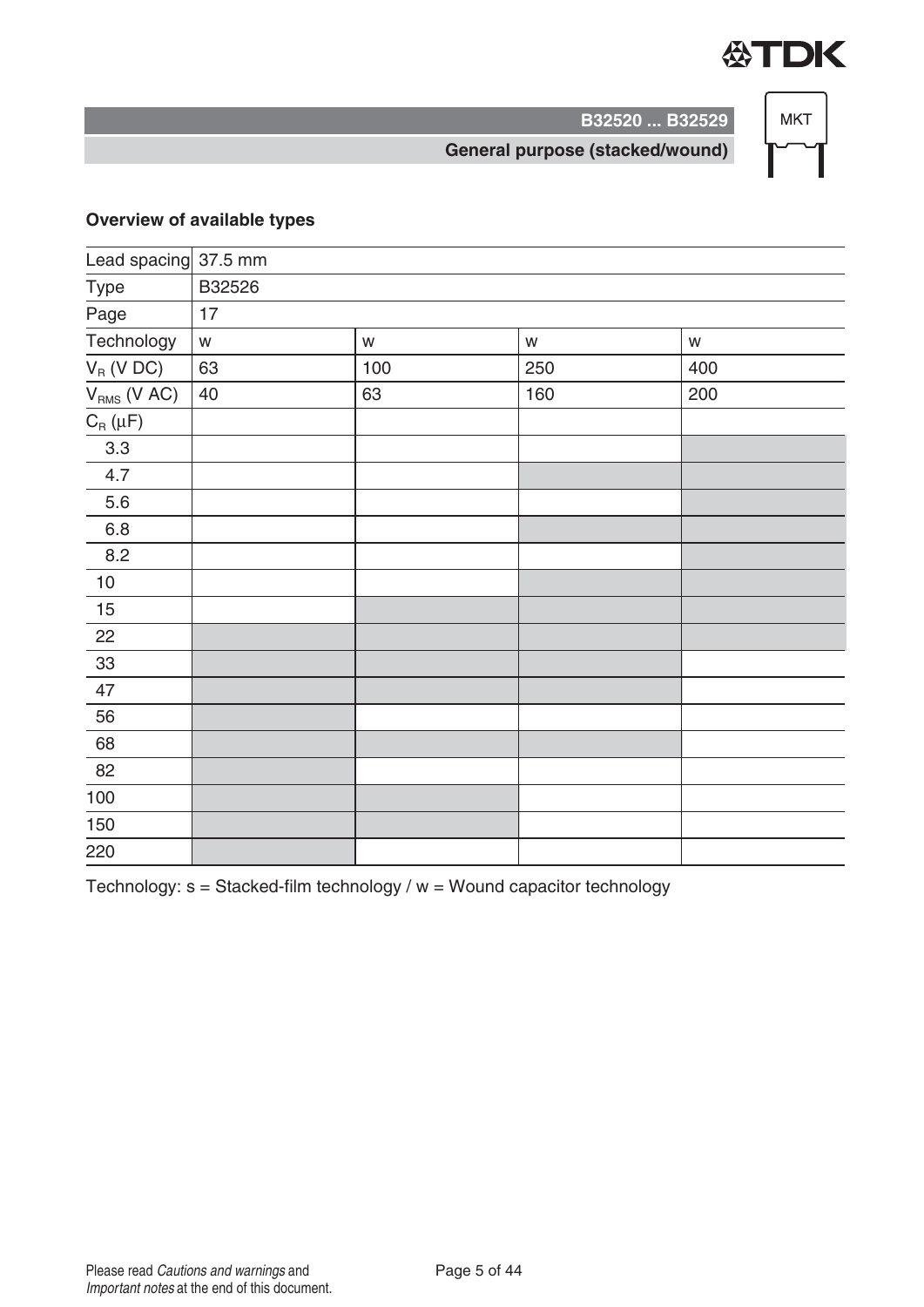



**B32529**

**General purpose (stacked)**

#### **Ordering codes and packing units (lead spacing 5 mm)**

| $V_{\rm R}$ | $V_{\rm RMS}$  | $C_{\mbox{\tiny R}}$ |                       | Max. dimensions              | Ordering code    | Ammo     | Reel     | Untaped  |
|-------------|----------------|----------------------|-----------------------|------------------------------|------------------|----------|----------|----------|
|             | $f \leq 60$ Hz |                      | $w \times h \times I$ |                              | (composition see | pack     |          |          |
| V DC        | V AC           | $\mu$ F              | mm                    |                              | below)           | pcs./MOQ | pcs./MOQ | pcs./MOQ |
| 50          | 32             | 3.3                  |                       | $7.8 \times 13.0 \times 7.8$ | B32529D5335+***  | 4000     | 3200     | 4000     |
|             |                | 4.7                  |                       | $7.8 \times 13.0 \times 7.8$ | B32529D5475M***  | 4000     | 3200     | 4000     |
| 63          | 40             | 0.0010               |                       | $2.5 \times 6.5 \times 7.3$  | B32529C0102+***  | 12800    | 11200    | 8000     |
|             |                | 0.0015               |                       | $2.5 \times 6.5 \times 7.3$  | B32529C0152+***  | 12800    | 11200    | 8000     |
|             |                | 0.0022               |                       | $2.5 \times 6.5 \times 7.3$  | B32529C0222+***  | 12800    | 11200    | 8000     |
|             |                | 0.0033               |                       | $2.5 \times 6.5 \times 7.3$  | B32529C0332+***  | 12800    | 11200    | 8000     |
|             |                | 0.0047               |                       | $2.5 \times 6.5 \times 7.3$  | B32529C0472+***  | 12800    | 11200    | 8000     |
|             |                | 0.0068               |                       | $2.5 \times 6.5 \times 7.3$  | B32529C0682+***  | 12800    | 11200    | 8000     |
|             |                | 0.010                |                       | $2.5 \times 6.5 \times 7.3$  | B32529C0103+***  | 12800    | 11200    | 8000     |
|             |                | 0.015                |                       | $2.5 \times 6.5 \times 7.3$  | B32529C0153+***  | 12800    | 11200    | 8000     |
|             |                | 0.022                |                       | $2.5 \times 6.5 \times 7.3$  | B32529C0223+***  | 12800    | 11200    | 8000     |
|             |                | 0.033                |                       | $2.5 \times 6.5 \times 7.3$  | B32529C0333+***  | 12800    | 11200    | 8000     |
|             |                | 0.047                |                       | $2.5 \times 6.5 \times 7.3$  | B32529C0473+***  | 12800    | 11200    | 8000     |
|             |                | 0.068                |                       | $2.5 \times 6.5 \times 7.3$  | B32529C0683+***  | 12800    | 11200    | 8000     |
|             |                | 0.10                 |                       | $2.5 \times 6.5 \times 7.3$  | B32529C0104+***  | 12800    | 11200    | 8000     |
|             |                | 0.15                 |                       | $2.5 \times 6.5 \times 7.3$  | B32529C0154+***  | 12800    | 11200    | 8000     |
|             |                | 0.22                 |                       | $2.5 \times 6.5 \times 7.3$  | B32529C0224+***  | 12800    | 11200    | 8000     |
|             |                | 0.33                 |                       | $3.0 \times 6.5 \times 7.3$  | B32529C0334+***  | 10800    | 9600     | 8000     |
|             |                | 0.47                 |                       | $3.5 \times 8.0 \times 7.3$  | B32529C0474+***  | 9200     | 8000     | 8000     |
|             |                | 0.68                 |                       | $4.5 \times 9.5 \times 7.3$  | B32529C0684+***  | 7200     | 6000     | 6000     |
|             |                | 1.0                  |                       | $4.5 \times 9.5 \times 7.3$  | B32529C0105+***  | 7200     | 6000     | 6000     |
|             |                | 1.5                  |                       | $6.0 \times 10.5 \times 7.5$ | B32529C0155+***  | 5200     | 4400     | 4000     |
|             |                | 2.2                  |                       | $7.8 \times 13.0 \times 7.8$ | B32529D0225+***  | 4000     | 3200     | 4000     |
| 100         | 63             | 0.0010               |                       | $2.5 \times 6.5 \times 7.3$  | B32529C1102+***  | 12800    | 11200    | 8000     |
|             |                | 0.0015               |                       | $2.5 \times 6.5 \times 7.3$  | B32529C1152+***  | 12800    | 11200    | 8000     |
|             |                | 0.0022               |                       | $2.5 \times 6.5 \times 7.3$  | B32529C1222+***  | 12800    | 11200    | 8000     |
|             |                | 0.0033               |                       | $2.5 \times 6.5 \times 7.3$  | B32529C1332+***  | 12800    | 11200    | 8000     |
|             |                | 0.0047               |                       | $2.5 \times 6.5 \times 7.3$  | B32529C1472+***  | 12800    | 11200    | 8000     |
|             |                | 0.0068               |                       | $2.5 \times 6.5 \times 7.3$  | B32529C1682+***  | 12800    | 11200    | 8000     |
|             |                | 0.010                |                       | $2.5 \times 6.5 \times 7.3$  | B32529C1103+***  | 12800    | 11200    | 8000     |
|             |                | 0.015                |                       | $2.5 \times 6.5 \times 7.3$  | B32529C1153+***  | 12800    | 11200    | 8000     |

MOQ = Minimum Order Quantity, consisting of 4 packing units.

Further E series and intermediate capacitance values on request.

#### **Composition of ordering code**

+ = Capacitance tolerance code: \*\*\* = Packaging code:

 $M = \pm 20\%$ 

 $K = \pm 10\%$ 

 $J = \pm 5\%$ 

289 = Ammo pack

 $189 =$  Reel

 $000 =$  Untaped (standard lead length  $6 - 1$  mm)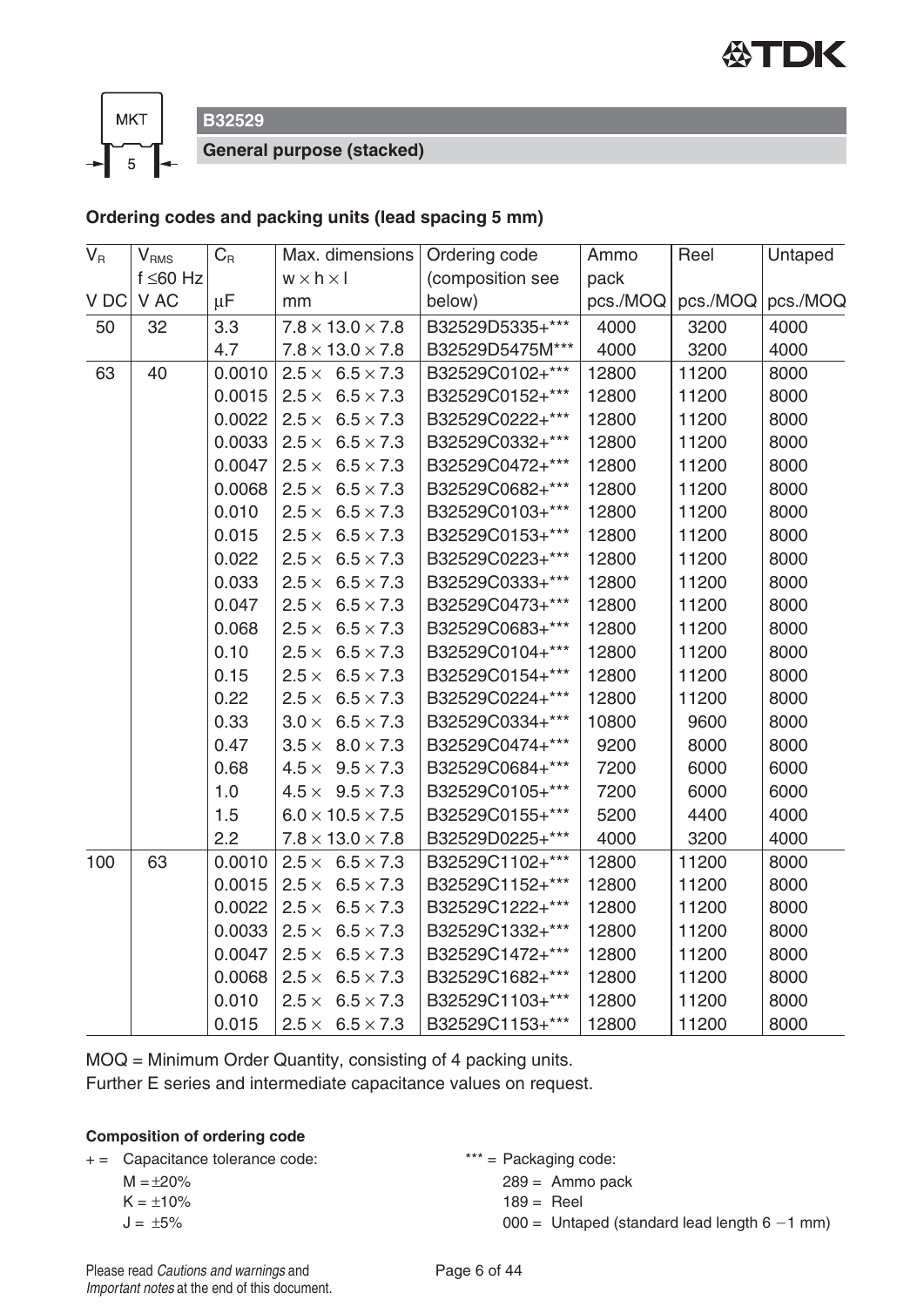

**B32529 General purpose (stacked)**



#### **Ordering codes and packing units (lead spacing 5 mm)**

| $V_R$ | $V_{RMS}$      | $C_R$  | Max. dimensions              | Ordering code    | Ammo     | Reel     | Untaped  |
|-------|----------------|--------|------------------------------|------------------|----------|----------|----------|
|       | $f \leq 60$ Hz |        | $w \times h \times l$        | (composition see | pack     |          |          |
| V DC  | V AC           | μF     | mm                           | below)           | pcs./MOQ | pcs./MOQ | pcs./MOQ |
| 100   | 63             | 0.022  | $2.5 \times 6.5 \times 7.3$  | B32529C1223+***  | 12800    | 11200    | 8000     |
|       |                | 0.033  | $2.5 \times 6.5 \times 7.3$  | B32529C1333+***  | 12800    | 11200    | 8000     |
|       |                | 0.047  | $2.5 \times 6.5 \times 7.3$  | B32529C1473+***  | 12800    | 11200    | 8000     |
|       |                | 0.068  | $2.5 \times 6.5 \times 7.3$  | B32529C1683+***  | 12800    | 11200    | 8000     |
|       |                | 0.10   | $2.5 \times 6.5 \times 7.3$  | B32529C1104+***  | 12800    | 11200    | 8000     |
|       |                | 0.15   | $3.0 \times 6.5 \times 7.3$  | B32529C1154+***  | 10800    | 9600     | 8000     |
|       |                | 0.22   | $3.5 \times 8.0 \times 7.3$  | B32529C1224+***  | 9200     | 8000     | 8000     |
|       |                | 0.33   | $3.5 \times 8.0 \times 7.3$  | B32529C1334+***  | 9200     | 8000     | 8000     |
|       |                | 0.47   | $4.5 \times 9.5 \times 7.3$  | B32529C1474+***  | 7200     | 6000     | 6000     |
|       |                | 0.68   | $6.0 \times 10.5 \times 7.5$ | B32529C1684+***  | 5200     | 4400     | 4000     |
|       |                | 1.0    | $7.8 \times 13.0 \times 7.8$ | B32529D1105+***  | 4000     | 3200     | 4000     |
| 250   | 160            | 0.0010 | $2.5 \times 6.5 \times 7.3$  | B32529C3102+***  | 12800    | 11200    | 8000     |
|       |                | 0.0015 | $2.5 \times 6.5 \times 7.3$  | B32529C3152+***  | 12800    | 11200    | 8000     |
|       |                | 0.0022 | $2.5 \times 6.5 \times 7.3$  | B32529C3222+***  | 12800    | 11200    | 8000     |
|       |                | 0.0033 | $2.5 \times 6.5 \times 7.3$  | B32529C3332+***  | 12800    | 11200    | 8000     |
|       |                | 0.0047 | $2.5 \times 6.5 \times 7.3$  | B32529C3472+***  | 12800    | 11200    | 8000     |
|       |                | 0.0068 | $2.5 \times 6.5 \times 7.3$  | B32529C3682+***  | 12800    | 11200    | 8000     |
|       |                | 0.010  | $2.5 \times 6.5 \times 7.3$  | B32529C3103+***  | 12800    | 11200    | 8000     |
|       |                | 0.015  | $2.5 \times 6.5 \times 7.3$  | B32529C3153+***  | 12800    | 11200    | 8000     |
|       |                | 0.022  | $2.5 \times 6.5 \times 7.3$  | B32529C3223+***  | 12800    | 11200    | 8000     |
|       |                | 0.033  | $3.0 \times 6.5 \times 7.3$  | B32529C3333+***  | 10800    | 9600     | 8000     |
|       |                | 0.047  | $3.5 \times 8.0 \times 7.3$  | B32529C3473+***  | 9200     | 8000     | 8000     |
|       |                | 0.068  | $4.5 \times 9.5 \times 7.3$  | B32529C3683+***  | 7200     | 6000     | 6000     |
|       |                | 0.10   | $4.5 \times 9.5 \times 7.3$  | B32529C3104+***  | 7200     | 6000     | 6000     |
|       |                | 0.15   | $5.0 \times 10.0 \times 7.5$ | B32529C3154+***  | 6400     | 5600     | 6000     |
|       |                | 0.22   | $7.8 \times 13.0 \times 7.8$ | B32529D3224+***  | 4000     | 3200     | 4000     |
|       |                | 0.33   | $7.8 \times 13.0 \times 7.8$ | B32529C3334+***  | 4000     | 3200     | 4000     |
|       |                | 0.47   | $7.8 \times 13.0 \times 7.8$ | B32529C3474+***  | 4000     | 3200     | 4000     |

MOQ = Minimum Order Quantity, consisting of 4 packing units. Further E series and intermediate capacitance values on request.

#### **Composition of ordering code**

+ = Capacitance tolerance code:  $***$  = Packaging code:

 $M = +20%$ 

- $K = \pm 10\%$
- $J = \pm 5\%$
- - $289 =$  Ammo pack
	- $189 =$  Reel
	- $000 =$  Untaped (standard lead length  $6 1$  mm)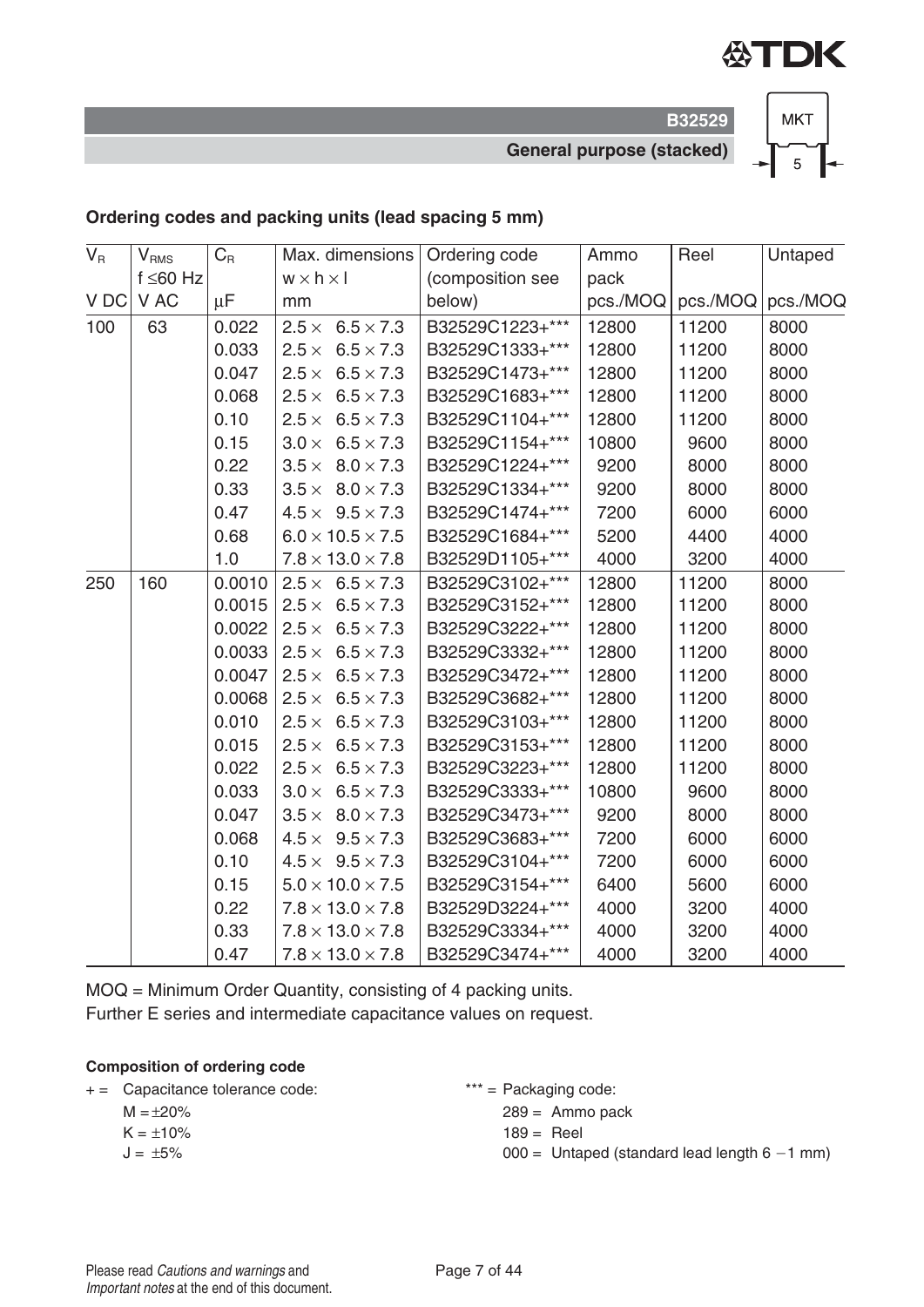



**B32529**

**General purpose (stacked)**

#### **Ordering codes and packing units (lead spacing 5 mm)**

| $V_R$ | $\mathsf{V}_{\mathsf{RMS}}$ | $C_R$   | Max. dimensions                  | Ordering code    | Ammo     | Reel    | Untaped  |
|-------|-----------------------------|---------|----------------------------------|------------------|----------|---------|----------|
|       | $f \leq 60$ Hz              |         | $w \times h \times l$            | (composition see | pack     |         |          |
| V DC  | V AC                        | $\mu$ F | mm                               | below)           | pcs./MOQ | pcs/MOQ | pcs./MOQ |
| 400   | 200                         | 0.0010  | $2.5 \times 6.5 \times 7.3$      | B32529C6102+***  | 12800    | 11200   | 8000     |
|       |                             | 0.0015  | $2.5 \times 6.5 \times 7.3$      | B32529C6152+***  | 12800    | 11200   | 8000     |
|       |                             | 0.0022  | $2.5 \times 6.5 \times 7.3$      | B32529C6222+***  | 12800    | 11200   | 8000     |
|       |                             | 0.0033  | $6.5 \times 7.3$<br>$2.5\times$  | B32529C6332+***  | 12800    | 11200   | 8000     |
|       |                             | 0.0047  | $2.5\times$<br>$6.5 \times 7.3$  | B32529C6472+***  | 12800    | 11200   | 8000     |
|       |                             | 0.0068  | $2.5 \times 6.5 \times 7.3$      | B32529C6682+***  | 12800    | 11200   | 8000     |
|       |                             | 0.010   | $3.0 \times$<br>$6.5 \times 7.3$ | B32529E6103+***  | 10800    | 9600    | 8000     |
|       |                             | 0.015   | $3.0 \times 6.5 \times 7.3$      | B32529E6153+***  | 10800    | 9600    | 8000     |
|       |                             | 0.022   | $3.5 \times 8.0 \times 7.3$      | B32529E6223+***  | 9200     | 8000    | 8000     |
|       |                             | 0.033   | $4.5 \times 9.5 \times 7.3$      | B32529E6333+***  | 7200     | 6000    | 6000     |
|       |                             | 0.047   | $4.5 \times 9.5 \times 7.3$      | B32529E6473+***  | 7200     | 6000    | 6000     |
|       |                             | 0.068   | $6.0 \times 10.5 \times 7.5$     | B32529E6683+***  | 5200     | 4400    | 4000     |
|       |                             | 0.10    | $7.8 \times 13.0 \times 7.8$     | B32529E6104+***  | 4000     | 3200    | 4000     |
|       |                             | 0.15    | $7.8 \times 13.0 \times 7.8$     | B32529E6154+***  | 4000     | 3200    | 4000     |
| 630   | 400                         | 0.0010  | $2.5 \times 6.5 \times 7.3$      | B32529C8102+***  | 12800    | 11200   | 8000     |
|       |                             | 0.0015  | $2.5 \times 6.5 \times 7.3$      | B32529C8152+***  | 12800    | 11200   | 8000     |
|       |                             | 0.0022  | $2.5 \times 6.5 \times 7.3$      | B32529C8222+***  | 12800    | 11200   | 8000     |
|       |                             | 0.0033  | $3.5 \times 8.0 \times 7.3$      | B32529C8332+***  | 9200     | 8000    | 8000     |
|       |                             | 0.0047  | $3.5 \times 8.0 \times 7.3$      | B32529C8472+***  | 9200     | 8000    | 8000     |
|       |                             | 0.0068  | $3.5 \times 8.0 \times 7.3$      | B32529C8682+***  | 9200     | 8000    | 8000     |
|       |                             | 0.010   | $5.0 \times 10.0 \times 7.5$     | B32529C8103+***  | 6400     | 5600    | 6000     |
|       |                             | 0.015   | $5.0 \times 10.0 \times 7.5$     | B32529C8153+***  | 6400     | 5600    | 6000     |
|       |                             | 0.022   | $7.8 \times 13.0 \times 7.8$     | B32529C8223+***  | 5200     | 4400    | 4000     |
|       |                             | 0.033   | $7.8 \times 13.0 \times 7.8$     | B32529C8333+***  | 4000     | 3200    | 4000     |

MOQ = Minimum Order Quantity, consisting of 4 packing units. Further E series and intermediate capacitance values on request.

#### **Composition of ordering code**

+ = Capacitance tolerance code: \*\*\* = Packaging code:

- $M = \pm 20\%$
- $K = \pm 10\%$
- $J = \pm 5\%$
- - 289 = Ammo pack
	- $189 =$  Reel
	- $000 =$  Untaped (standard lead length  $6 1$  mm)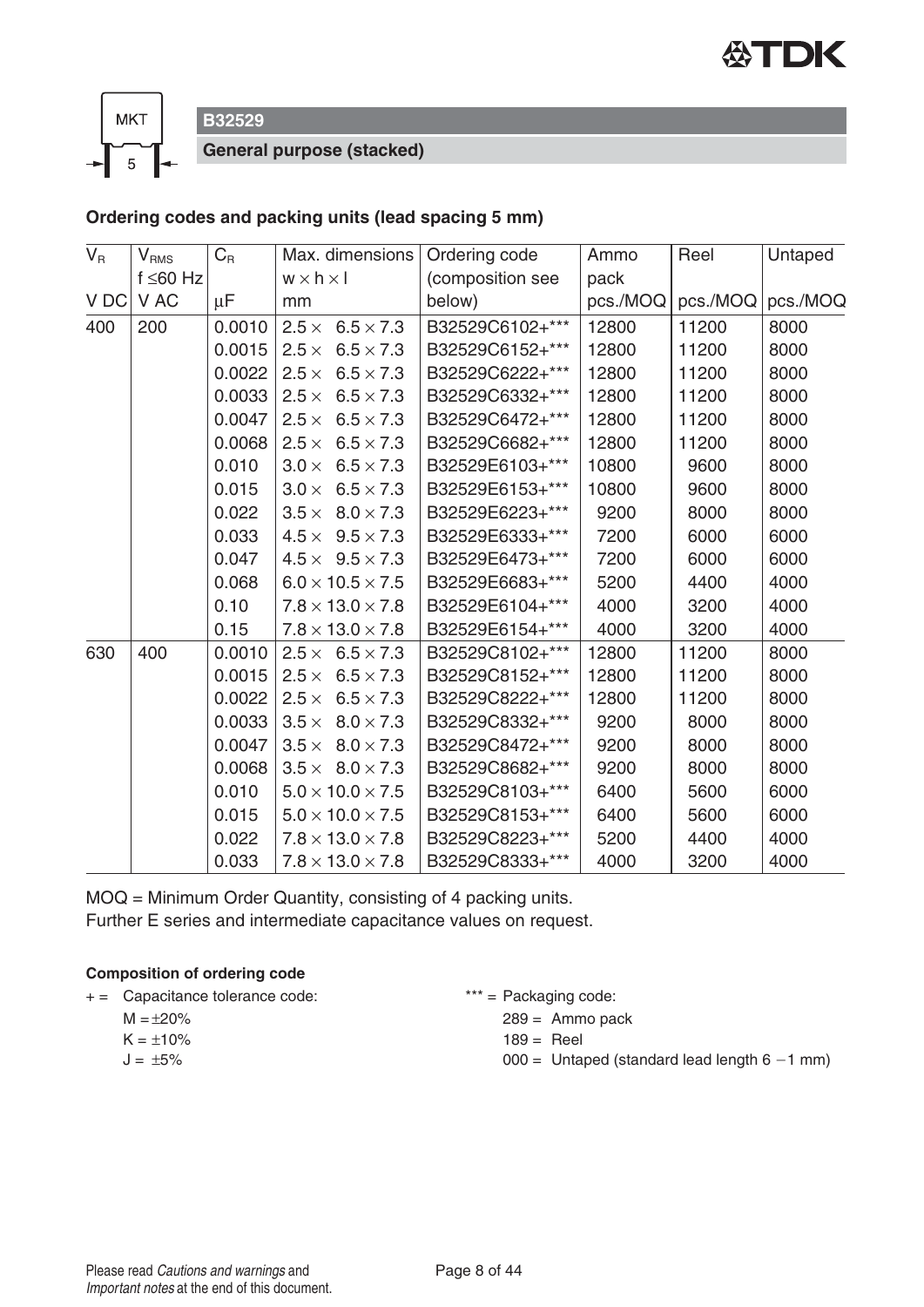

**B32520 General purpose (stacked)**



#### **Ordering codes and packing units (lead spacing 7.5 mm)**

| $V_R$ | V <sub>RMS</sub> | $C_R$   | Max. dimensions               | Ordering code    | Ammo     | Reel     | Untaped  |
|-------|------------------|---------|-------------------------------|------------------|----------|----------|----------|
|       | $f \leq 60$ Hz   |         | $w \times h \times I$         | (composition see | pack     |          |          |
| V DC  | V AC             | $\mu$ F | mm                            | below)           | pcs./MOQ | pcs./MOQ | pcs./MOQ |
| 63    | 40               | 0.47    | $3.0 \times 8.0 \times 10.0$  | B32520C0474+***  | 10400    | 9600     | 8000     |
|       |                  | 0.68    | $4.0 \times 8.5 \times 10.0$  | B32520C0684+***  | 8000     | 7200     | 6000     |
|       |                  | 1.0     | $5.0 \times 10.5 \times 10.0$ | B32520C0105+***  | 6400     | 5600     | 4000     |
|       |                  | 1.5     | $5.0 \times 10.5 \times 10.0$ | B32520C0155+***  | 6400     | 5600     | 4000     |
|       |                  | 2.2     | $6.0 \times 12.0 \times 10.3$ | B32520C0225+***  | 5200     | 4400     | 3000     |
| 100   | 63               | 0.15    | $3.0 \times 8.0 \times 10.0$  | B32520C1154+***  | 10400    | 9600     | 8000     |
|       |                  | 0.22    | $3.0 \times 8.0 \times 10.0$  | B32520C1224+***  | 10400    | 9600     | 8000     |
|       |                  | 0.33    | $4.0 \times 8.5 \times 10.0$  | B32520C1334+***  | 8000     | 7200     | 6000     |
|       |                  | 0.47    | $5.0 \times 10.5 \times 10.0$ | B32520C1474+***  | 6400     | 5600     | 4000     |
|       |                  | 0.68    | $6.0 \times 12.0 \times 10.3$ | B32520C1684+***  | 5200     | 4400     | 3000     |
|       |                  | 1.0     | $6.0 \times 12.0 \times 10.3$ | B32520C1105+***  | 5200     | 4400     | 3000     |
| 250   | 160              | 0.068   | $3.0 \times 8.0 \times 10.0$  | B32520C3683+***  | 10400    | 9600     | 8000     |
|       |                  | 0.10    | $4.0 \times 8.5 \times 10.0$  | B32520C3104+***  | 8000     | 7200     | 6000     |
|       |                  | 0.15    | $5.0 \times 10.5 \times 10.0$ | B32520C3154+***  | 6400     | 5600     | 4000     |
|       |                  | 0.22    | $6.0 \times 12.0 \times 10.3$ | B32520C3224+***  | 5200     | 4400     | 3000     |
| 400   | 200              | 0.015   | $3.0 \times 8.0 \times 10.0$  | B32520E6153+***  | 10400    | 9600     | 8000     |
|       |                  | 0.022   | $3.0 \times 8.0 \times 10.0$  | B32520E6223+***  | 10400    | 9600     | 8000     |
|       |                  | 0.033   | $4.0 \times 8.5 \times 10.0$  | B32520E6333+***  | 8000     | 7200     | 6000     |
|       |                  | 0.047   | $4.0 \times 8.5 \times 10.0$  | B32520E6473+***  | 8000     | 7200     | 6000     |
|       |                  | 0.068   | $5.0 \times 10.5 \times 10.0$ | B32520E6683+***  | 6400     | 5600     | 4000     |
|       |                  | 0.10    | $5.0 \times 10.5 \times 10.0$ | B32520E6104+***  | 6400     | 5600     | 4000     |
|       |                  | 0.15    | $6.0 \times 12.0 \times 10.3$ | B32520E6154+***  | 5200     | 4400     | 3000     |

MOQ = Minimum Order Quantity, consisting of 4 packing units.

Further E series and intermediate capacitance values on request.

#### **Composition of ordering code**

- + = Capacitance tolerance code:  $***$  = Packaging code:
	- $M = \pm 20\%$
	- $K = \pm 10\%$  $J = \pm 5\%$
	-

289 = Ammo pack

- $189 =$  Reel
- $000 =$  Untaped (standard lead length  $6 1$  mm)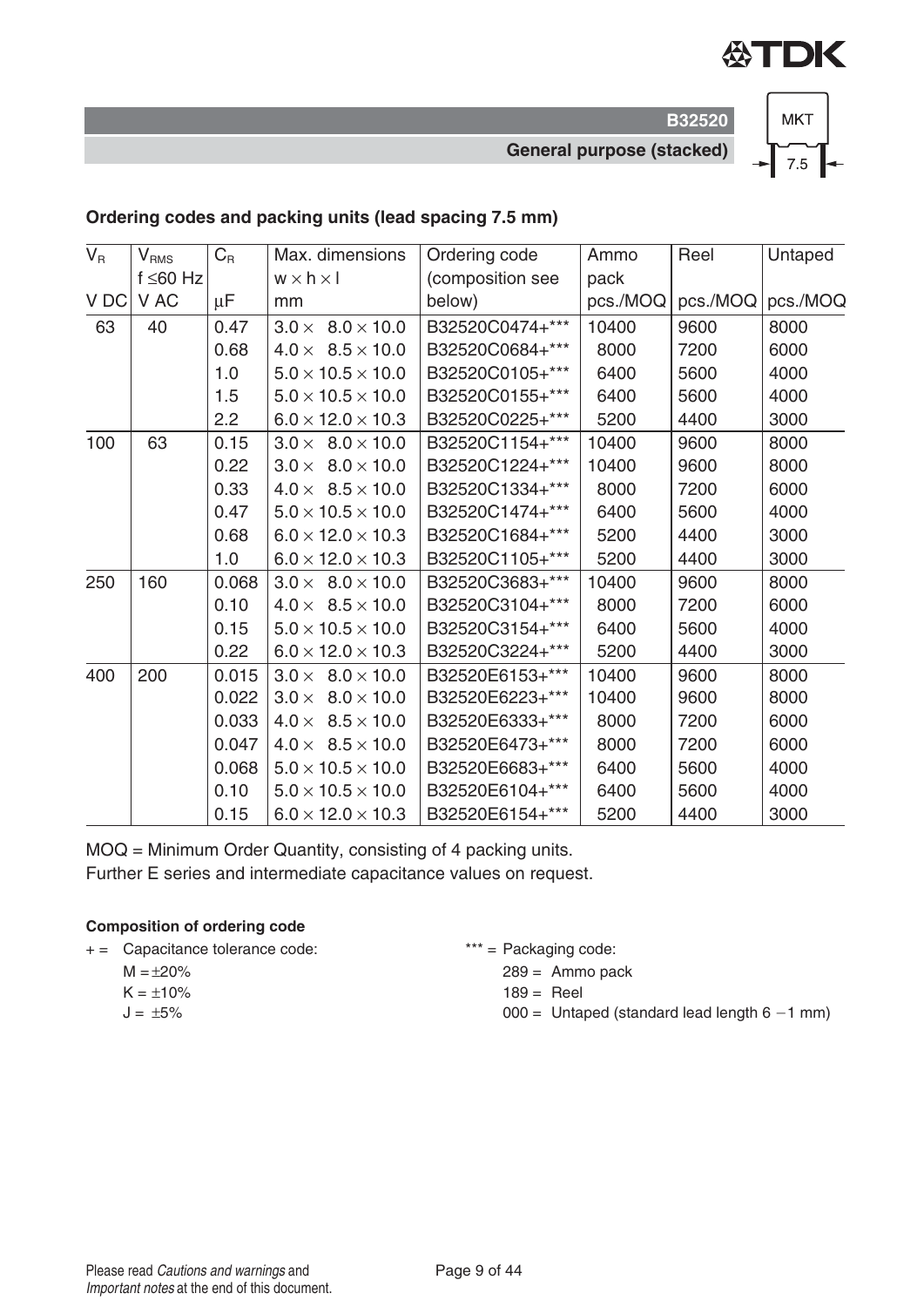



**B32521**

**General purpose (stacked/wound)**

#### **Ordering codes and packing units (lead spacing 10 mm)**

| $V_{\rm R}$ | $\mathsf{V}_{\mathsf{RMS}}$ | $C_R$   | Max. dimensions                   | Ordering code    | Ammo     | Reel     | Untaped  |
|-------------|-----------------------------|---------|-----------------------------------|------------------|----------|----------|----------|
|             | f ≤60 Hz                    |         | $w \times h \times I$             | (composition see | pack     |          |          |
| V DC        | V AC                        | $\mu$ F | mm                                | below)           | pcs./MOQ | pcs./MOQ | pcs./MOQ |
| 63          | 40                          | 0.47    | $4.0 \times 7.0 \times 13.0$      | B32521C0474+***  | 4000     | 6800     | 4000     |
|             |                             | 0.68    | $4.0 \times 7.0 \times 13.0$      | B32521C0684+***  | 4000     | 6800     | 4000     |
|             |                             | 1.0     | $4.0 \times 9.0 \times 13.0$      | B32521C0105+***  | 4000     | 6800     | 4000     |
|             |                             | 1.5     | $5.0 \times 11.0 \times 13.0$     | B32521C0155+***  | 3320     | 5200     | 4000     |
|             |                             | 2.2     | $5.0 \times 11.0 \times 13.0$     | B32521C0225+***  | 3320     | 5200     | 4000     |
|             |                             | 3.3     | $6.0 \times 12.0 \times 13.0$     | B32521C0335+***  | 2720     | 4400     | 4000     |
| 100         | 63                          | 0.047   | $4.0 \times 7.0 \times 13.0$      | B32521C1473+***  | 4000     | 6800     | 4000     |
|             |                             | 0.068   | $4.0 \times 7.0 \times 13.0$      | B32521C1683+***  | 4000     | 6800     | 4000     |
|             |                             | 0.10    | $7.0 \times 13.0$<br>$4.0 \times$ | B32521C1104+***  | 4000     | 6800     | 4000     |
|             |                             | 0.15    | $7.0 \times 13.0$<br>$4.0 \times$ | B32521C1154+***  | 4000     | 6800     | 4000     |
|             |                             | 0.22    | $4.0 \times 7.0 \times 13.0$      | B32521C1224+***  | 4000     | 6800     | 4000     |
|             |                             | 0.33    | $4.0 \times 7.0 \times 13.0$      | B32521C1334+***  | 4000     | 6800     | 4000     |
|             |                             | 0.47    | $4.0 \times 9.0 \times 13.0$      | B32521C1474+***  | 4000     | 6800     | 4000     |
|             |                             | 0.68    | $5.0 \times 11.0 \times 13.0$     | B32521C1684+***  | 3320     | 5200     | 4000     |
|             |                             | 1.0     | $6.0 \times 12.0 \times 13.0$     | B32521C1105+***  | 2720     | 4400     | 4000     |
| 250         | 160                         | 0.010   | $4.0 \times 7.0 \times 13.0$      | B32521C3103+***  | 4000     | 6800     | 4000     |
|             |                             | 0.015   | $7.0 \times 13.0$<br>$4.0 \times$ | B32521C3153+***  | 4000     | 6800     | 4000     |
|             |                             | 0.022   | $4.0 \times 7.0 \times 13.0$      | B32521C3223+***  | 4000     | 6800     | 4000     |
|             |                             | 0.033   | $4.0 \times 7.0 \times 13.0$      | B32521C3333+***  | 4000     | 6800     | 4000     |
|             |                             | 0.047   | $7.0 \times 13.0$<br>$4.0 \times$ | B32521C3473+***  | 4000     | 6800     | 4000     |
|             |                             | 0.056   | $4.0 \times$<br>$7.0 \times 13.0$ | B32521C3563+***  | 4000     | 6800     | 4000     |
|             |                             | 0.068   | $4.0 \times 7.0 \times 13.0$      | B32521C3683+***  | 4000     | 6800     | 4000     |
|             |                             | 0.082   | $4.0 \times 7.0 \times 13.0$      | B32521C3823+***  | 4000     | 6800     | 4000     |
|             |                             | 0.10    | $4.0 \times 7.0 \times 13.0$      | B32521C3104+***  | 4000     | 6800     | 4000     |
|             |                             | 0.12    | $4.0 \times 9.0 \times 13.0$      | B32521C3124+***  | 4000     | 6800     | 4000     |
|             |                             | 0.15    | $4.0 \times 9.0 \times 13.0$      | B32521C3154+***  | 4000     | 6800     | 4000     |
|             |                             | 0.18    | $5.0 \times 11.0 \times 13.0$     | B32521C3184+***  | 3320     | 5200     | 4000     |
|             |                             | 0.22    | $5.0 \times 11.0 \times 13.0$     | B32521C3224+***  | 3320     | 5200     | 4000     |
|             |                             | 0.33    | $5.0 \times 11.0 \times 13.0$     | B32521C3334+***  | 3320     | 5200     | 4000     |
|             |                             | 0.47    | $6.0 \times 12.0 \times 13.0$     | B32521C3474+***  | 2720     | 4400     | 4000     |

MOQ = Minimum Order Quantity, consisting of 4 packing units. Further E series and intermediate capacitance values on request.

#### **Composition of ordering code**

+ = Capacitance tolerance code: \*\*\* = Packaging code:

 $M = \pm 20\%$ 

 $K = \pm 10\%$ 

 $J = \pm 5\%$ 

289 = Ammo pack

```
189 = Reel
```
 $000 =$  Untaped (standard lead length  $6 - 1$  mm)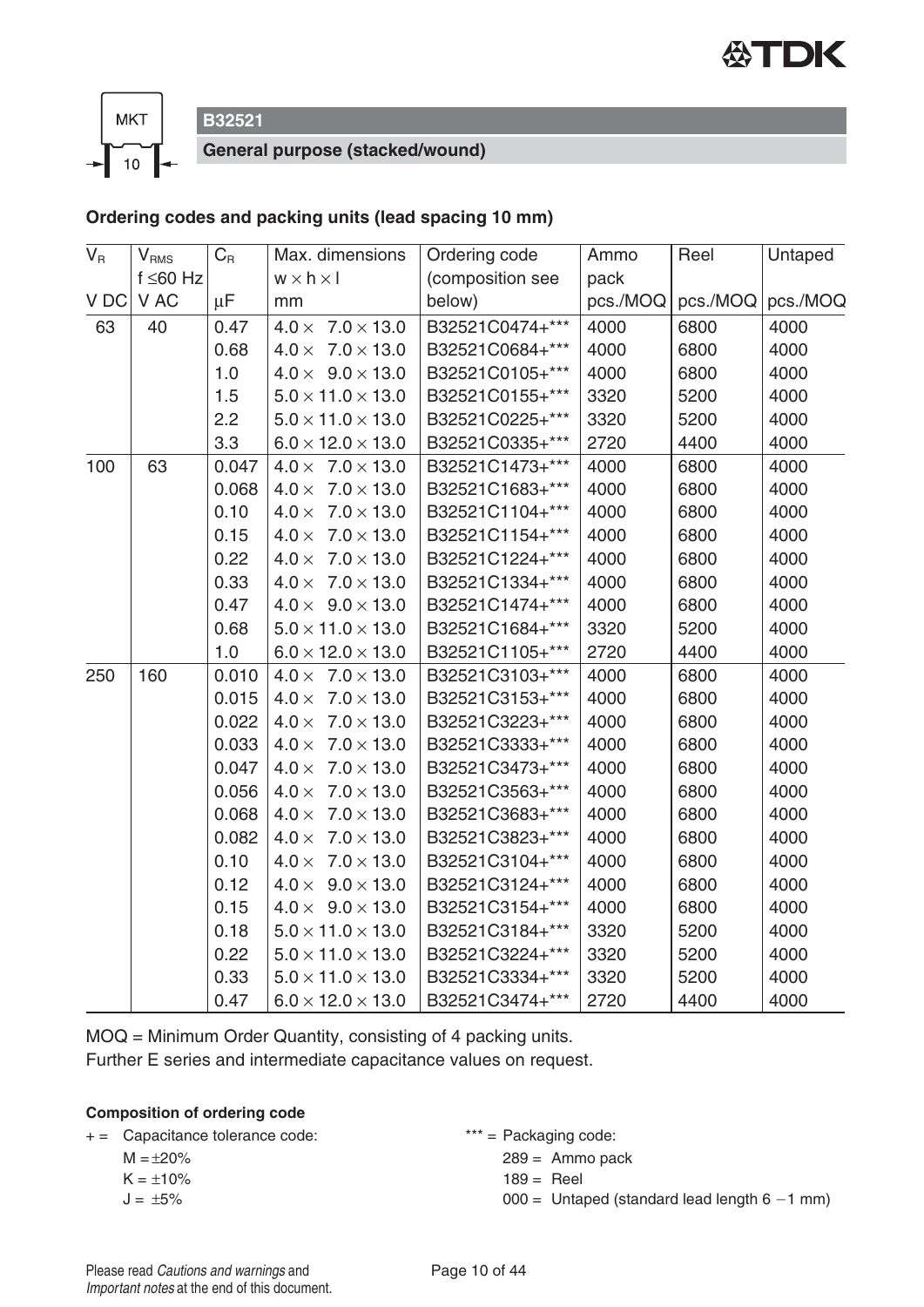

**B32521 General purpose (stacked/wound)**



#### **Ordering codes and packing units (lead spacing 10 mm)**

| $V_{\rm R}$ | $V_{RMS}$      | $C_{R}$ | Max. dimensions               | Ordering code    | Ammo     | Reel     | Untaped  |
|-------------|----------------|---------|-------------------------------|------------------|----------|----------|----------|
|             | f $\leq 60$ Hz |         | $w \times h \times I$         | (composition see | pack     |          |          |
| V DC        | V AC           | μF      | mm                            | below)           | pcs./MOQ | pcs./MOQ | pcs./MOQ |
| 400         | 200            | 0.010   | $4.0 \times 7.0 \times 13.0$  | B32521E6103+***  | 4000     | 6800     | 4000     |
|             |                | 0.015   | $4.0 \times 7.0 \times 13.0$  | B32521E6153+***  | 4000     | 6800     | 4000     |
|             |                | 0.022   | $4.0 \times 7.0 \times 13.0$  | B32521E6223+***  | 4000     | 6800     | 4000     |
|             |                | 0.033   | $4.0 \times 7.0 \times 13.0$  | B32521E6333+***  | 4000     | 6800     | 4000     |
|             |                | 0.047   | $4.0 \times 9.0 \times 13.0$  | B32521E6473+***  | 4000     | 6800     | 4000     |
|             |                | 0.068   | $4.0 \times 9.0 \times 13.0$  | B32521E6683+***  | 4000     | 6800     | 4000     |
|             |                | 0.10    | $5.0 \times 11.0 \times 13.0$ | B32521E6104+***  | 3320     | 5200     | 4000     |
|             |                | 0.15    | $6.0 \times 12.0 \times 13.0$ | B32521E6154+***  | 2720     | 4400     | 4000     |
| 630         | 350            | 0.010   | $4.0 \times 7.0 \times 13.0$  | B32521D8103+***  |          | 6800     | 4000     |
|             |                | 0.015   | $4.0 \times 9.0 \times 13.0$  | B32521D8153+***  |          | 6800     | 4000     |
|             |                | 0.022   | $5.0 \times 11.0 \times 13.0$ | B32521D8223+***  |          | 5200     | 4000     |
|             |                | 0.033   | $5.0 \times 11.0 \times 13.0$ | B32521D8333+***  |          | 5200     | 4000     |
|             |                | 0.047   | $6.0 \times 12.0 \times 13.0$ | B32521D8473+***  |          | 4400     | 4000     |

MOQ = Minimum Order Quantity, consisting of 4 packing units.

Further E series and intermediate capacitance values on request.

#### **Composition of ordering code**

+ = Capacitance tolerance code: \*\*\* = Packaging code:

- $M = +20%$  $K = \pm 10\%$
- $J = \pm 5\%$
- - $289 =$  Ammo pack
	- $189 =$  Reel
	- $000 =$  Untaped (standard lead length  $6 1$  mm)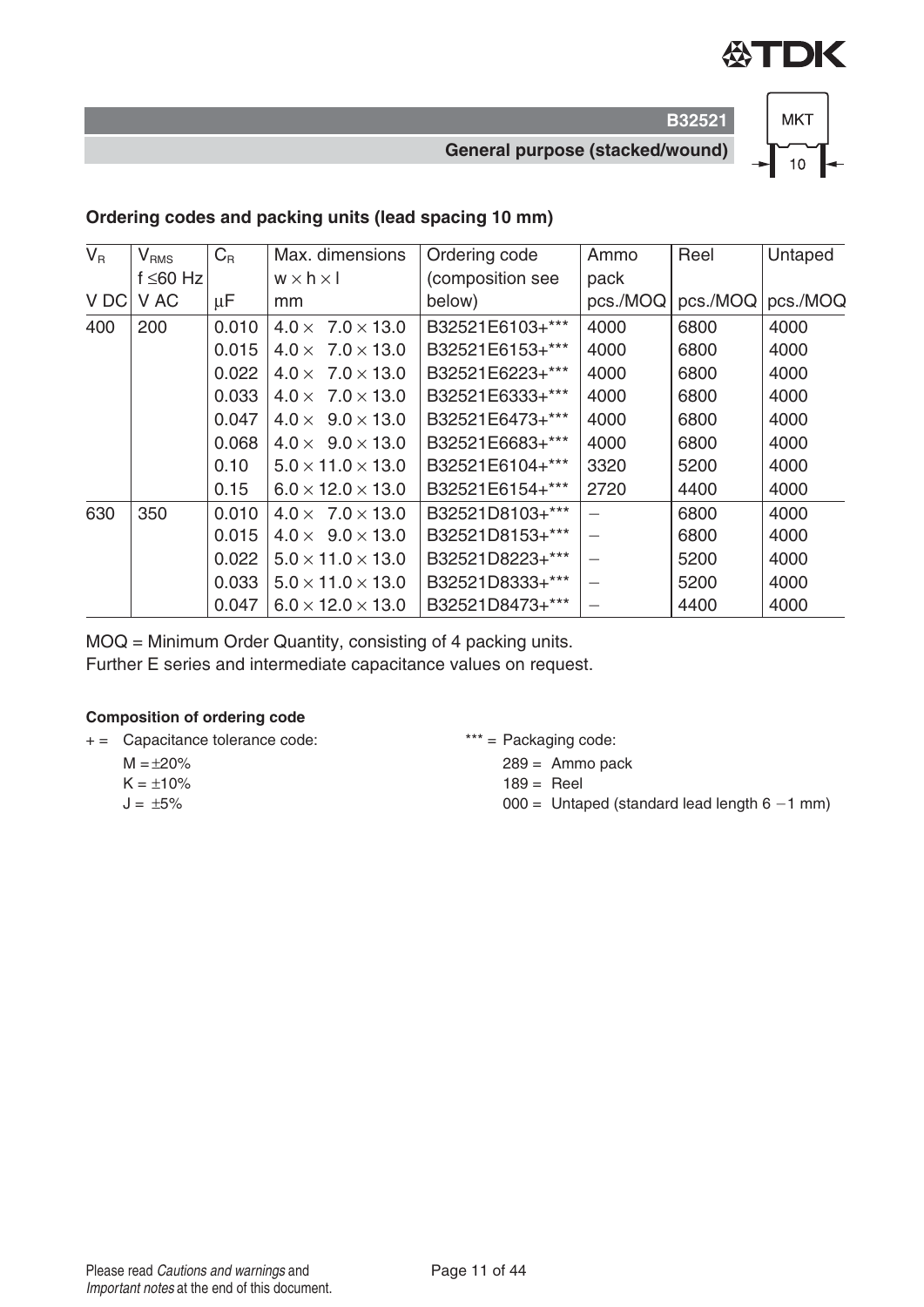



**B32522**

**General purpose (stacked/wound)**

#### **Ordering codes and packing units (lead spacing 15 mm)**

| $V_R$ | $V_{\rm RMS}$  | $C_{\rm R}$ |          | Max. dimensions                | Ordering code                                 | Ammo                     | Reel              | Untaped    |
|-------|----------------|-------------|----------|--------------------------------|-----------------------------------------------|--------------------------|-------------------|------------|
|       | $f \leq 60$ Hz |             |          | $w \times h \times I$          | (composition see                              | pack                     | pcs./             | pcs./      |
| V DC  | V AC           | $\mu$ F     |          | mm                             | below)                                        | pcs./MOQ                 | <b>MOQ</b>        | <b>MOQ</b> |
| 63    | 40             | 0.68        |          | $5.0 \times 10.5 \times 18.0$  | B32522C0684+***                               | 4680                     | 5200              | 4000       |
|       |                | 1.0         |          |                                | $5.0 \times 10.5 \times 18.0$ B32522C0105+*** | 4680                     | 5200              | 4000       |
|       |                | 1.5         |          | $5.0 \times 10.5 \times 18.0$  | B32522C0155+***                               | 4680                     | 5200              | 4000       |
|       |                | 2.2         |          | $5.0 \times 10.5 \times 18.0$  | B32522C0225+***                               | 4680                     | 5200              | 4000       |
|       |                | 3.3         |          | $6.0 \times 11.0 \times 18.0$  | B32522C0335+***                               | 3840                     | 4400              | 4000       |
|       |                | 4.7         |          | $7.0 \times 12.5 \times 18.0$  | B32522C0475+***                               | 3320                     | 3600              | 4000       |
|       |                | 6.8         |          | $8.5 \times 14.5 \times 18.0$  | B32522C0685+***                               | 2720                     | 2800              | 2000       |
|       |                | 10          |          |                                | $9.0 \times 17.5 \times 18.0$ B32522C0106+*** | 2560                     | 2800              | 2000       |
| 100   | 63             | 0.33        |          | $5.0 \times 10.5 \times 18.0$  | B32522C1334+***                               | 4680                     | 5200              | 4000       |
|       |                | 0.47        |          | $5.0 \times 10.5 \times 18.0$  | B32522C1474+***                               | 4680                     | 5200              | 4000       |
|       |                | 0.68        |          | $5.0 \times 10.5 \times 18.0$  | B32522C1684+***                               | 4680                     | 5200              | 4000       |
|       |                | 1.0         |          | $5.0 \times 10.5 \times 18.0$  | B32522C1105+***                               | 4680                     | 5200              | 4000       |
|       |                | 1.0         | $\nabla$ | $6.0 \times 11.0 \times 18.0$  | B32522Q1105+***                               | 3840                     | 4400              | 4000       |
|       |                | 1.5         |          | $6.0 \times 11.0 \times 18.0$  | B32522C1155+***                               | 3840                     | 4400              | 4000       |
|       |                | 1.5         | $\nabla$ | $7.0 \times 12.5 \times 18.0$  | B32522Q1155+***                               | 3320                     | 3600              | 4000       |
|       |                | 2.2         |          | $7.0 \times 12.5 \times 18.0$  | B32522C1225+***                               | 3320                     | 3600              | 4000       |
|       |                | 2.2         | $\nabla$ | $8.5 \times 14.5 \times 18.0$  | B32522Q1225+***                               | 2720                     | 2800              | 2000       |
|       |                | 3.3         |          | $8.5 \times 14.5 \times 18.0$  | B32522C1335+***                               | 2720                     | 2800              | 2000       |
|       |                | 3.3         | $\nabla$ | $9.0 \times 17.5 \times 18.0$  | B32522Q1335+***                               | 2560                     | 2800              | 2000       |
|       |                | 4.7         |          | $9.0 \times 17.5 \times 18.0$  | B32522C1475+***                               | 2560                     | 2800              | 2000       |
|       |                | 4.7         | $\nabla$ | $11.0 \times 18.5 \times 18.0$ | B32522Q1475+***                               | $\overline{\phantom{0}}$ | 2200              | 1200       |
|       |                | 6.8         |          | $11.0 \times 18.5 \times 18.0$ | B32522C1685+***                               | $\equiv$                 | $\qquad \qquad -$ | 1200       |
| 250   | 160            | 0.10        |          | $5.0 \times 10.5 \times 18.0$  | B32522C3104+***                               | 4680                     | 5200              | 4000       |
|       |                | 0.15        |          | $5.0 \times 10.5 \times 18.0$  | B32522C3154+***                               | 4680                     | 5200              | 4000       |
|       |                | 0.22        |          | $5.0 \times 10.5 \times 18.0$  | B32522C3224+***                               | 4680                     | 5200              | 4000       |
|       |                | 0.33        |          | $5.0 \times 10.5 \times 18.0$  | B32522C3334+***                               | 4680                     | 5200              | 4000       |
|       |                | 0.39        |          | $5.0 \times 10.5 \times 18.0$  | B32522C3394+***                               | 4680                     | 5200              | 4000       |
|       |                | 0.47        |          | $6.0 \times 11.0 \times 18.0$  | B32522C3474+***                               | 3840                     | 4400              | 4000       |
|       |                | 0.56        |          |                                | $7.0 \times 12.5 \times 18.0$ B32522C3564+*** | 3320                     | 3600              | 4000       |

∇ Wound capacitor technology

MOQ = Minimum Order Quantity, consisting of 4 packing units. Further E series and intermediate capacitance values on request.

#### **Composition of ordering code**

| + = Capacitance tolerance code: | *** = Packaging code:                          |
|---------------------------------|------------------------------------------------|
| $M = \pm 20\%$                  | $289 =$ Ammo pack                              |
| $K = \pm 10\%$                  | $189 =$ Reel                                   |
| $J = +5\%$                      | $000 =$ Untaped (standard lead length 6 -1 mm) |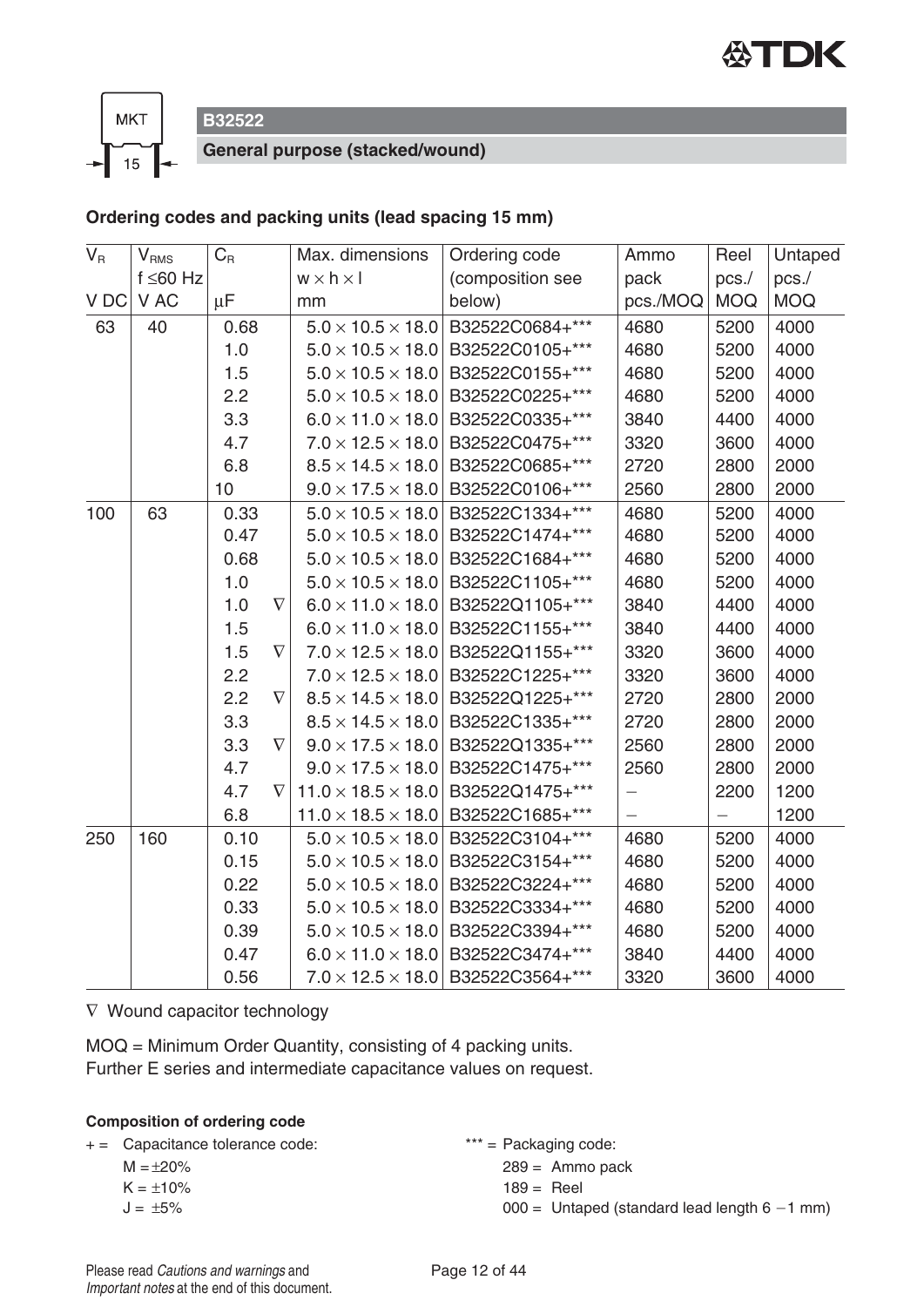

**General purpose (stacked/wound)**

**B32522**



#### **Ordering codes and packing units (lead spacing 15 mm)**

| $V_{\rm R}$ | $V_{RMS}$      | $C_R$   |          | Max. dimensions                | Ordering code                                 | Ammo                     | Reel              | Untaped    |
|-------------|----------------|---------|----------|--------------------------------|-----------------------------------------------|--------------------------|-------------------|------------|
|             | $f \leq 60$ Hz |         |          | $w \times h \times l$          | (composition see                              | pack                     | pcs./             | pcs./      |
| V DC        | V AC           | $\mu$ F |          | mm                             | below)                                        | pcs./MOQ                 | <b>MOQ</b>        | <b>MOQ</b> |
| 250         | 160            | 0.68    |          | $7.0 \times 12.5 \times 18.0$  | B32522C3684+***                               | 3320                     | 3600              | 4000       |
|             |                | 1.0     |          | $8.5 \times 14.5 \times 18.0$  | B32522C3105+***                               | 2720                     | 2800              | 2000       |
|             |                | 1.0     | $\nabla$ | $8.5 \times 14.5 \times 18.0$  | B32522N3105+***                               | 2720                     | 2800              | 2000       |
|             |                | 1.5     |          | $9.0 \times 17.5 \times 18.0$  | B32522C3155+***                               | 2560                     | 2800              | 2000       |
|             |                | 1.5     | $\nabla$ | $9.0 \times 17.5 \times 18.0$  | B32522N3155+***                               | 2560                     | 2800              | 2000       |
|             |                | 2.2     |          | $11.0 \times 18.5 \times 18.0$ | B32522C3225+***                               | $\overline{\phantom{0}}$ | —                 | 1200       |
| 400         | 200            | 0.047   |          | $5.0 \times 10.5 \times 18.0$  | B32522E6473+***                               | 4680                     | 5200              | 4000       |
|             |                | 0.068   |          | $5.0 \times 10.5 \times 18.0$  | B32522E6683+***                               | 4680                     | 5200              | 4000       |
|             |                | 0.10    |          | $5.0 \times 10.5 \times 18.0$  | B32522E6104+***                               | 4680                     | 5200              | 4000       |
|             |                | 0.15    |          | $5.0 \times 10.5 \times 18.0$  | B32522E6154+***                               | 4680                     | 5200              | 4000       |
|             |                | 0.22    |          | $6.0 \times 11.0 \times 18.0$  | B32522E6224+***                               | 3840                     | 4400              | 4000       |
|             |                | 0.33    |          | $7.0 \times 12.5 \times 18.0$  | B32522E6334+***                               | 3320                     | 3600              | 4000       |
|             |                | 0.39    |          | $9.0 \times 17.5 \times 18.0$  | B32522E6394+***                               | 2560                     | 2800              | 2000       |
|             |                | 0.47    |          | $9.0 \times 17.5 \times 18.0$  | B32522E6474+***                               | 2560                     | 2800              | 2000       |
|             |                | 0.56    |          | $9.0 \times 17.5 \times 18.0$  | B32522E6564+***                               | 2560                     | 2800              | 2000       |
|             |                | 0.68    |          | $9.0 \times 17.5 \times 18.0$  | B32522E6684+***                               | 2560                     | 2800              | 2000       |
|             |                | 1.0     |          | $11.0 \times 18.5 \times 18.0$ | B32522E6105+***                               | $\overline{\phantom{0}}$ | $\qquad \qquad -$ | 1200       |
| 450         | 200            | 0.10    | $\nabla$ | $5.0 \times 10.5 \times 18.0$  | B32522N6104+***                               | 4680                     | 5200              | 4000       |
|             |                | 0.15    | $\nabla$ | $5.0 \times 10.5 \times 18.0$  | B32522N6154+***                               | 4680                     | 5200              | 4000       |
|             |                | 0.22    | $\nabla$ | $6.0 \times 11.0 \times 18.0$  | B32522N6224+***                               | 3840                     | 4400              | 4000       |
|             |                | 0.33    | $\nabla$ | $7.0 \times 12.5 \times 18.0$  | B32522N6334+***                               | 3320                     | 3600              | 4000       |
|             |                | 0.47    | $\nabla$ | $8.5 \times 14.5 \times 18.0$  | B32522N6474+***                               | 2720                     | 2800              | 2000       |
|             |                | 0.68    | $\nabla$ | $9.0 \times 17.5 \times 18.0$  | B32522N6684+***                               | 2560                     | 2800              | 2000       |
|             |                | 1.0     | $\nabla$ | $11.0 \times 18.5 \times 18.0$ | B32522N6105+***                               | $\overline{\phantom{0}}$ | 2200              | 1200       |
| 630         | 350            | 0.047   |          | $5.0 \times 10.5 \times 18.0$  | B32522D8473+***                               | $\equiv$                 | 5200              | 4000       |
|             |                | 0.068   |          | $6.0 \times 11.0 \times 18.0$  | B32522D8683+***                               | $\overline{\phantom{0}}$ | 4400              | 4000       |
|             |                | 0.10    |          | $7.0 \times 12.5 \times 18.0$  | B32522D8104+***                               | $\overline{\phantom{0}}$ | 3600              | 4000       |
|             |                | 0.15    |          | $8.5 \times 14.5 \times 18.0$  | B32522D8154+***                               |                          | 2800              | 2000       |
|             |                | 0.22    |          |                                | $9.0 \times 17.5 \times 18.0$ B32522D8224+*** |                          | 2800              | 2000       |

∇ Wound capacitor technology

MOQ = Minimum Order Quantity, consisting of 4 packing units. Further E series and intermediate capacitance values on request.

#### **Composition of ordering code**

+ = Capacitance tolerance code:  $***$  = Packaging code:

- $M = \pm 20\%$
- $K = \pm 10\%$
- $J = \pm 5\%$

 $289 =$  Ammo pack  $189 =$  Reel  $000 =$  Untaped (standard lead length  $6 - 1$  mm)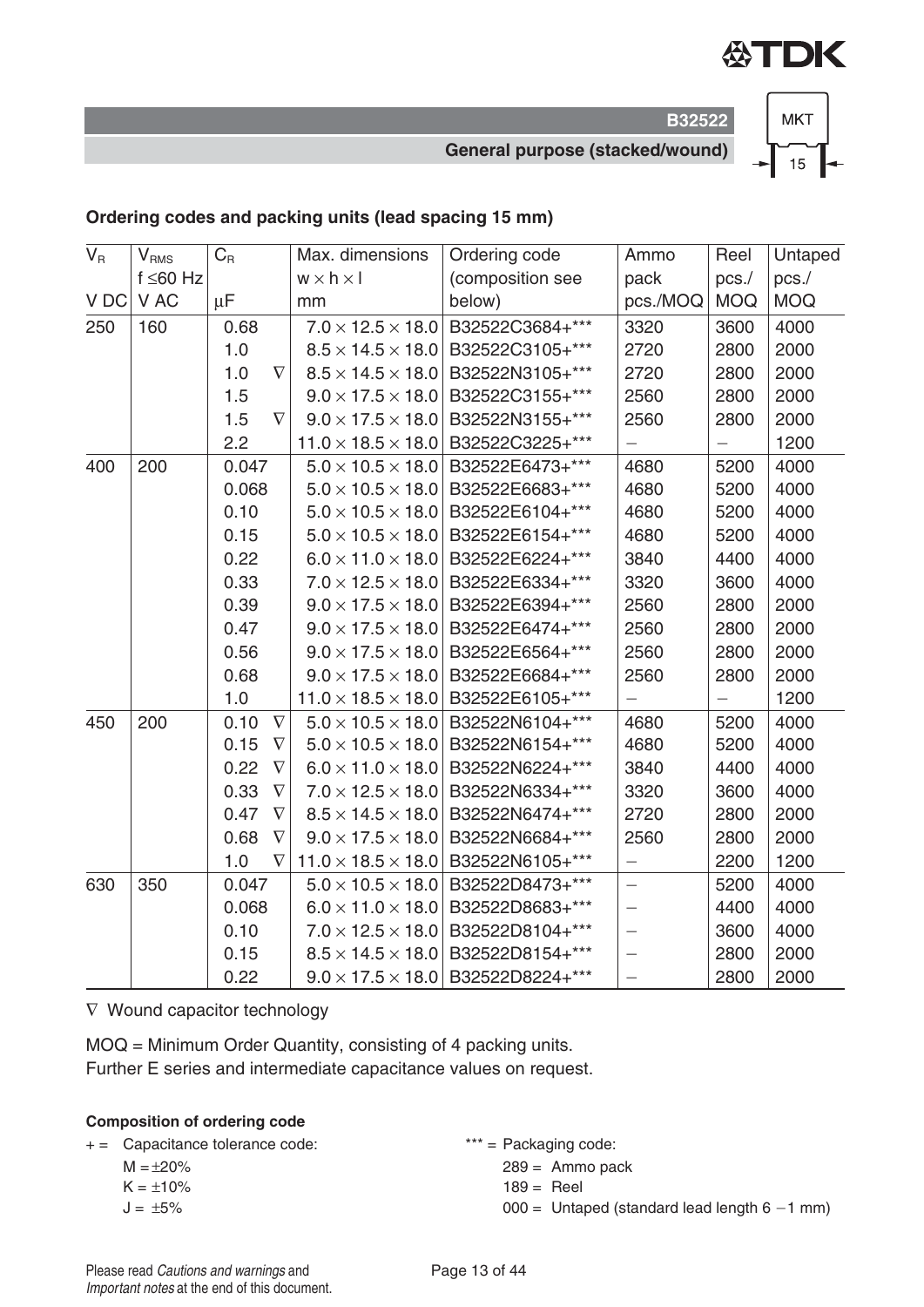



**B32523**

**General purpose (wound)**

#### **Ordering codes and packing units (lead spacing 22.5 mm)**

| $\overline{V}_{R}$ | $V_{\rm RMS}$  | $C_R$   | Max. dimensions                | Ordering code    | Ammo     | Reel                     | Untaped  |
|--------------------|----------------|---------|--------------------------------|------------------|----------|--------------------------|----------|
|                    | $f \leq 60$ Hz |         | $w \times h \times I$          | (composition see | pack     |                          |          |
| VDC                | V AC           | $\mu$ F | mm                             | below)           | pcs./MOQ | pcs./MOQ                 | pcs./MOQ |
| 63                 | 40             | 3.3     | $6.0 \times 15.0 \times 26.5$  | B32523R0335+***  | 2720     | 2800                     | 2880     |
|                    |                | 4.7     | $6.0 \times 15.0 \times 26.5$  | B32523R0475+***  | 2720     | 2800                     | 2880     |
|                    |                | 6.8     | $6.0 \times 15.0 \times 26.5$  | B32523R0685+***  | 2720     | 2800                     | 2880     |
|                    |                | 10      | $7.0 \times 16.0 \times 26.5$  | B32523R0106+***  | 2320     | 2400                     | 2520     |
|                    |                | 15      | $10.5 \times 16.5 \times 26.5$ | B32523R0156+***  | 1560     | 1600                     | 2160     |
|                    |                | 22      | $12.0 \times 22.0 \times 26.5$ | B32523R0226+***  |          |                          | 1800     |
| 100                | 63             | 1.5     | $6.0 \times 15.0 \times 26.5$  | B32523Q1155+***  | 2720     | 2800                     | 2880     |
|                    |                | 2.2     | $6.0 \times 15.0 \times 26.5$  | B32523Q1225+***  | 2720     | 2800                     | 2880     |
|                    |                | 3.3     | $6.0 \times 15.0 \times 26.5$  | B32523Q1335+***  | 2720     | 2800                     | 2880     |
|                    |                | 4.7     | $7.0 \times 16.0 \times 26.5$  | B32523Q1475+***  | 2320     | 2400                     | 2520     |
|                    |                | 6.8     | $8.5 \times 16.5 \times 26.5$  | B32523Q1685+***  | 1960     | 2000                     | 2040     |
|                    |                | 10      | $10.5 \times 18.5 \times 26.5$ | B32523Q1106+***  | 1560     | 1600                     | 2160     |
|                    |                | 15      | $12.0 \times 22.0 \times 26.5$ | B32523Q1156+***  |          |                          | 1800     |
| 250                | 160            | 0.47    | $6.0 \times 15.0 \times 26.5$  | B32523Q3474+***  | 2720     | 2800                     | 2880     |
|                    |                | 0.68    | $6.0 \times 15.0 \times 26.5$  | B32523Q3684+***  | 2720     | 2800                     | 2880     |
|                    |                | 1.0     | $6.0 \times 15.0 \times 26.5$  | B32523Q3105+***  | 2720     | 2800                     | 2880     |
|                    |                | 1.5     | $7.0 \times 16.0 \times 26.5$  | B32523Q3155+***  | 2320     | 2400                     | 2520     |
|                    |                | 2.2     | $10.5 \times 16.5 \times 26.5$ | B32523Q3225+***  | 1560     | 1600                     | 2160     |
|                    |                | 3.3     | $11.0 \times 20.5 \times 26.5$ | B32523Q3335+***  | 1480     | 1400                     | 2040     |
| 400                | 200            | 0.22    | $6.0 \times 15.0 \times 26.5$  | B32523Q6224+***  | 2720     | 2800                     | 2880     |
|                    |                | 0.33    | $6.0 \times 15.0 \times 26.5$  | B32523Q6334+***  | 2720     | 2800                     | 2880     |
|                    |                | 0.47    | $7.0 \times 16.0 \times 26.5$  | B32523Q6474+***  | 2320     | 2400                     | 2520     |
|                    |                | 0.68    | $8.5 \times 16.5 \times 26.5$  | B32523Q6684+***  | 1920     | 2000                     | 2040     |
|                    |                | 1.0     | $10.5 \times 16.5 \times 26.5$ | B32523Q6105+***  | 1560     | 1600                     | 2160     |
|                    |                | 1.5     | $11.0 \times 20.5 \times 26.5$ | B32523Q6155+***  | 1480     | 1400                     | 2040     |
| 630                | 200            | 0.10    | $6.0 \times 15.0 \times 26.5$  | B32523Q8104+***  | 2720     | 2800                     | 2880     |
|                    |                | 0.15    | $6.0 \times 15.0 \times 26.5$  | B32523Q8154+***  | 2720     | 2800                     | 2880     |
|                    |                | 0.22    | $7.0 \times 16.0 \times 26.5$  | B32523Q8224+***  | 2320     | 2400                     | 2520     |
|                    |                | 0.33    | $10.5 \times 16.5 \times 26.5$ | B32523Q8334+***  | 1560     | 1600                     | 2160     |
|                    |                | 0.47    | $10.5 \times 20.5 \times 26.5$ | B32523Q8474+***  | 1560     | 1600                     | 2160     |
|                    |                | 0.68    | $12.0 \times 22.0 \times 26.5$ | B32523Q8684+***  |          | $\overline{\phantom{0}}$ | 1800     |

MOQ = Minimum Order Quantity, consisting of 4 packing units.

Further E series and intermediate capacitance values on request.

#### **Composition of ordering code**

| $+ =$ | Capacitance tolerance code: |  |  |
|-------|-----------------------------|--|--|
|-------|-----------------------------|--|--|

$$
M=\pm 20\%
$$

$$
K=\pm10\%
$$

 $J = \pm 5\%$ 

 $*** =$  Packaging code:

 $289 =$  Ammo pack

$$
189 = \text{Reel}
$$

 $000 =$  Untaped (standard lead length  $6 - 1$  mm)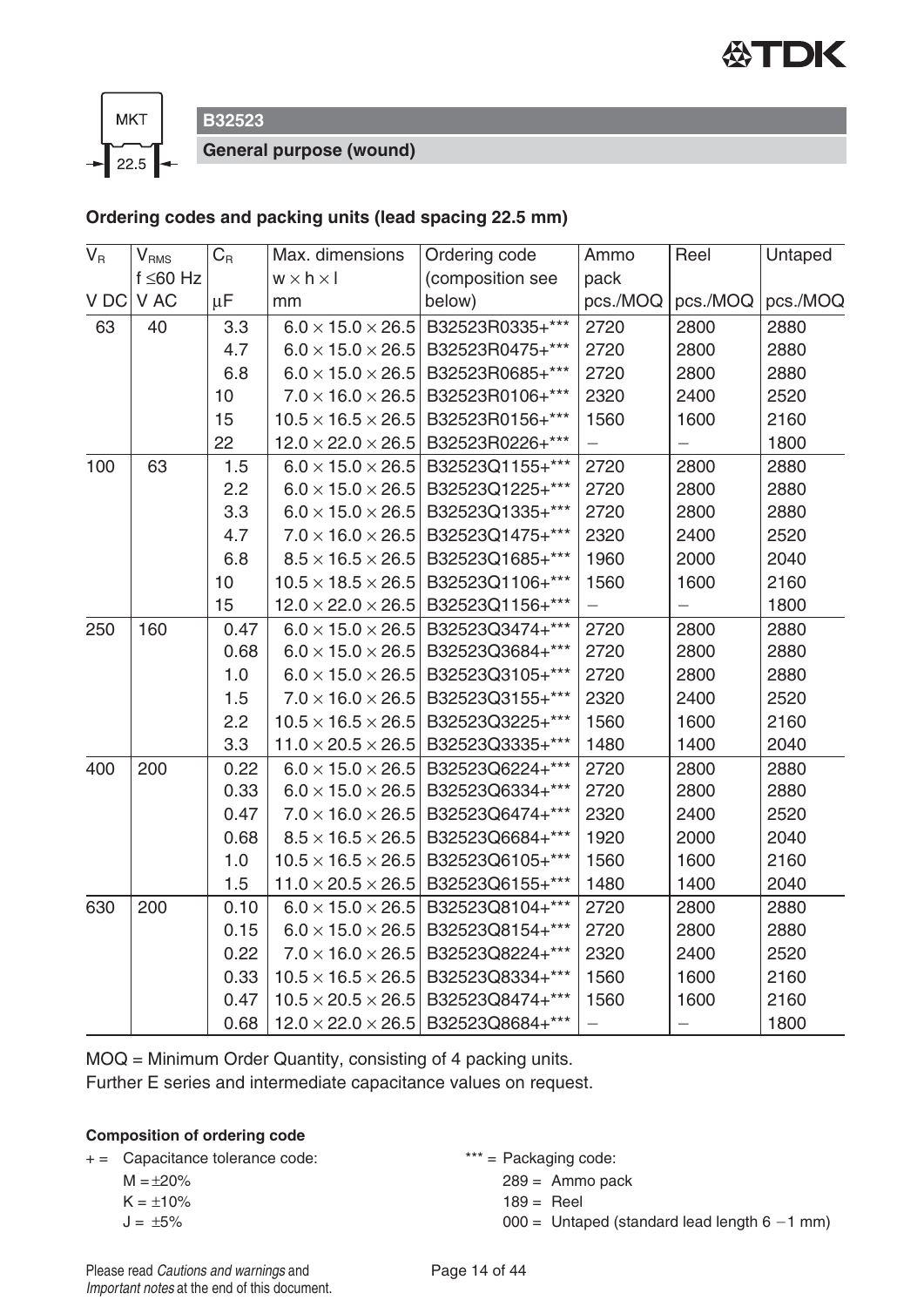

**B32524 General purpose (wound)**



#### **Ordering codes and packing units (lead spacing 27.5 mm)**

| $V_{R}$ |                | $C_{R}$ | Max. dimensions                | Ordering code                                  | Ammo                     | Reel                     | Untaped           |
|---------|----------------|---------|--------------------------------|------------------------------------------------|--------------------------|--------------------------|-------------------|
|         | $V_{RMS}$      |         |                                |                                                |                          |                          |                   |
|         | $f \leq 60$ Hz |         | $w \times h \times l$          | (composition see                               | pack                     |                          |                   |
| V DC    | V AC           | μF      | mm                             | below)                                         | pcs./MOQ                 |                          | pcs./MOQ pcs./MOQ |
| 63      | 40             | 4.7     | $11.0 \times 21.0 \times 31.5$ | B32524R0475+***                                | $-$                      | 1400                     | 1280              |
|         |                | 6.8     |                                | $11.0 \times 21.0 \times 31.5$ B32524Q0685+*** | $\equiv$                 | 1400                     | 1280              |
|         |                | 10      | $11.0 \times 21.0 \times 31.5$ | B32524R0106+***                                | $\equiv$                 | 1400                     | 1280              |
|         |                | 15      | $11.0 \times 21.0 \times 31.5$ | B32524R0156+***                                | $\overline{\phantom{0}}$ | 1400                     | 1280              |
|         |                | 22      | $11.0 \times 21.0 \times 31.5$ | B32524R0226+***                                | $\equiv$                 | 1400                     | 1280              |
|         |                | 33      |                                | $12.5 \times 21.5 \times 31.5$ B32524R0336+*** | $\equiv$                 | 1200                     | 1120              |
|         |                | 47      | $18.0 \times 27.5 \times 31.5$ | B32524R0476+***                                | $-$                      | $\overline{\phantom{0}}$ | 800               |
|         |                | 68      | $18.0 \times 27.5 \times 31.5$ | B32524R0686+***                                | $\equiv$                 |                          | 800               |
|         |                | 100     |                                | $22.0 \times 36.5 \times 31.5$ B32524R0107+*** | $\overline{\phantom{0}}$ | $\overline{\phantom{0}}$ | 640               |
| 100     | 63             | 4.7     |                                | $11.0 \times 21.0 \times 31.5$ B32524Q1475+*** | $\equiv$                 | 1400                     | 1280              |
|         |                | 6.8     |                                | $11.0 \times 21.0 \times 31.5$ B32524Q1685+*** | $\equiv$                 | 1400                     | 1280              |
|         |                | 10      |                                | $11.0 \times 21.0 \times 31.5$ B32524Q1106+*** | $\equiv$                 | 1400                     | 1280              |
|         |                | 15      | $11.0 \times 21.0 \times 31.5$ | B32524Q1156+***                                | $\equiv$                 | 1400                     | 1280              |
|         |                | 22      |                                | $14.0 \times 24.5 \times 31.5$ B32524Q1226+*** | $\equiv$                 | 1000                     | 1040              |
|         |                | 33      | $18.0 \times 27.5 \times 31.5$ | B32524Q1336+***                                | $\equiv$                 |                          | 800               |
|         |                | 47      |                                | $21.0 \times 31.0 \times 31.5$ B32524Q1476+*** | $\equiv$                 |                          | 720               |
|         |                | 68      |                                | $22.0 \times 36.5 \times 31.5$ B32524Q1686+*** | $\equiv$                 |                          | 640               |
| 250     | 160            | 1.5     | $11.0 \times 21.0 \times 31.5$ | B32524Q3155+***                                | $\equiv$                 | 1400                     | 1280              |
|         |                | 2.2     |                                | $11.0 \times 21.0 \times 31.5$ B32524Q3225+*** | $\overline{\phantom{0}}$ | 1400                     | 1280              |
|         |                | 3.3     | $11.0 \times 21.0 \times 31.5$ | B32524Q3335+***                                | $\equiv$                 | 1400                     | 1280              |
|         |                | 4.7     |                                | $11.0 \times 21.0 \times 31.5$ B32524Q3475+*** | $\equiv$                 | 1400                     | 1280              |
|         |                | 6.8     | $11.0 \times 21.0 \times 31.5$ | B32524R3685+***                                | $\overline{\phantom{0}}$ | 1400                     | 1280              |
|         |                | 10      | $12.5 \times 21.5 \times 31.5$ | B32524R3106+***                                | $\equiv$                 | 1200                     | 1120              |
|         |                | 15      | $15.0 \times 24.5 \times 31.5$ | B32524R3156M***                                | $\equiv$                 | $\overline{\phantom{0}}$ | 960               |
|         |                | 15      | $18.0 \times 27.5 \times 31.5$ | B32524R3156J***                                | $\equiv$                 | $\qquad \qquad -$        | 960               |
|         |                | 15      |                                | $18.0 \times 27.5 \times 31.5$ B32524R3156K*** | $\equiv$                 |                          | 960               |
|         |                | 22      | $19.0 \times 30.0 \times 31.5$ | B32524R3226+***                                | $\overline{\phantom{0}}$ |                          | 720               |
|         |                | 33      |                                | $22.0 \times 36.5 \times 31.5$ B32524R3336+*** |                          |                          | 640               |

MOQ = Minimum Order Quantity, consisting of 4 packing units. Further E series and intermediate capacitance values on request.

#### **Composition of ordering code**

+ = Capacitance tolerance code: \*\*\* = Packaging code:

 $M = \pm 20\%$ 

- $K = \pm 10\%$
- $J = \pm 5\%$
- - $289 =$  Ammo pack
	- $189 =$  Reel
	- $000 =$  Untaped (standard lead length  $6 1$  mm)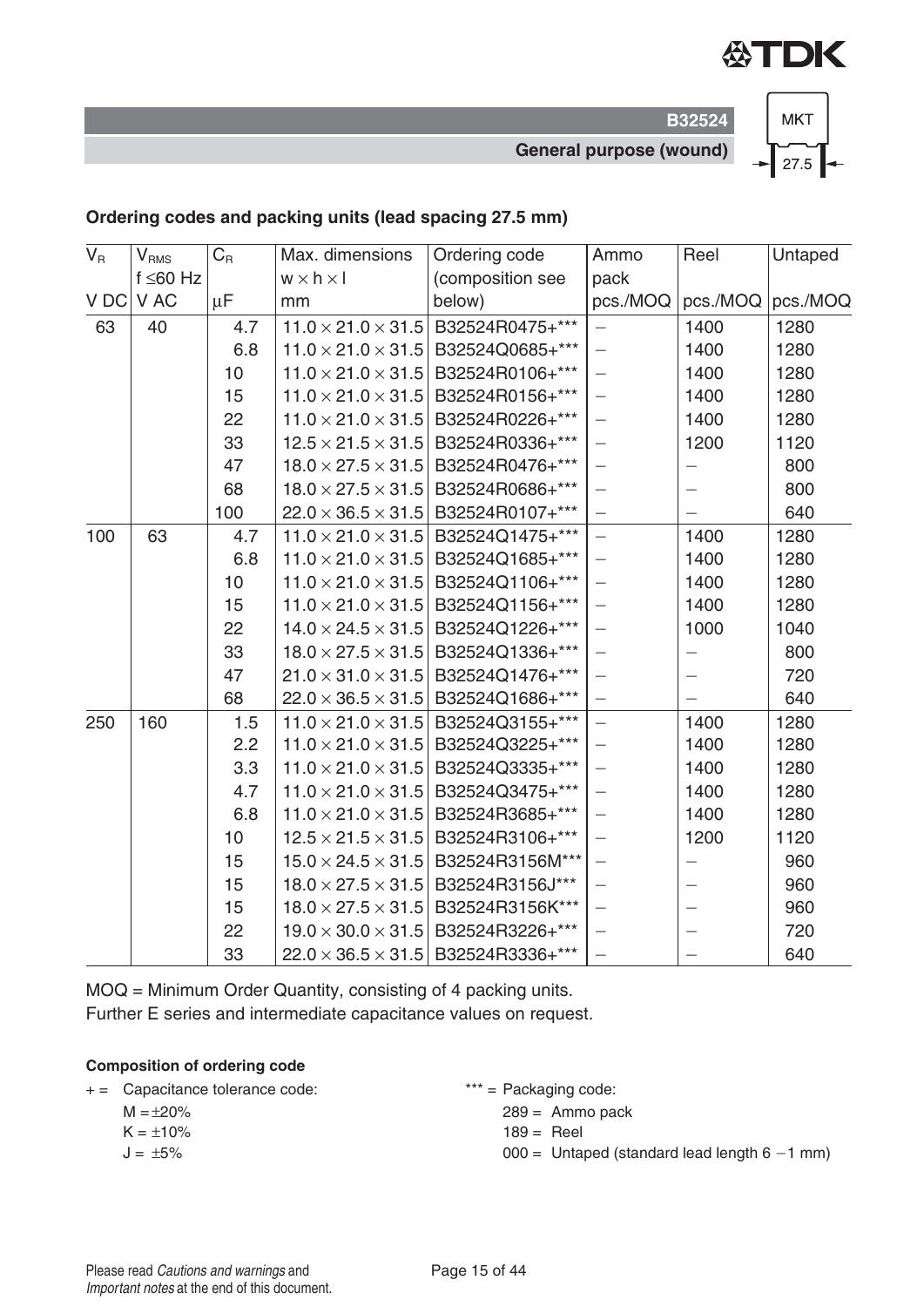



**B32524**

**General purpose (wound)**

#### **Ordering codes and packing units (lead spacing 27.5 mm)**

| $V_{R}$ | V <sub>RMS</sub> | $C_{\rm R}$      | Max. dimensions                | Ordering code                                  | Ammo     | Reel     | Untaped  |
|---------|------------------|------------------|--------------------------------|------------------------------------------------|----------|----------|----------|
|         | f $\leq 60$ Hz   |                  | $w \times h \times I$          | (composition see                               | pack     |          |          |
| V DC    | V AC             | μF               | mm                             | below)                                         | pcs./MOQ | pcs./MOQ | pcs./MOQ |
| 400     | 200              | 0.68             | $11.0 \times 19.0 \times 31.5$ | B32524Q6684+***                                | $\equiv$ | 1400     | 1280     |
|         |                  | 1.0              | $11.0 \times 19.0 \times 31.5$ | B32524Q6105+***                                |          | 1400     | 1280     |
|         |                  | 1.5              | $11.0 \times 19.0 \times 31.5$ | B32524Q6155+***                                |          | 1400     | 1280     |
|         |                  | 2.2              | $11.0 \times 21.0 \times 31.5$ | B32524R6225+***                                |          | 1400     | 1280     |
|         |                  | 3.3              | $14.0 \times 24.5 \times 31.5$ | B32524R6335+***                                |          | 1000     | 1040     |
|         |                  | 4.7              |                                | $14.0 \times 24.5 \times 31.5$ B32524R6475+*** |          | 1000     | 1040     |
|         |                  | 6.8              |                                | $18.0 \times 27.5 \times 31.5$ B32524R6685+*** |          |          | 800      |
|         |                  | 10               | $22.0 \times 36.5 \times 31.5$ | B32524R6106+***                                |          |          | 640      |
| 630     | 220              | 0.33             | $11.0 \times 21.0 \times 31.5$ | B32524Q8334+***                                |          | 1400     | 1280     |
|         |                  | 0.47             | $11.0 \times 21.0 \times 31.5$ | B32524Q8474+***                                |          | 1400     | 1280     |
|         |                  | 0.68             | $11.0 \times 21.0 \times 31.5$ | B32524Q8684+***                                |          | 1400     | 1280     |
|         |                  | 1.0              | $14.0 \times 24.5 \times 31.5$ | B32524Q8105+***                                |          | 1000     | 1040     |
|         |                  | 1.5              | $18.0 \times 27.5 \times 31.5$ | B32524Q8155+***                                | $\equiv$ |          | 800      |
|         |                  | $2.2\phantom{0}$ |                                | $21.0 \times 31.0 \times 31.5$ B32524Q8225+*** |          |          | 720      |

MOQ = Minimum Order Quantity, consisting of 4 packing units.

Further E series and intermediate capacitance values on request.

#### **Composition of ordering code**

+ = Capacitance tolerance code: \*\*\* = Packaging code:

- $M = \pm 20\%$
- $K = \pm 10\%$
- $J = \pm 5\%$

289 = Ammo pack

- $189 =$  Reel
- $000 =$  Untaped (standard lead length  $6 1$  mm)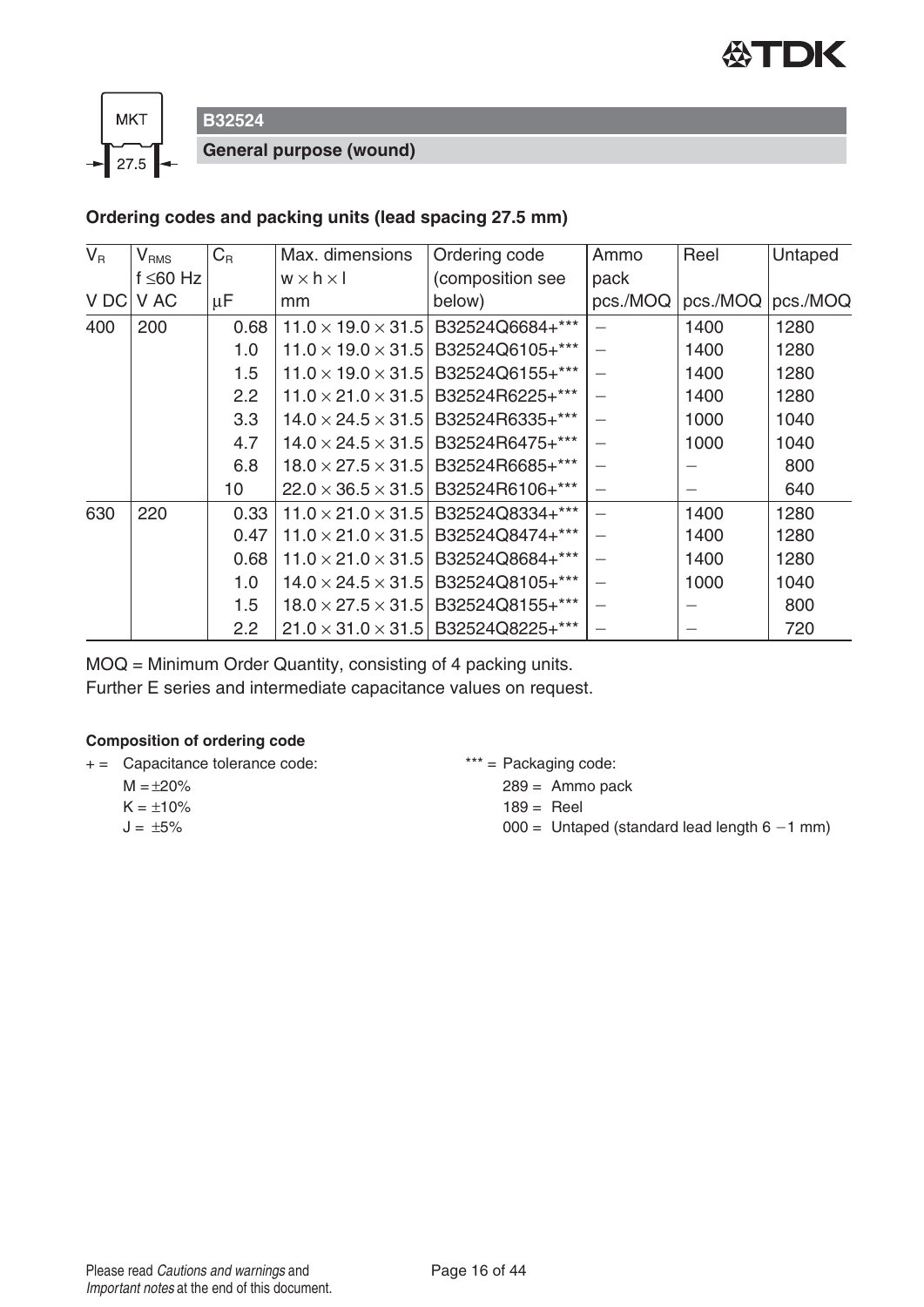

**B32526 General purpose (wound)**



#### **Ordering codes and packing units (lead spacing 37.5 mm)**

| $V_R$ | $V_{RMS}$      | $C_{R}$ | Max. dimensions       | Ordering code                                  | Ammo                     | Reel                     | Untaped           |
|-------|----------------|---------|-----------------------|------------------------------------------------|--------------------------|--------------------------|-------------------|
|       | $f \leq 60$ Hz |         | $w \times h \times I$ | (composition see                               | pack                     |                          |                   |
| VDC   | V AC           | μF      | mm                    | below)                                         | pcs./MOQ                 |                          | pcs./MOQ pcs./MOQ |
| 63    | 40             | 22      |                       | $12.0 \times 22.0 \times 41.5$ B32526R0226+*** | $\equiv$                 |                          | 1620              |
|       |                | 33      |                       | $12.0 \times 22.0 \times 41.5$ B32526R0336+*** | $\equiv$                 |                          | 1620              |
|       |                | 47      |                       | $12.0 \times 22.0 \times 41.5$ B32526R0476+*** | $\equiv$                 |                          | 1620              |
|       |                | 56      |                       | $24.0 \times 15.0 \times 41.5$ B32526T0566+*** | $\overline{\phantom{0}}$ | $\qquad \qquad -$        | 1040              |
|       |                | 68      |                       | $16.0 \times 28.5 \times 41.5$ B32526R0686+*** | $\equiv$                 | $\overline{\phantom{0}}$ | 800               |
|       |                | 82      |                       | $24.0 \times 19.0 \times 41.5$ B32526T0826+*** | $\equiv$                 | $\overline{\phantom{0}}$ | 780               |
|       |                | 100     |                       | $18.0 \times 32.5 \times 41.5$ B32526R0107+*** | $\overline{\phantom{0}}$ |                          | 720               |
|       |                | 150     |                       | $20.0 \times 39.5 \times 42.0$ B32526R0157+*** | $\equiv$                 |                          | 640               |
|       |                | 220     |                       | 28.0 × 42.5 × 42.0   B32526R0227A***           | $\overline{\phantom{0}}$ | $\qquad \qquad -$        | 440               |
| 100   | 63             | 15      |                       | $12.0 \times 22.0 \times 41.5$ B32526R1156+*** | $\equiv$                 | $\overline{\phantom{0}}$ | 1620              |
|       |                | 22      |                       | $12.0 \times 22.0 \times 41.5$ B32526R1226+*** | $\equiv$                 |                          | 1620              |
|       |                | 33      |                       | $14.0 \times 25.0 \times 41.5$ B32526R1336+*** | $\overline{\phantom{0}}$ |                          | 1380              |
|       |                | 33      |                       | $24.0 \times 15.0 \times 41.5$ B32526T1336+*** | $\overline{a}$           | $\overline{\phantom{0}}$ | 1040              |
|       |                | 47      |                       | $16.0 \times 28.5 \times 41.5$ B32526R1476+*** | $\equiv$                 | $\overline{\phantom{0}}$ | 800               |
|       |                | 47      |                       | $24.0 \times 19.0 \times 41.5$ B32526T1476+*** | $\equiv$                 |                          | 780               |
|       |                | 68      |                       | $18.0 \times 32.5 \times 41.5$ B32526R1686+*** | $\equiv$                 | $\overline{\phantom{0}}$ | 720               |
|       |                | 100     |                       | $20.0 \times 39.5 \times 42.0$ B32526R1107+*** | $\equiv$                 |                          | 640               |
|       |                | 150     |                       | $28.0 \times 42.5 \times 42.0$ B32526R1157+*** | $\equiv$                 | $\equiv$                 | 440               |
| 250   | 160            | 4.7     |                       | $12.0 \times 22.0 \times 41.5$ B32526R3475+*** | $\equiv$                 | $\equiv$                 | 1620              |
|       |                | 6.8     |                       | $12.0 \times 22.0 \times 41.5$ B32526R3685+*** | $\overline{\phantom{0}}$ |                          | 1620              |
|       |                | 10      |                       | $12.0 \times 22.0 \times 41.5$ B32526R3106+*** | $\overline{\phantom{0}}$ |                          | 1620              |
|       |                | 15      |                       | $14.0 \times 25.0 \times 41.5$ B32526R3156+*** | $\equiv$                 |                          | 1380              |
|       |                | 15      |                       | $24.0 \times 15.0 \times 41.5$ B32526T3156+*** | $\frac{1}{2}$            | $\qquad \qquad -$        | 1040              |
|       |                | 22      |                       | $16.0 \times 28.5 \times 41.5$ B32526R3226+*** | $-$                      | $\qquad \qquad -$        | 800               |
|       |                | 22      |                       | $24.0 \times 19.0 \times 41.5$ B32526T3226+*** | $\equiv$                 | $\overline{\phantom{0}}$ | 780               |
|       |                | 33      |                       | $20.0 \times 39.5 \times 42.0$ B32526R3336+*** | $\overline{\phantom{0}}$ |                          | 640               |
|       |                | 47      |                       | $20.0 \times 39.5 \times 42.0$ B32526R3476+*** | $\frac{1}{2}$            |                          | 640               |
|       |                | 68      |                       | $28.0 \times 42.5 \times 42.0$ B32526R3686+*** | $\overline{a}$           |                          | 440               |

MOQ = Minimum Order Quantity, consisting of 4 packing units. Further E series and intermediate capacitance values on request.

#### **Composition of ordering code**

+ = Capacitance tolerance code: \*\*\* = Packaging code:

 $M = \pm 20\%$ 

 $K = \pm 10\%$ 

$$
J = \pm 5\%
$$

 $A = -15 ... +5\% (220 \,\mu\text{F}$  type only)

 $000 =$  Untaped (standard lead length  $6 - 1$  mm)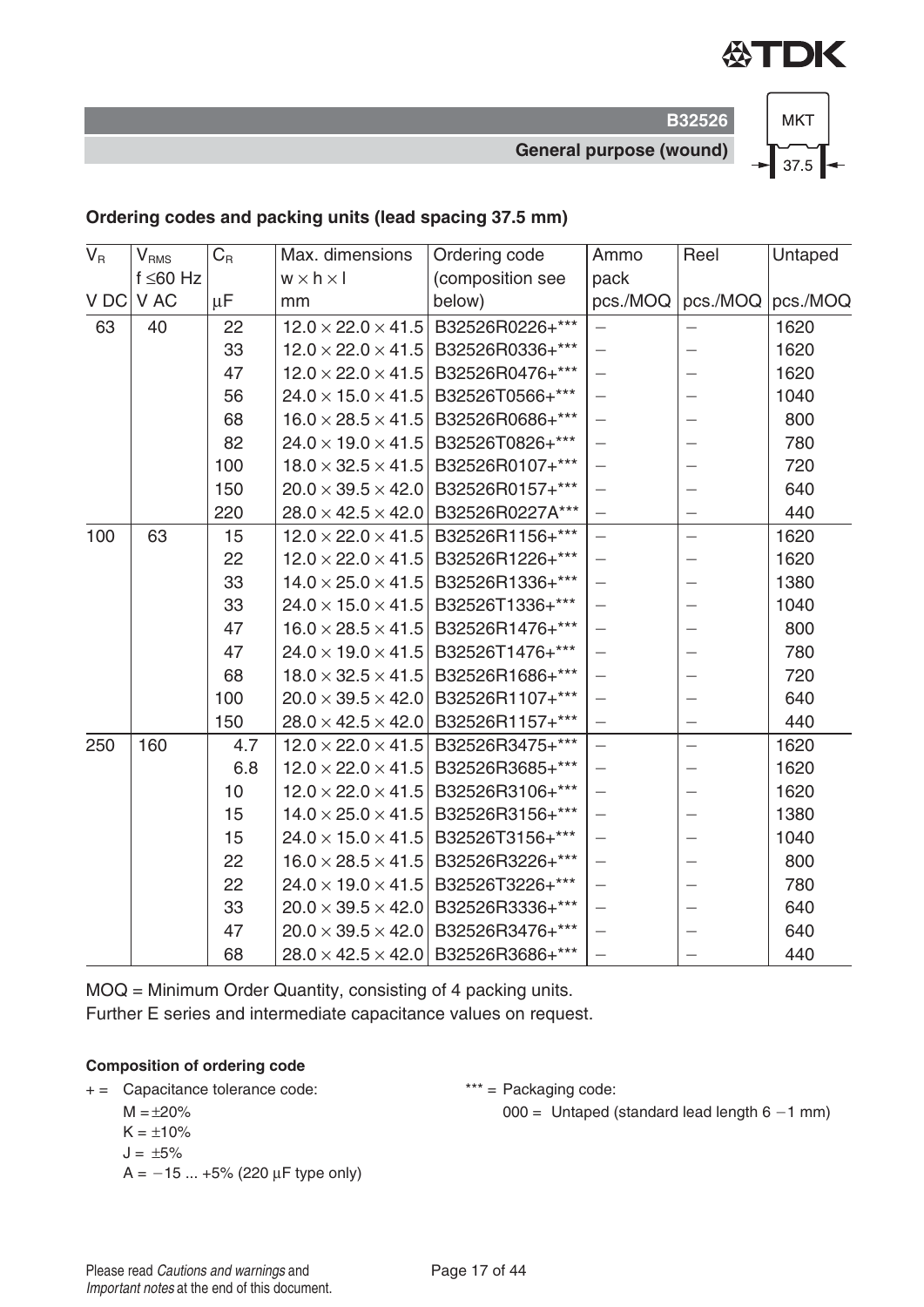



# **B32526 General purpose (wound)**

#### **Ordering codes and packing units (lead spacing 37.5 mm)**

| $V_{\rm R}$ | V <sub>RMS</sub> | $C_{R}$ | Max. dimensions       | Ordering code                                  | Ammo | Reel                           | Untaped |
|-------------|------------------|---------|-----------------------|------------------------------------------------|------|--------------------------------|---------|
|             | $f \leq 60$ Hz   |         | $w \times h \times l$ | (composition see                               | pack |                                |         |
|             | V DC V AC        | μF      | mm                    | below)                                         |      | pcs./MOQ   pcs./MOQ   pcs./MOQ |         |
| 400         | 200              | 3.3     |                       | $12.0 \times 22.0 \times 41.5$ B32526R6335+*** |      |                                | 1620    |
|             |                  | 4.7     |                       | $12.0 \times 22.0 \times 41.5$ B32526R6475+*** |      |                                | 1620    |
|             |                  | 5.6     |                       | $24.0 \times 15.0 \times 41.5$ B32526T6565+*** |      |                                | 1040    |
|             |                  | 6.8     |                       | $14.0 \times 25.0 \times 41.5$ B32526R6685+*** |      |                                | 1380    |
|             |                  | 8.2     |                       | $24.0 \times 19.0 \times 41.5$ B32526T6825+*** |      |                                | 780     |
|             |                  | 10      |                       | $18.0 \times 32.5 \times 41.5$ B32526R6106+*** |      |                                | 720     |
|             |                  | 15      |                       | $20.0 \times 39.5 \times 42.0$ B32526R6156+*** |      |                                | 640     |
|             |                  | 22      |                       | $28.0 \times 42.5 \times 42.0$ B32526R6226+*** |      |                                | 440     |

MOQ = Minimum Order Quantity, consisting of 4 packing units. Further E series and intermediate capacitance values on request.

#### **Composition of ordering code**

+ = Capacitance tolerance code: \*\*\* = Packaging code:

 $M = \pm 20\%$ 

 $000 =$  Untaped (standard lead length  $6 - 1$  mm)

- $K = \pm 10\%$
- $J = \pm 5\%$
- $A = -15 ... +5\% (220 \,\mu\text{F}$  type only)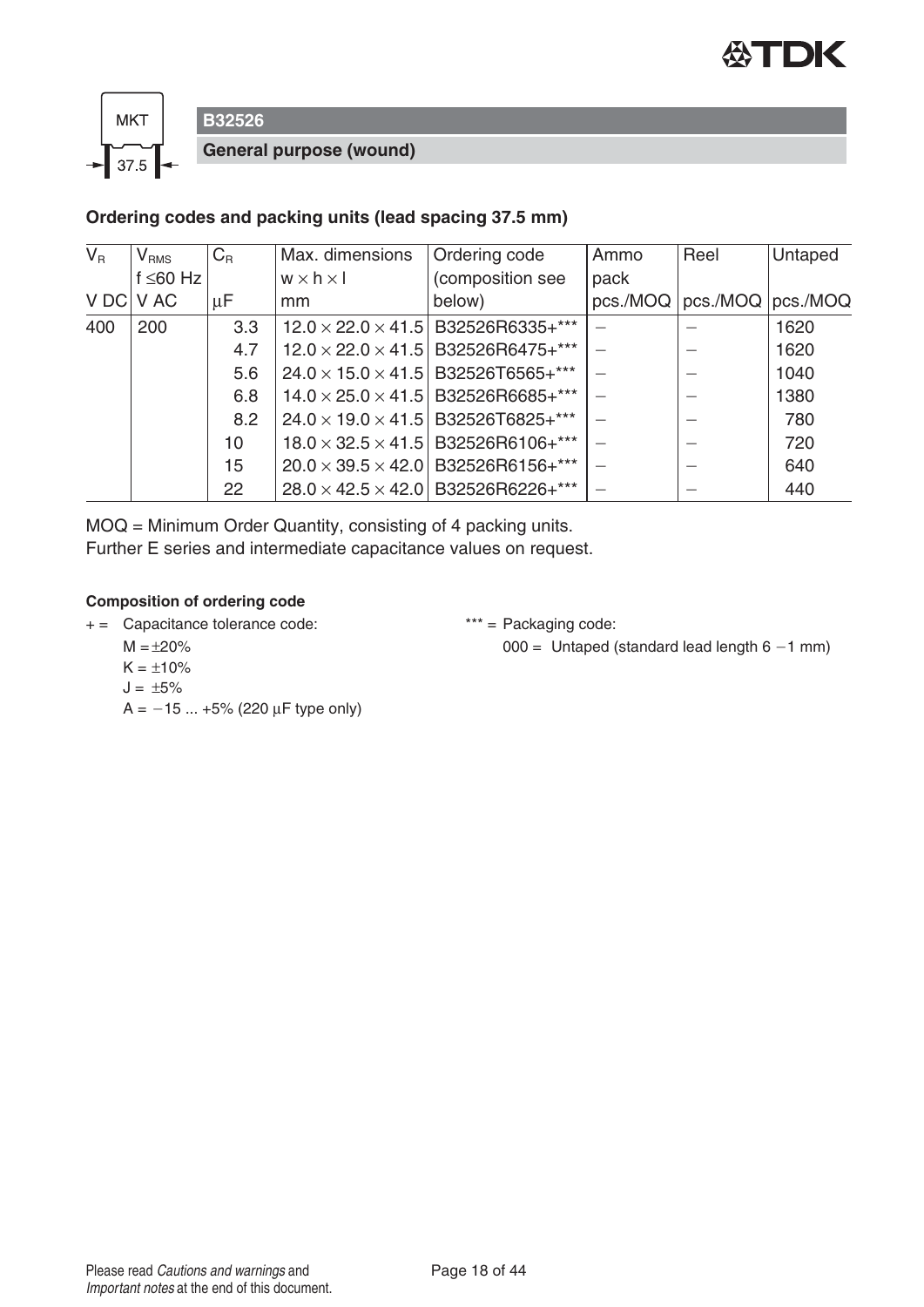

**MKT** 

**General purpose (stacked/wound)**

#### **Technical data**

Reference standard: IEC 60384-2:2005. AEC-Q200D compliance on request. All data given at  $T = 20 °C$ , unless otherwise specified.

| Rated temperature $T_R$                                              | $+85 °C$                                                     |                                                                          |                                               |                                     |                                                                                                     |  |
|----------------------------------------------------------------------|--------------------------------------------------------------|--------------------------------------------------------------------------|-----------------------------------------------|-------------------------------------|-----------------------------------------------------------------------------------------------------|--|
| Operating temperature range                                          |                                                              | Max. operating temperature $T_{op,max}$                                  |                                               | +125 $\degree$ C                    |                                                                                                     |  |
|                                                                      |                                                              | Upper category temperature $T_{\text{max}}$                              |                                               | +125 $\degree$ C                    |                                                                                                     |  |
|                                                                      | Lower category temperature $T_{min}$<br>$-55 °C$             |                                                                          |                                               |                                     |                                                                                                     |  |
|                                                                      | Rated temperature $T_R$<br>$+85 °C$                          |                                                                          |                                               |                                     |                                                                                                     |  |
| Dissipation factor tan $\delta$ (in 10 <sup>-3</sup> )               | at                                                           | $C_{\rm B}$ $\leq$ 0.1 $\mu$ F                                           | 0.1 $\mu$ F < C <sub>R</sub> $\leq$ 1 $\mu$ F |                                     | $C_R$ > 1 $\mu$ F                                                                                   |  |
| at 20 °C (upper limit values)                                        | 1 kHz                                                        | 8                                                                        | 8                                             |                                     | 10                                                                                                  |  |
|                                                                      | 10 kHz                                                       | 15                                                                       | 15                                            |                                     |                                                                                                     |  |
|                                                                      | <b>100 kHz</b>                                               | 30                                                                       |                                               |                                     |                                                                                                     |  |
| Insulation resistance $R_{ins}$                                      | $V_R$                                                        | $C_B \leq 0.33 \mu F$                                                    |                                               | $C_{B}$ > 0.33 $\mu$ F              |                                                                                                     |  |
| or time constant $\tau = C_{\rm B} \cdot R_{\rm ins}$                | $\leq$ 100 V DC                                              | 3750 MΩ                                                                  |                                               | 1250 s                              |                                                                                                     |  |
| at 20 °C, rel. humidity $\leq 65\%$                                  | $\geq$ 250 V DC                                              | 7500 MΩ                                                                  |                                               | 2500 s                              |                                                                                                     |  |
| (minimum as-delivered values)                                        |                                                              |                                                                          |                                               |                                     |                                                                                                     |  |
| DC test voltage                                                      | 1.4 $\cdot$ V <sub>R</sub> , 2 s                             |                                                                          |                                               |                                     |                                                                                                     |  |
| Category voltage V <sub>c</sub><br>(continuous operation with        | $\mathsf{T}_{\mathsf{op}}$ (°C)                              | DC voltage derating                                                      |                                               |                                     | AC voltage derating                                                                                 |  |
| $V_{DC}$ or $V_{AC}$ at $f \leq 60$ Hz)                              | $T_{op} \leq 85$                                             | $V_C = V_B$                                                              |                                               | $V_{C RMS} = V_{RMS}$               |                                                                                                     |  |
|                                                                      |                                                              | $85 < T_{op} \le 125$ $ V_C = V_R \cdot (165 - T_{op})/80$               |                                               |                                     | $ V_{C,RMS} = V_{RMS} \cdot (165 - T_{op})/80$                                                      |  |
| Operating voltage $V_{op}$ for                                       | $T_{op}$ (°C)                                                |                                                                          |                                               |                                     | DC voltage (max. hours) AC voltage (max. hours)                                                     |  |
| short operating periods<br>( $V_{DC}$ or $V_{AC}$ at $f \leq 60$ Hz) | $T_{\text{on}} \leq 100$                                     |                                                                          |                                               |                                     | $V_{op}$ = 1.25 $\cdot$ V <sub>c</sub> (2000 h) $V_{op}$ = 1.0 $\cdot$ V <sub>C.RMS</sub> (2000 h)  |  |
|                                                                      |                                                              |                                                                          |                                               |                                     | $100 < T_{op} \le 125$ $V_{op} = 1.25 \cdot V_{C}$ (1000 h) $V_{op} = 1.0 \cdot V_{C,RMS}$ (1000 h) |  |
| <b>Biased humidity</b>                                               | 1000 h / 40 °C / 93% relative humidity with V <sub>RDC</sub> |                                                                          |                                               |                                     |                                                                                                     |  |
| Limit value after biased<br>humidity test                            |                                                              | Capacitance change   $\Delta$ C/C                                        |                                               | $\leq 5\%$                          |                                                                                                     |  |
|                                                                      |                                                              | Dissipation factor change $\Delta$ tan $\delta$                          |                                               |                                     | $≤ 5 \cdot 10^{-3}$ (at 1 kHz)                                                                      |  |
|                                                                      | Insulation resistance $R_{ins}$                              |                                                                          |                                               | $\geq$ 50% of minimum               |                                                                                                     |  |
|                                                                      |                                                              | or time constant $\tau = C_{\rm B} \cdot R_{\rm ins}$                    |                                               |                                     | as-delivered values                                                                                 |  |
| Reliability:                                                         |                                                              |                                                                          |                                               |                                     |                                                                                                     |  |
| Failure rate $\lambda$                                               |                                                              | 1 fit ( $\leq 1 \cdot 10^{-9}$ /h) at 0.5 $\cdot$ V <sub>B</sub> , 40 °C |                                               |                                     |                                                                                                     |  |
| Service life t <sub>SL</sub>                                         |                                                              | 200 000 h at 1.0 $\cdot$ V <sub>B</sub> , 85 °C                          |                                               |                                     |                                                                                                     |  |
|                                                                      |                                                              |                                                                          |                                               |                                     | For conversion to other operating conditions and temperatures,                                      |  |
| Failure criteria:                                                    |                                                              | refer to chapter "Quality, 2 Reliability".                               |                                               |                                     |                                                                                                     |  |
| <b>Total failure</b>                                                 |                                                              | Short circuit or open circuit                                            |                                               |                                     |                                                                                                     |  |
| Failure due to variation                                             |                                                              | Capacitance change $ \Delta C/C $                                        |                                               | >10%                                |                                                                                                     |  |
| of parameters                                                        | Dissipation factor tan $\delta$                              |                                                                          |                                               | $> 2 \cdot$ upper limit value       |                                                                                                     |  |
|                                                                      | Insulation resistance $R_{ins}$                              |                                                                          |                                               | < 150 MΩ (C <sub>R</sub> ≤ 0.33 μF) |                                                                                                     |  |
|                                                                      | or time constant $\tau = C_{\rm B} \cdot R_{\rm ins}$        |                                                                          |                                               | < 50 s<br>$(C_R > 0.33 \mu F)$      |                                                                                                     |  |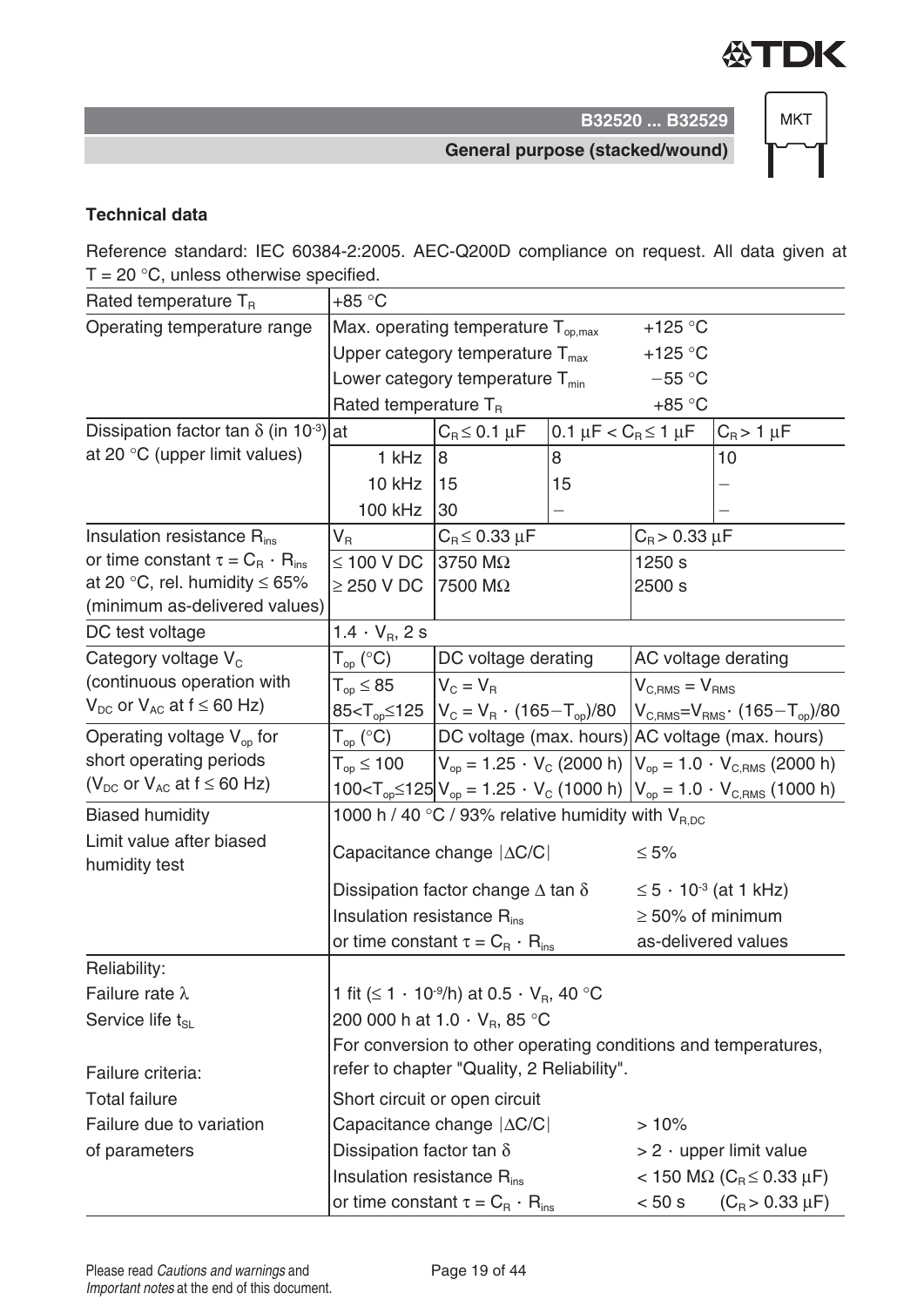



**General purpose (stacked/wound)**

#### **Pulse handling capability**

"dV/dt" represents the maximum permissible voltage change per unit of time for non-sinusoidal voltages, expressed in V/μs.

"k<sub>0</sub>" represents the maximum permissible pulse characteristic of the waveform applied to the capacitor, expressed in V2/μs.

Note:

The values of dV/dt and  $k_0$  provided below must not be exceeded in order to avoid damaging the capacitor.

#### **dV/dt values**

|       | Lead spacing 5 mm                        |     | 7.5 mm        | $10 \text{ mm}$ |   | $15 \text{ mm}$ |    |    | 22.5 mm 27.5 mm 37.5 mm |     |
|-------|------------------------------------------|-----|---------------|-----------------|---|-----------------|----|----|-------------------------|-----|
|       | Technology<br>S<br>S<br>S<br>W<br>W<br>S |     |               | W               | W | W               |    |    |                         |     |
| $V_R$ | $\mathsf{V}_{\mathsf{RMS}}$              |     |               |                 |   |                 |    |    |                         |     |
| V DC  | V AC                                     |     | dV/dt in V/µs |                 |   |                 |    |    |                         |     |
| 50    | 32                                       | 200 |               |                 |   |                 |    |    |                         |     |
| 63    | 40                                       | 250 | 120           | 50              |   | 30              |    | 3  |                         | 0.8 |
| 100   | 63                                       | 300 | 150           | 75              |   | 50              | 5  | 4  | 3                       |     |
| 250   | 160                                      | 400 | 200           | 150             |   | 100             | 10 | 8  | 5                       | 4   |
| 400   | 200                                      | 600 | 275           | 175             |   | 125             |    | 10 | 8.5                     | 6   |
| 450   | 200                                      |     |               |                 |   |                 | 20 |    |                         |     |
| 630   | 400                                      | 800 |               | 320             |   | 150             |    | 15 | 12                      |     |
|       | $S = Stacked, W = Wound$                 |     |               |                 |   |                 |    |    |                         |     |

#### **k**<sub>0</sub> **values**

| Lead spacing |                  | 5 mm                     | 7.5 mm            | $10 \text{ mm}$ |   | $15 \, \text{mm}$        |       |       | 22.5 mm 27.5 mm 37.5 mm |      |
|--------------|------------------|--------------------------|-------------------|-----------------|---|--------------------------|-------|-------|-------------------------|------|
| Technology   |                  | S                        | S                 | S               | W | S                        | W     | W     | W                       | W    |
| $V_{R}$      | V <sub>RMS</sub> |                          |                   |                 |   |                          |       |       |                         |      |
| V DC         | V AC             | $k_0$ in $V^2/\mu s$     |                   |                 |   |                          |       |       |                         |      |
| 50           | 32               | 20000                    |                   |                 |   | —                        | –     |       | —                       |      |
| 63           | 40               | 30000                    | 15000             | 6300            |   | 3800                     |       | 375   | 130                     | 100  |
| 100          | 63               | 60000                    | 30000             | 5000            |   | 10000                    | 850   | 800   | 600                     | 200  |
| 250          | 160              | 200000                   | 100000            | 75000           |   | 50000                    | 5000  | 4000  | 2500                    | 2000 |
| 400          | 200              | 500000                   | 220000            | 140000          |   | 100000                   |       | 10000 | 8500                    | 6000 |
| 450          | 200              |                          | –                 |                 |   | $\overline{\phantom{m}}$ | 15000 |       |                         |      |
| 630          | 400              | 1000000                  | $\qquad \qquad -$ | 400000          |   | 190000                   | -     | 18000 | 15000                   |      |
|              |                  | $S = Stacked, W = Wound$ |                   |                 |   |                          |       |       |                         |      |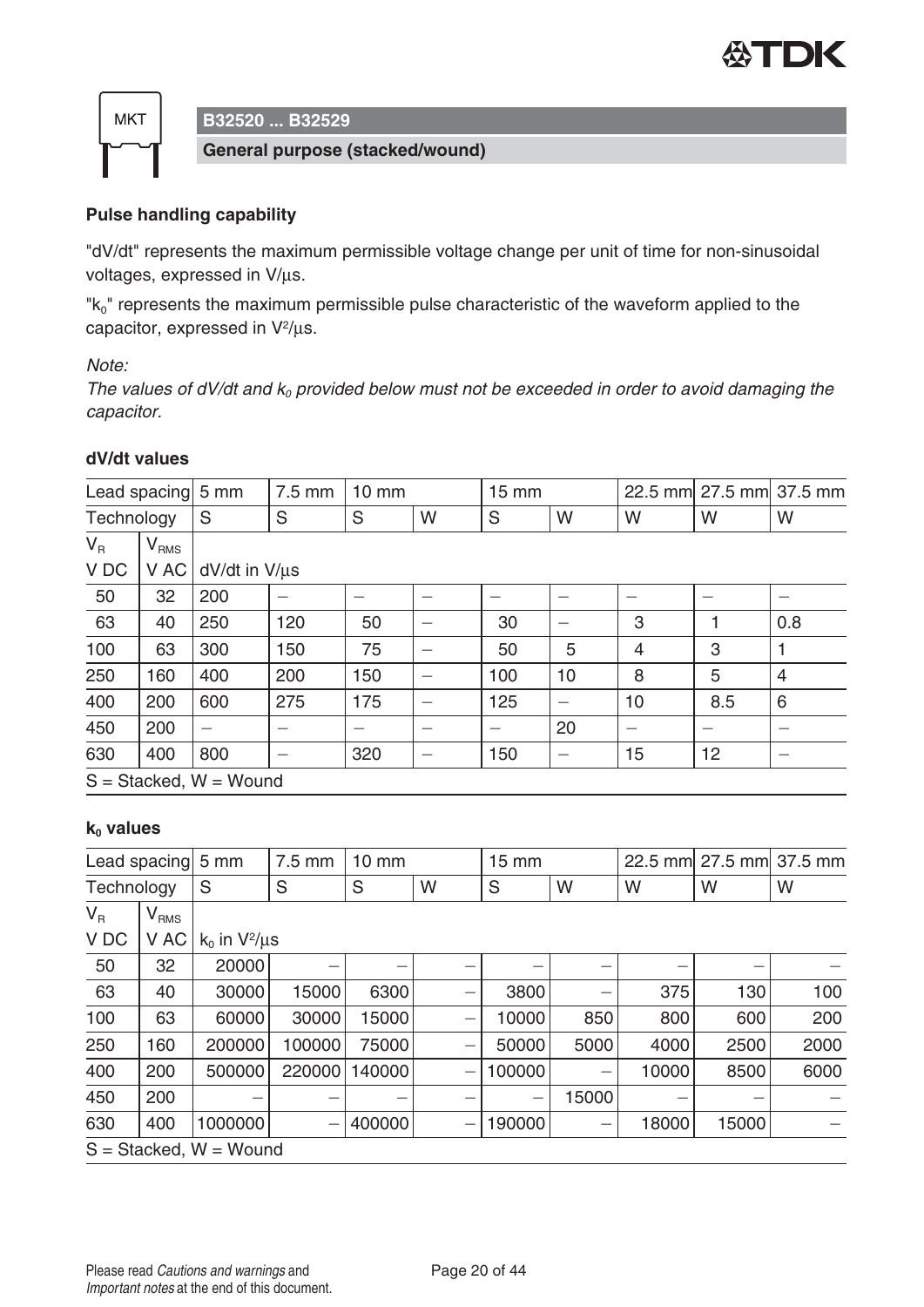



#### **General purpose (stacked/wound)**

#### **Impedance Z versus frequency f**

(typical values)

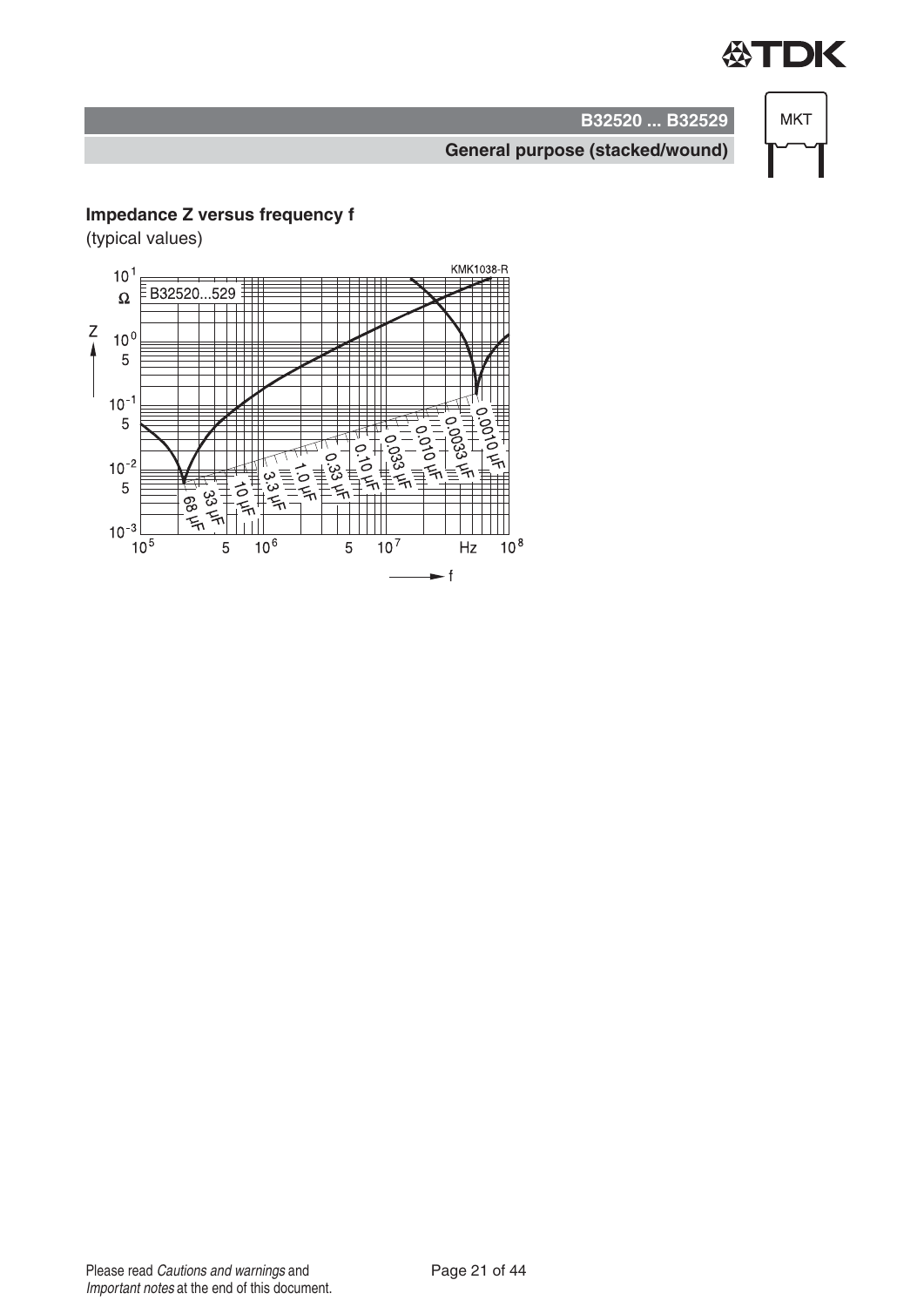



#### **Permissible AC voltage V<sub>RMS</sub> versus frequency f (for sinusoidal waveforms,**  $T_A \le 55$  **°C)**

For  $T_A > 55$  °C, please refer to "General technical information", section 3.2.3.

#### **Lead spacing 5 mm**





 $5\sqrt{10^5}$ 

Hz  $10^6$ 

f.







 $5\sqrt{10^3}$ 

 $5 10^4$ 

 $1\frac{1}{10^2}$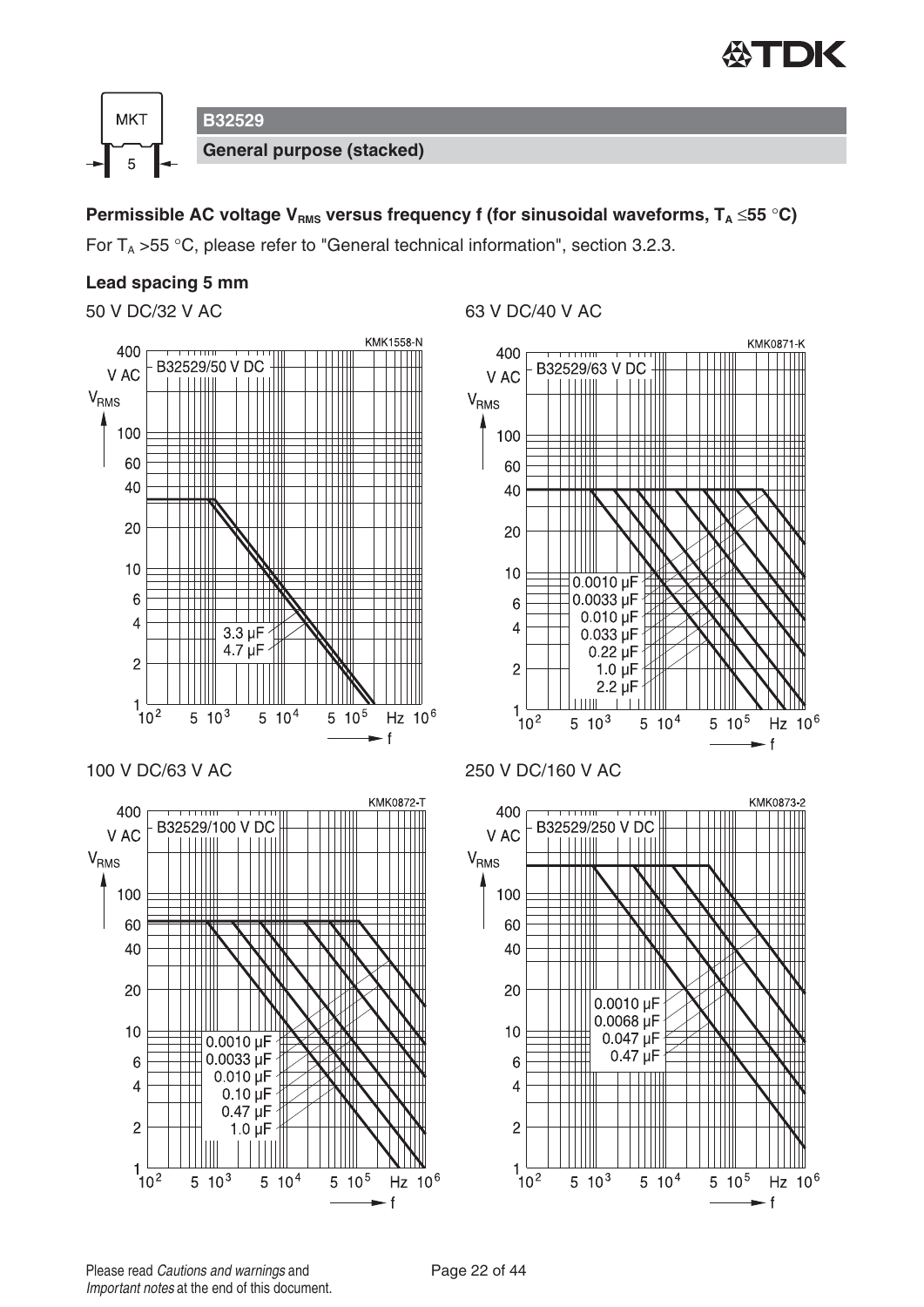

5



#### **Permissible AC voltage V<sub>RMS</sub> versus frequency f (for sinusoidal waveforms, T<sub>A</sub> ≤55 °C)**

For  $T_A > 55$  °C, please refer to "General technical information", section 3.2.3.

#### **Lead spacing 5 mm**



#### 400 V DC/200 V AC 630 V DC/400 V AC

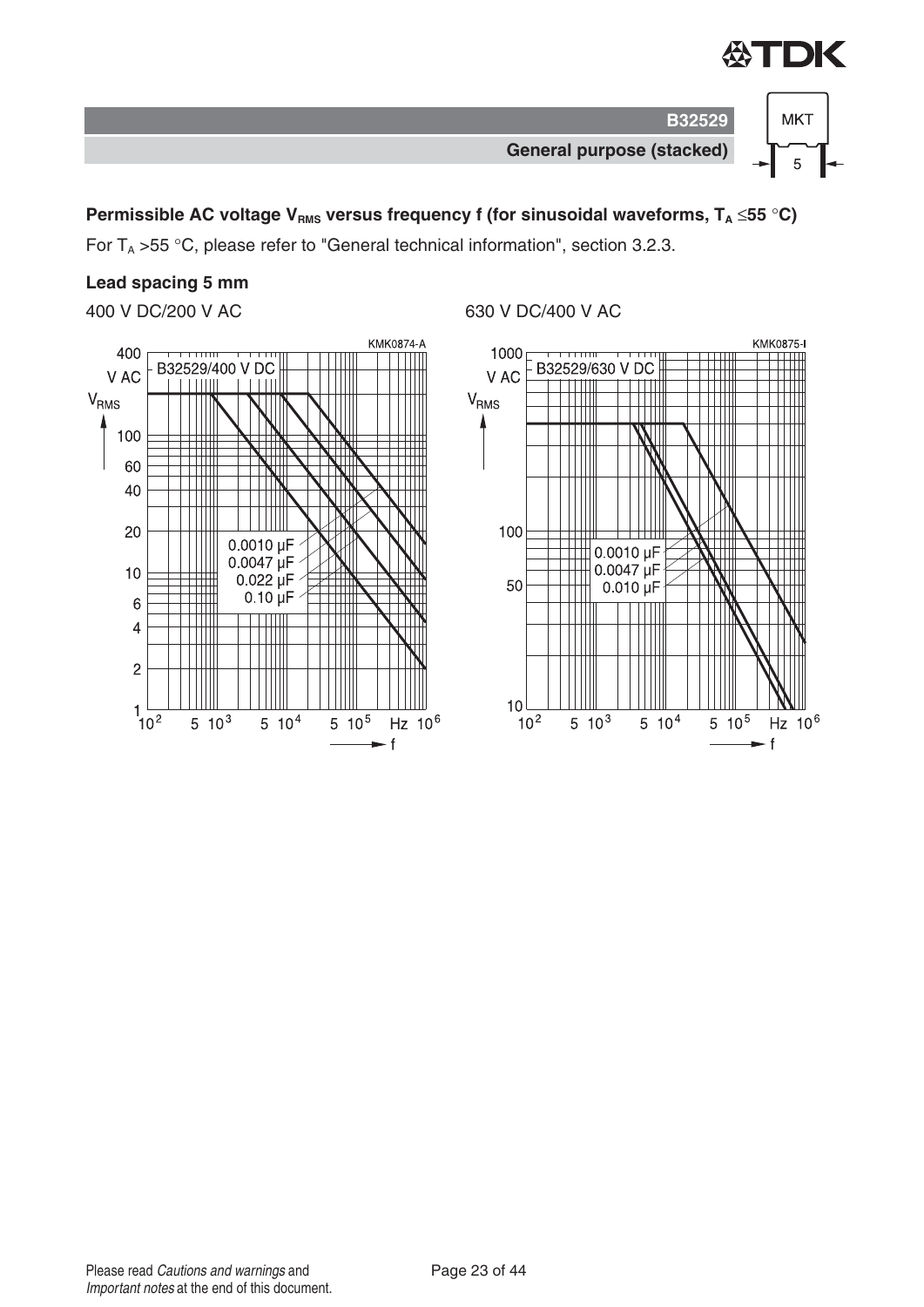



#### **Permissible AC voltage V<sub>RMS</sub> versus frequency f (for sinusoidal waveforms,**  $T_A \le 55$  **°C)**

For  $T_A > 55$  °C, please refer to "General technical information", section 3.2.3.

#### **Lead spacing 7.5 mm**









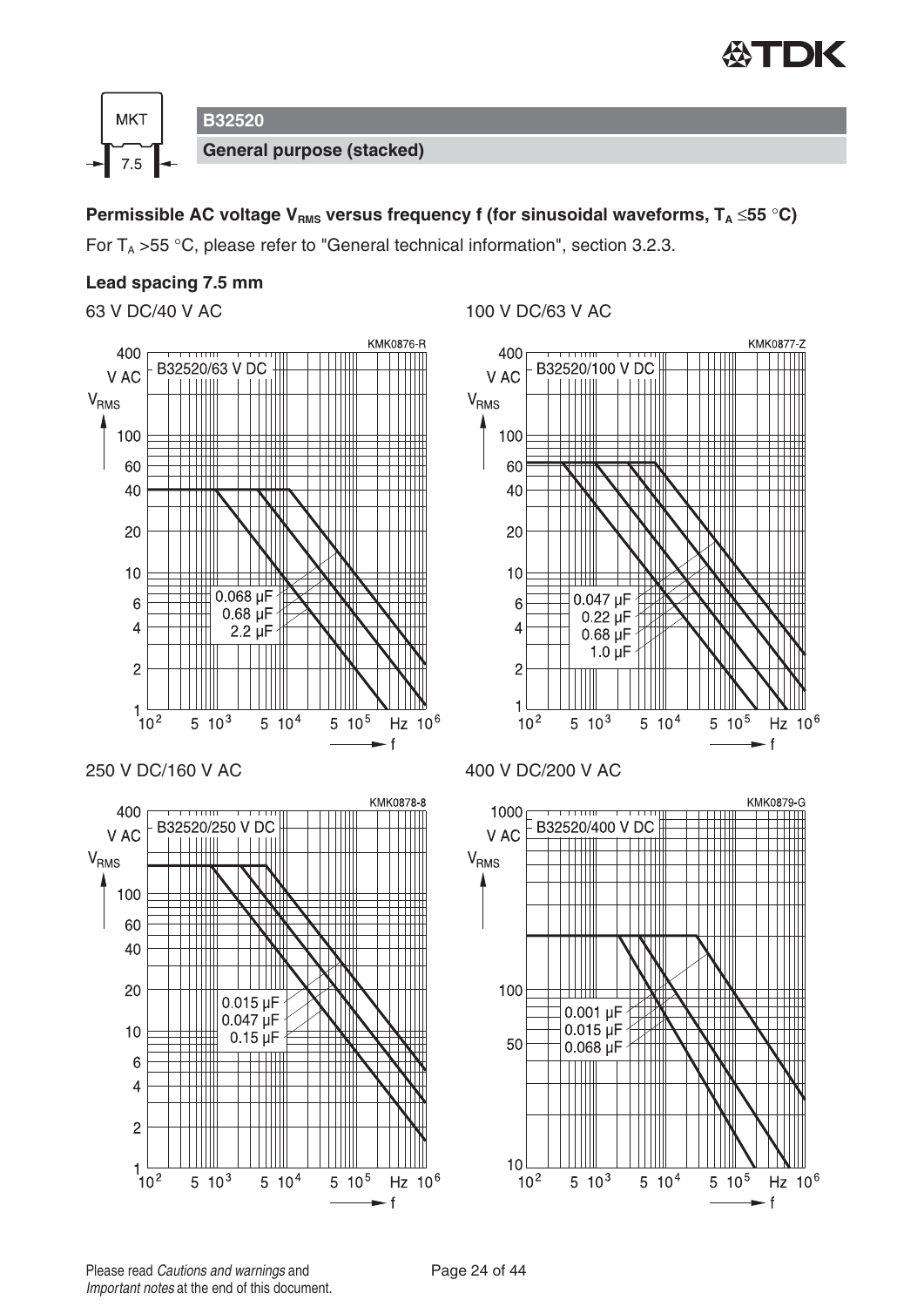

 $10$ 



**B32521**

#### **Permissible AC voltage V<sub>RMS</sub> versus frequency f (for sinusoidal waveforms, T<sub>A</sub> ≤55 °C)**

For  $T_A > 55$  °C, please refer to "General technical information", section 3.2.3.

#### **Lead spacing 10 mm**





#### 63 V DC/40 V AC 100 V DC/63 V AC







Please read Cautions and warnings and <br>
Page 25 of 44 Important notes at the end of this document.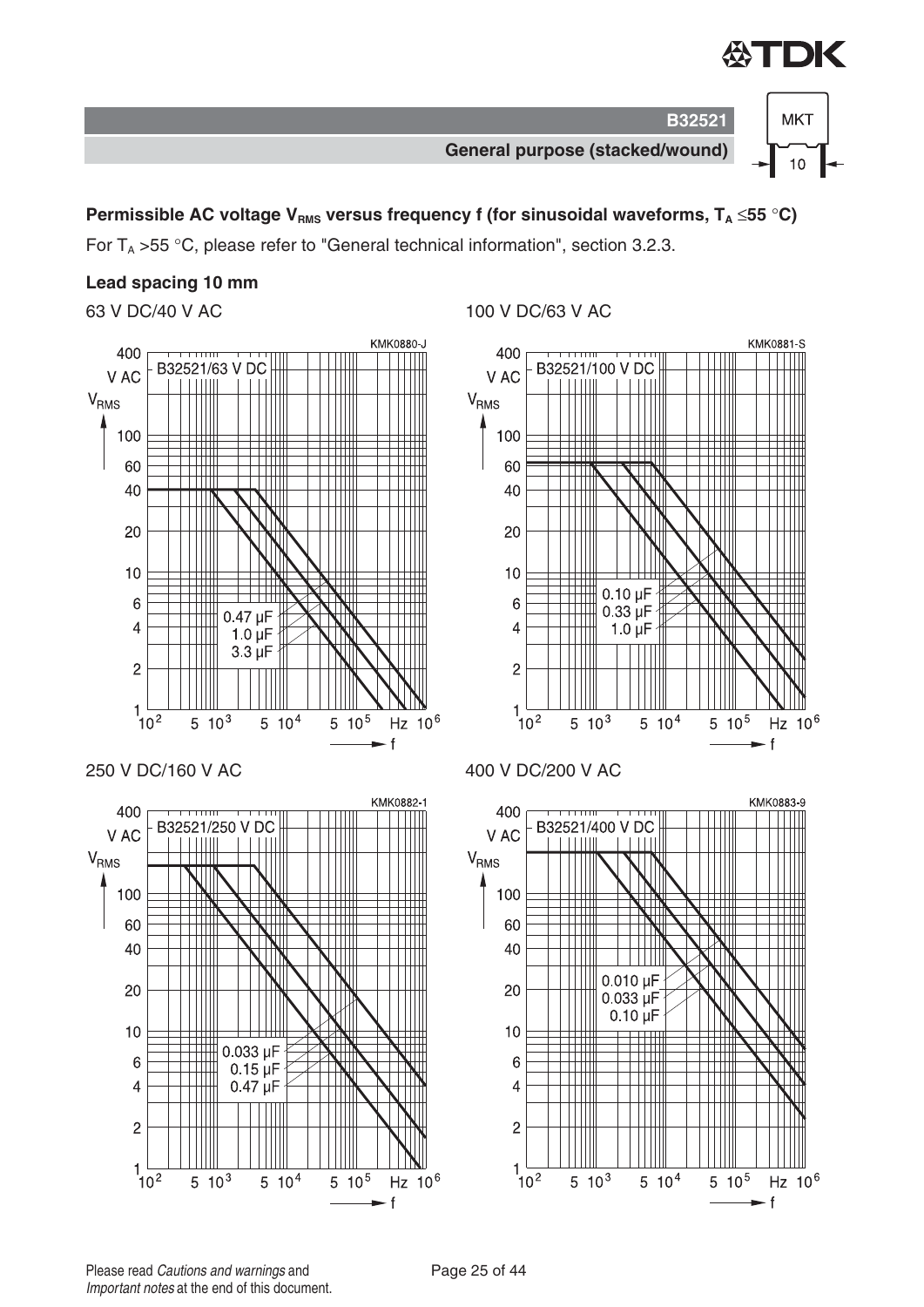



## **Permissible AC voltage V<sub>RMS</sub> versus frequency f (for sinusoidal waveforms, T<sub>A</sub> ≤55 °C)**

For  $T_A > 55$  °C, please refer to "General technical information", section 3.2.3.

#### **Lead spacing 10 mm**

630 V DC/200 V AC

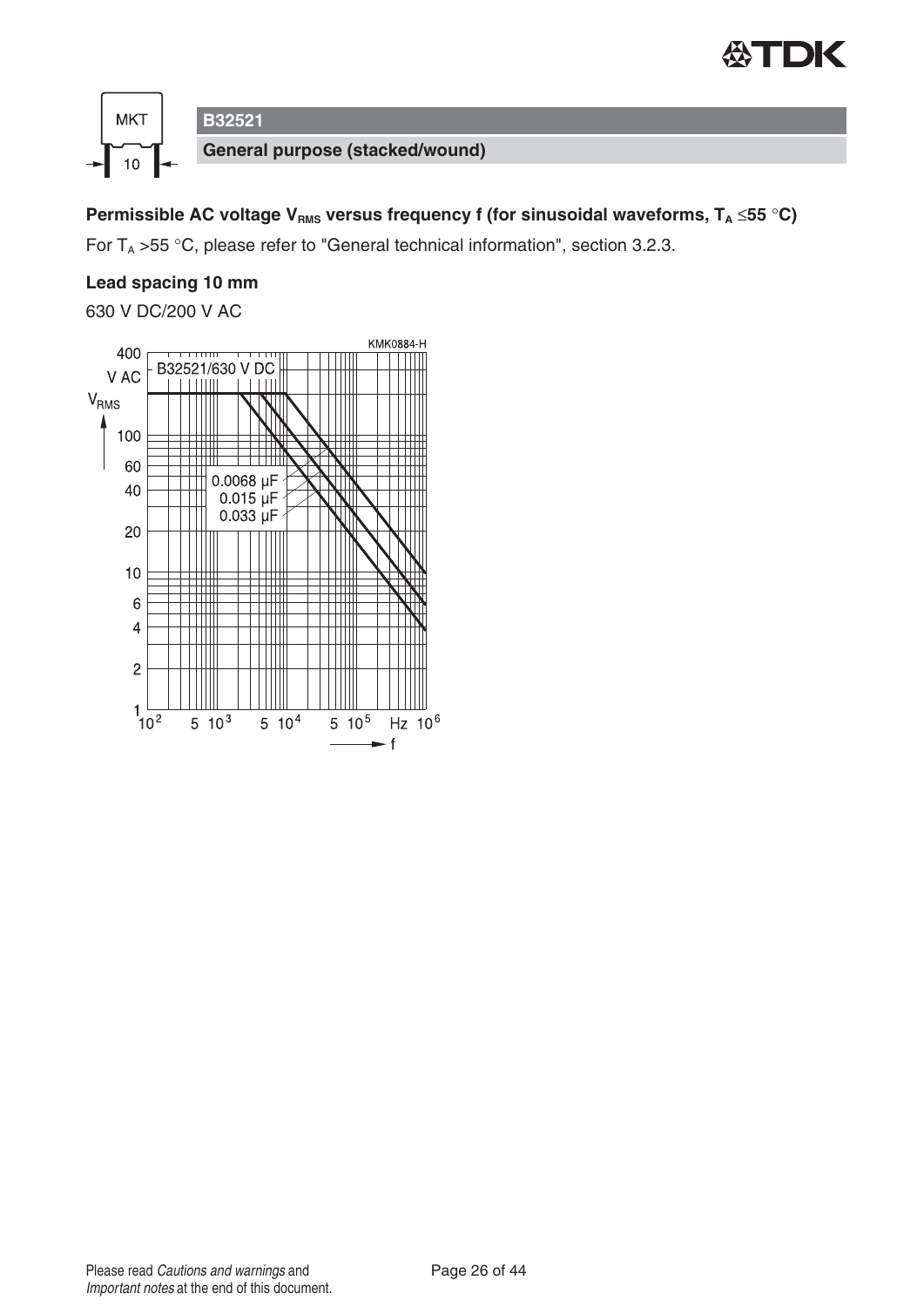

 $15$ 

**General purpose (stacked/wound)**

**B32522**

#### **Permissible AC voltage V<sub>RMS</sub> versus frequency f (for sinusoidal waveforms, T<sub>A</sub> ≤55 °C)**

For  $T_A > 55$  °C, please refer to "General technical information", section 3.2.3.

#### **Lead spacing 15 mm**

60

40

20

 $10$ 

 $6\phantom{1}6$ 

 $\overline{4}$ 

 $\overline{2}$ 

 $1\frac{1}{10^2}$ 

Ш

 $0.10 \mu F$ 

 $0.33 \mu F$ 

 $1.0 \mu F$ 

 $1.5$  uF

 $5 10^4$ 



 $5 10^5$ 

Hz  $10^6$ 

f.

63 V DC/40 V AC 100 V DC/63 V AC





Please read Cautions and warnings and <br>
Page 27 of 44 Important notes at the end of this document.

 $5 \t10^3$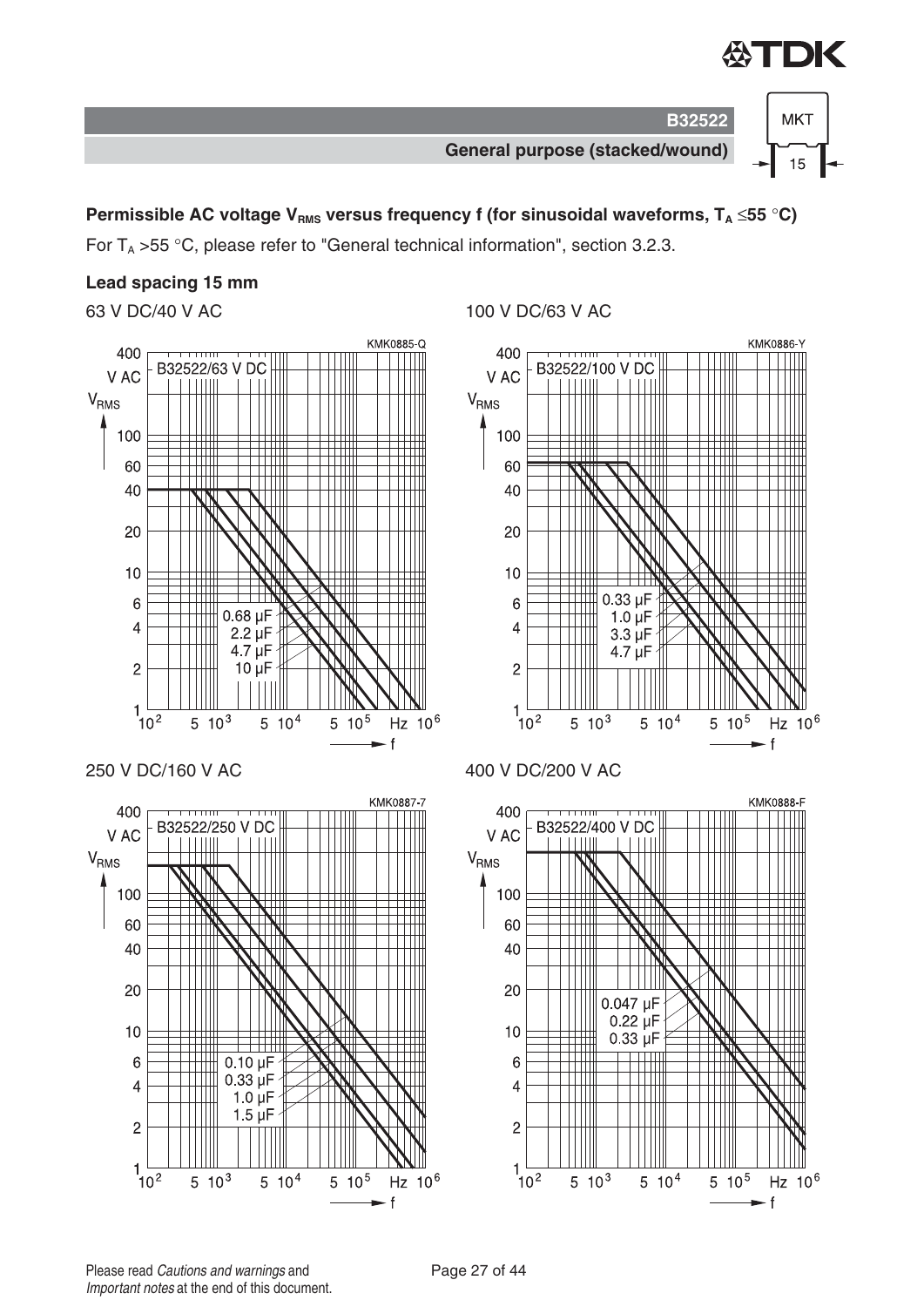



#### **Permissible AC voltage V<sub>RMS</sub> versus frequency f (for sinusoidal waveforms, T<sub>A</sub> ≤55 °C)**

For  $T_A > 55$  °C, please refer to "General technical information", section 3.2.3.

#### **Lead spacing 15 mm**



450 V DC/200 V AC 630 V DC/200 V AC

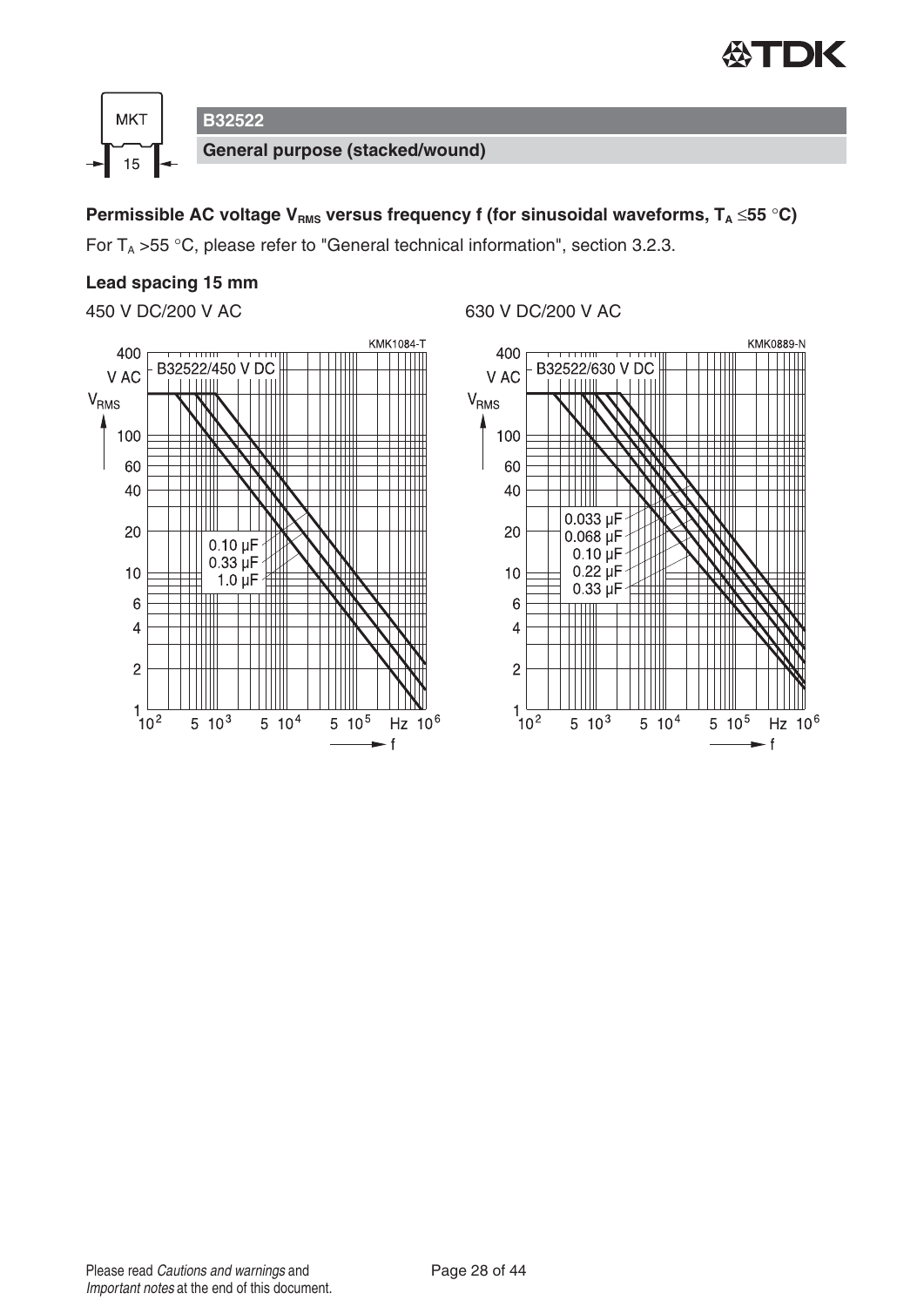

 $22.5$   $\rightarrow$ 



#### **Permissible AC voltage V<sub>RMS</sub> versus frequency f (for sinusoidal waveforms,**  $T_A \le 55$  **°C)**

For  $T_A > 55$  °C, please refer to "General technical information", section 3.2.3.

#### **Lead spacing 22.5 mm**

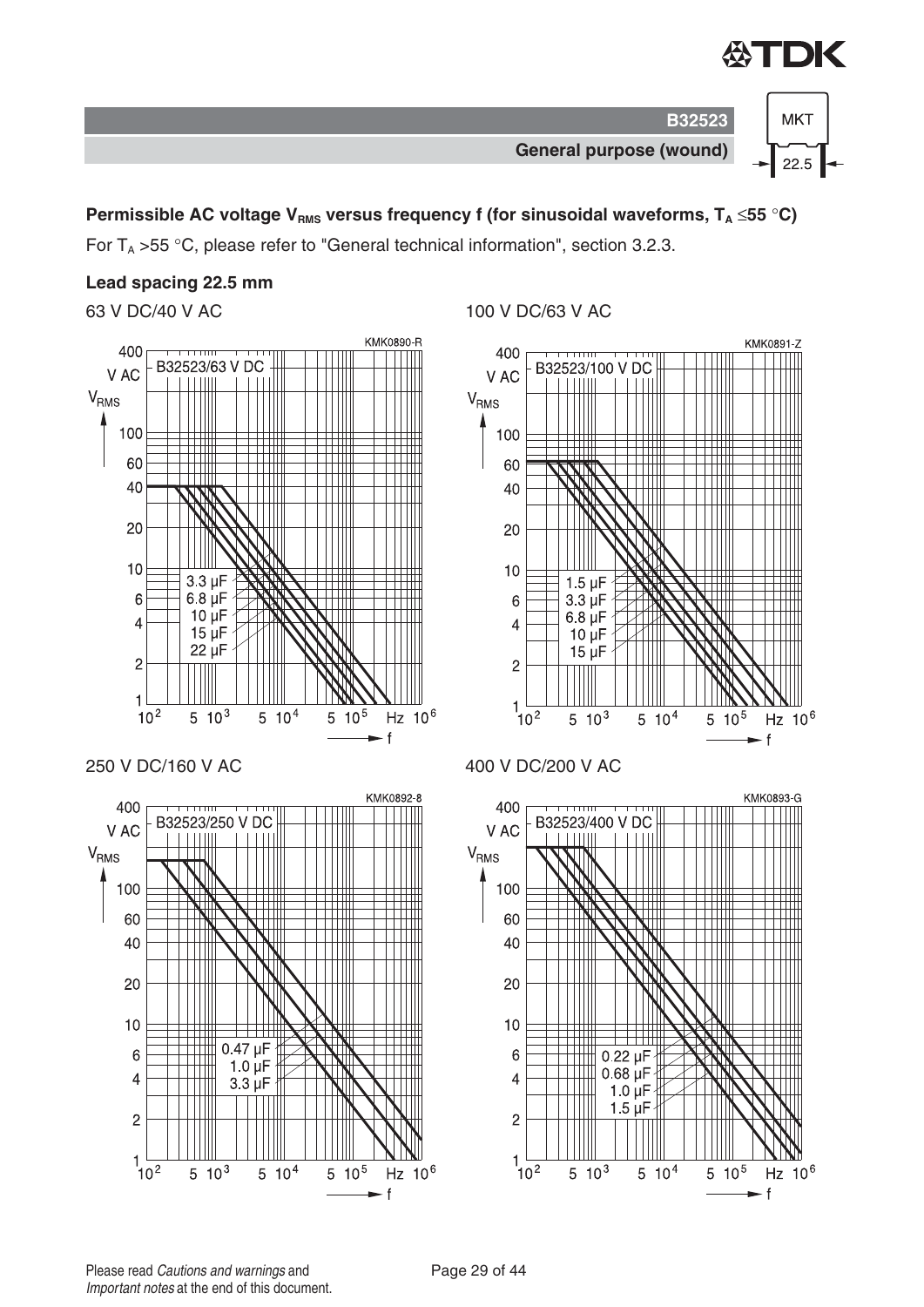



### **Permissible AC voltage V<sub>RMS</sub> versus frequency f (for sinusoidal waveforms, T<sub>A</sub> ≤55 °C)**

For  $T_A > 55$  °C, please refer to "General technical information", section 3.2.3.

#### **Lead spacing 22.5 mm**

630 V DC/200 V AC

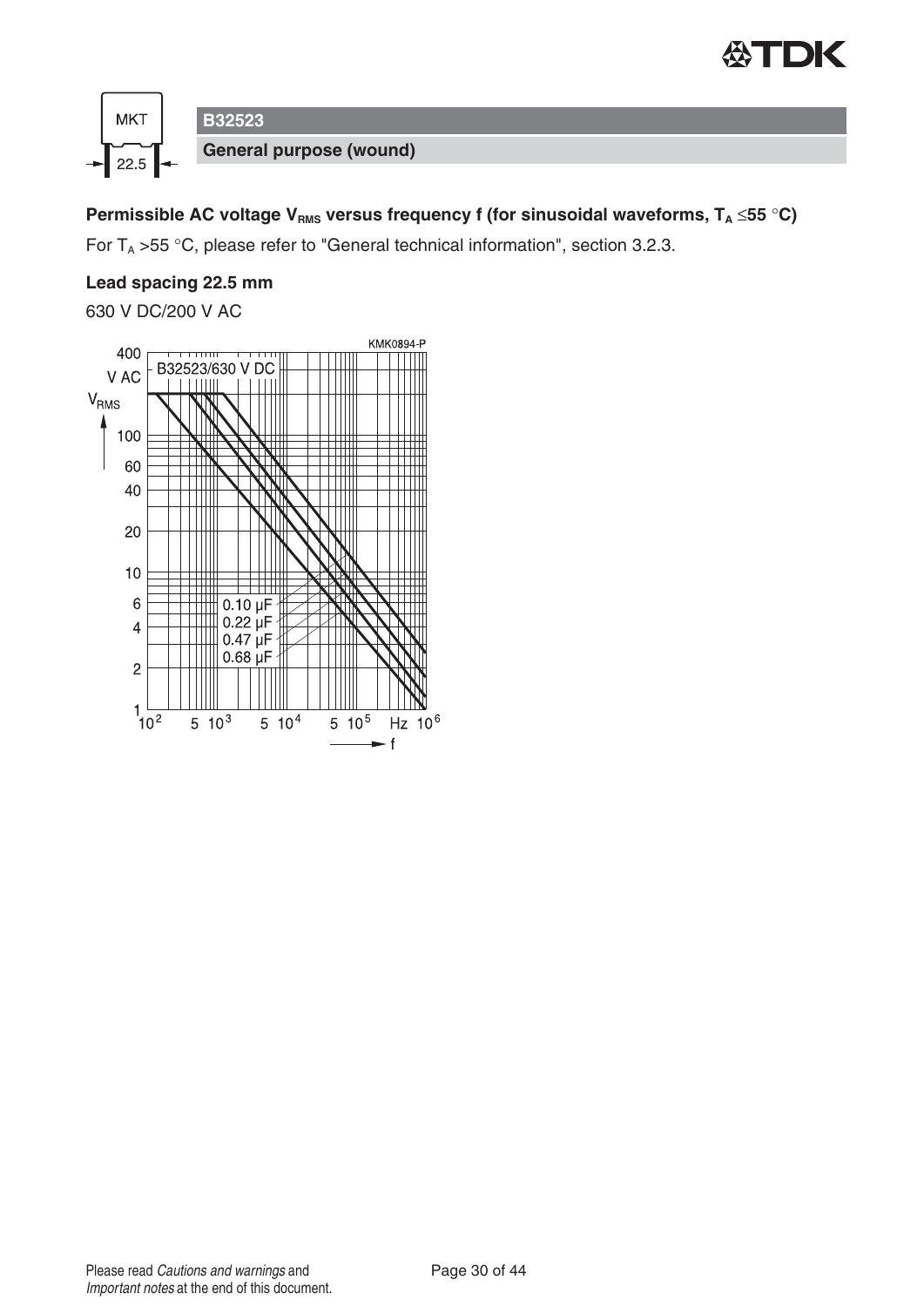



#### **Permissible AC voltage V<sub>RMS</sub> versus frequency f (for sinusoidal waveforms,**  $T_A \le 55$  **°C)**

For  $T_A > 55$  °C, please refer to "General technical information", section 3.2.3.

#### **Lead spacing 27.5 mm**



ШШ

 $1.5 \mu F$ 

 $3.3 \mu F$ 

 $10 \mu F$ 

 $15 \mu F$ 

 $33 \mu F$ 

 $5 \t10^3$ 

 $5 10^4$ 

Hz 10<sup>5</sup>

 $\mathbf{f}$ 

63 V DC/40 V AC 100 V DC/63 V AC



 $5 \frac{10^2}{ }$ 

₩

₩ Ш

40

20

 $10$ 

6

 $\overline{4}$ 

 $\overline{c}$ 

 $1\frac{1}{10}$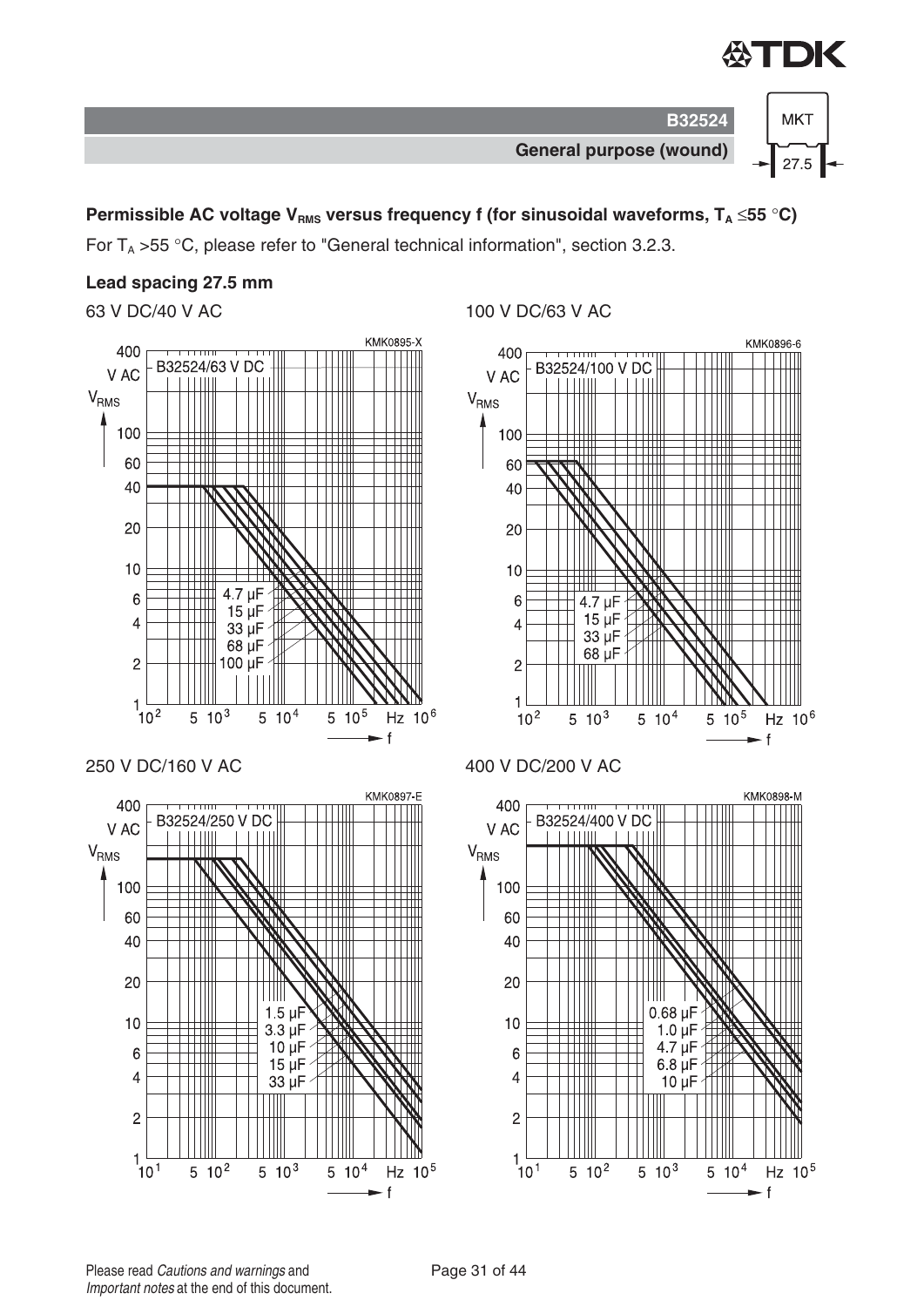



### **Permissible AC voltage V<sub>RMS</sub> versus frequency f (for sinusoidal waveforms, T<sub>A</sub> ≤55 °C)**

For  $T_A > 55$  °C, please refer to "General technical information", section 3.2.3.

#### **Lead spacing 27.5 mm**

630 V DC/220 V AC

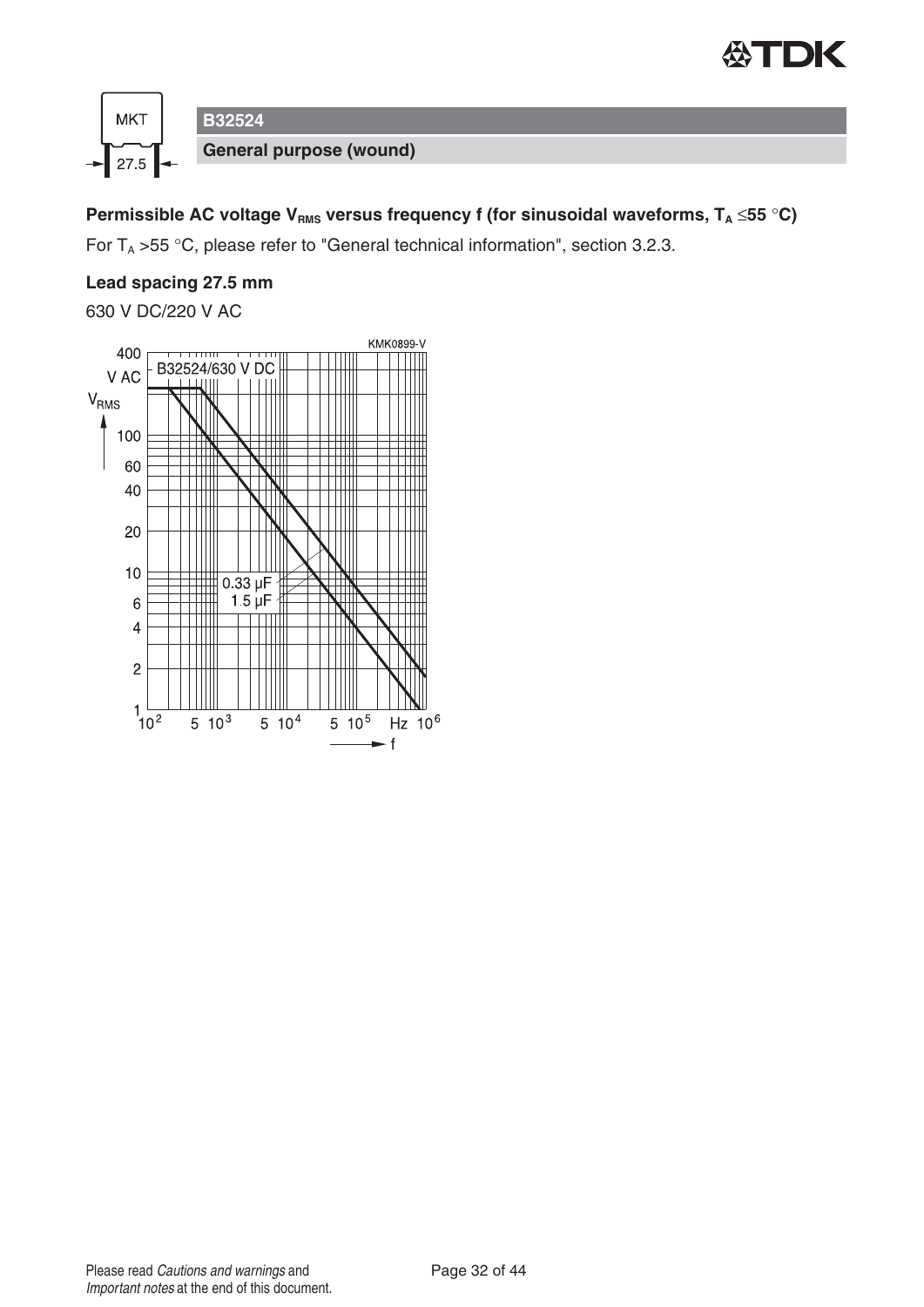

 $37.5$ 

 $\mathsf{f}$ 



#### **Permissible AC voltage V<sub>RMS</sub> versus frequency f (for sinusoidal waveforms,**  $T_A \le 55$  **°C)**

For  $T_A > 55$  °C, please refer to "General technical information", section 3.2.3.

#### **Lead spacing 37.5 mm**



63 V DC/40 V AC 100 V DC/63 V AC

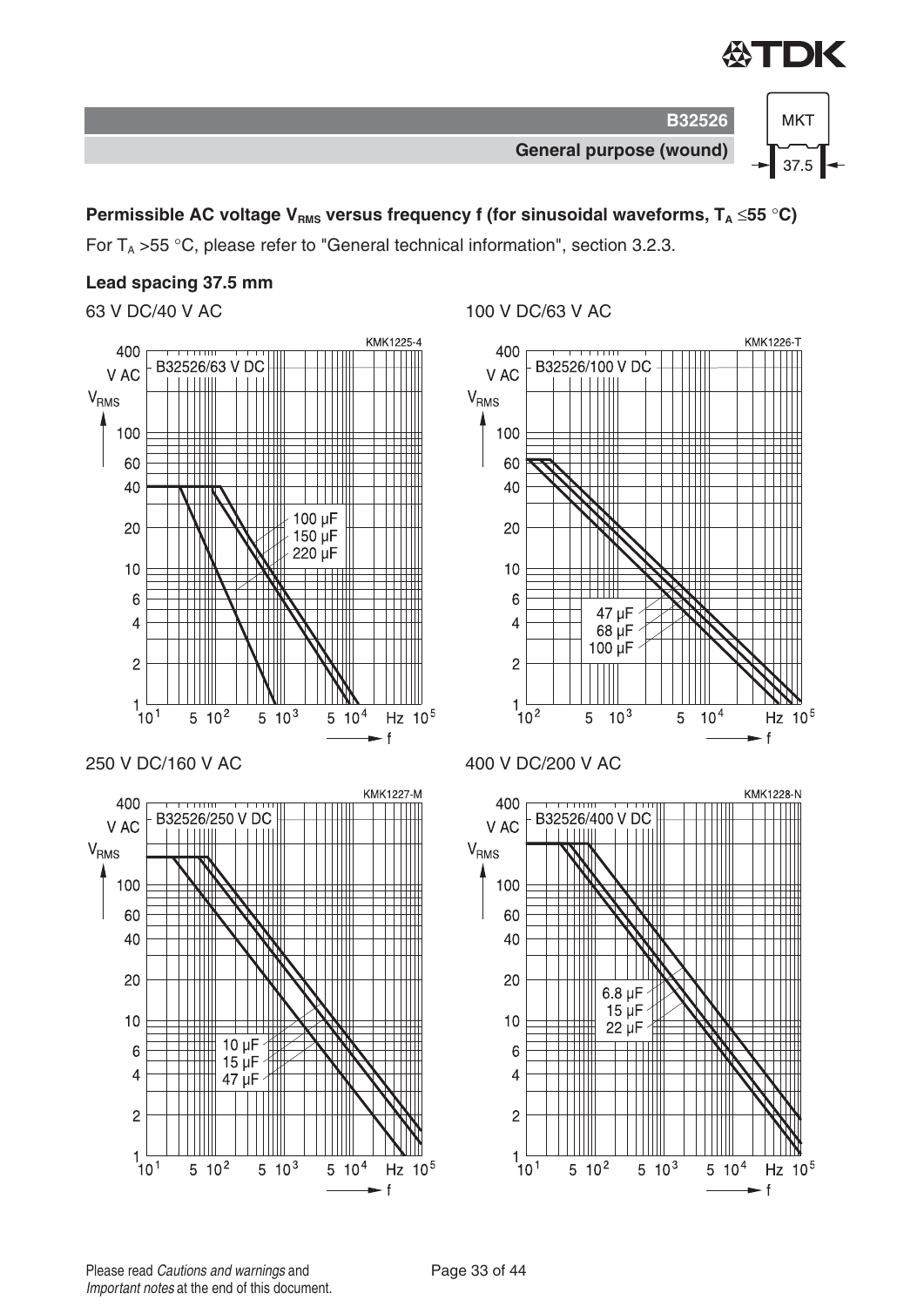



#### **Mounting guidelines**

#### **1 Soldering**

#### **1.1 Solderability of leads**

The solderability of terminal leads is tested to IEC 60068-2-20:2008, test Ta, method 1.

Before a solderability test is carried out, terminals are subjected to accelerated ageing (to IEC 60068-2-2:2007, test Ba: 4 h exposure to dry heat at 155 °C). Since the ageing temperature is far higher than the upper category temperature of the capacitors, the terminal wires should be cut off from the capacitor before the ageing procedure to prevent the solderability being impaired by the products of any capacitor decomposition that might occur.

| Solder bath temperature | 235 $\pm$ 5 °C                                                             |
|-------------------------|----------------------------------------------------------------------------|
| Soldering time          | $2.0 \pm 0.5$ s                                                            |
| Immersion depth         | $2.0 + 0/- 0.5$ mm from capacitor body or seating plane                    |
| Evaluation criteria:    |                                                                            |
| Visual inspection       | Wetting of wire surface by new solder $\geq 90\%$ ,<br>free-flowing solder |

#### **1.2 Resistance to soldering heat**

Resistance to soldering heat is tested to IEC 60068-2-20:2008, test Tb, method 1. Conditions:

| <b>Series</b>            |                                                                                            | Solder bath temperature | Soldering time                                                                                                       |
|--------------------------|--------------------------------------------------------------------------------------------|-------------------------|----------------------------------------------------------------------------------------------------------------------|
| <b>MKT</b>               | boxed (except $2.5 \times 6.5 \times 7.2$ mm)<br>coated<br>uncoated (lead spacing >10 mm)  | 260 ±5 °C               | 10 $\pm$ 1 s                                                                                                         |
| <b>MFP</b>               |                                                                                            |                         |                                                                                                                      |
| <b>MKP</b>               | (lead spacing > 7.5 mm)                                                                    |                         |                                                                                                                      |
| <b>MKT</b>               | boxed (case $2.5 \times 6.5 \times 7.2$ mm)                                                |                         | 5±1s                                                                                                                 |
| <b>MKP</b><br><b>MKT</b> | (lead spacing $\leq 7.5$ mm)<br>uncoated (lead spacing $\leq 10$ mm)<br>insulated (B32559) |                         | $<4$ s<br>recommended soldering<br>profile for MKT uncoated<br>(lead spacing $\leq 10$ mm) and<br>insulated (B32559) |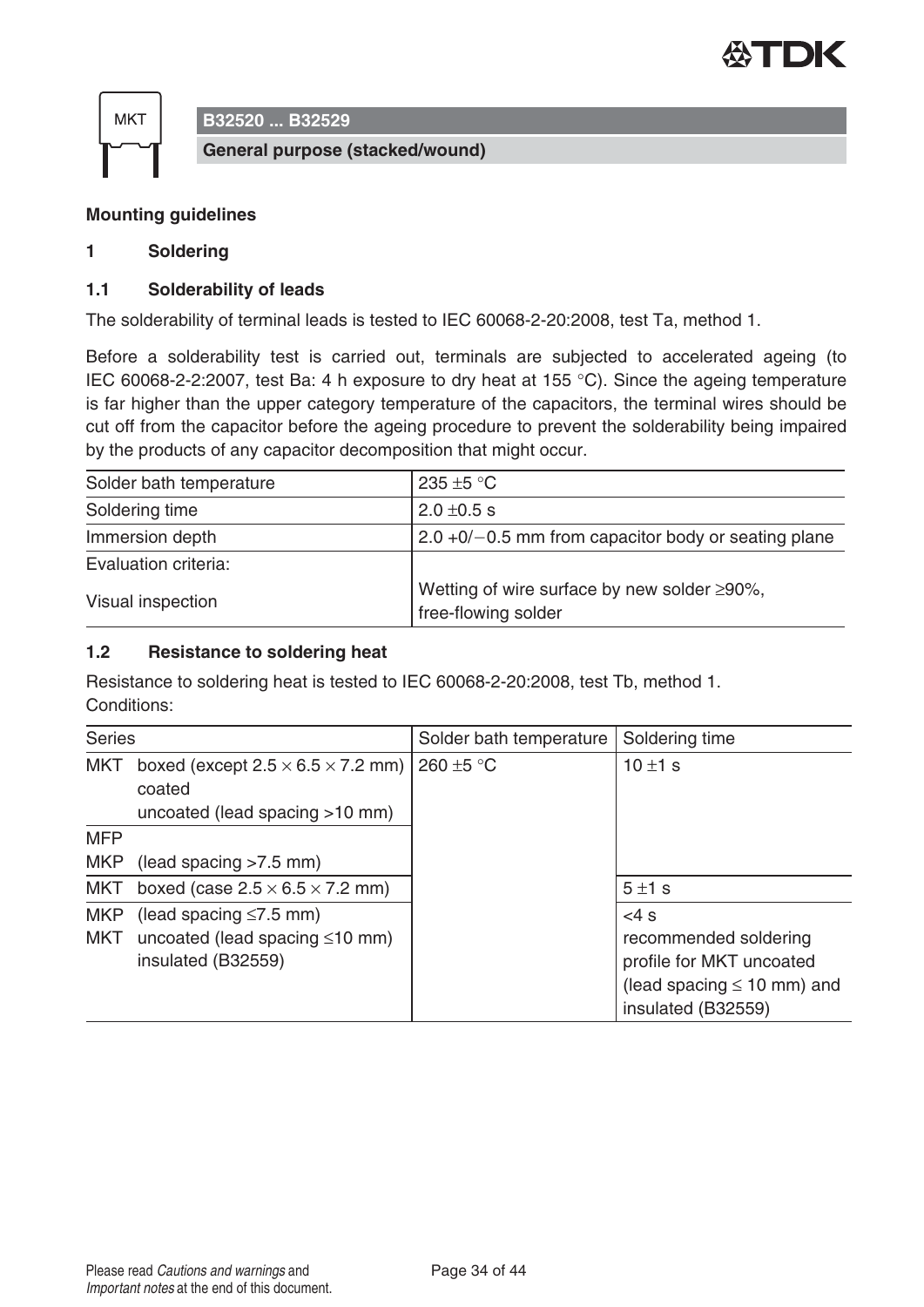# TDK



# **B32520 ... B32529**

#### **General purpose (stacked/wound)**



| Immersion depth      | $2.0 + 0/- 0.5$ mm from capacitor body or seating plane                                     |
|----------------------|---------------------------------------------------------------------------------------------|
| Shield               | Heat-absorbing board, $(1.5 \pm 0.5)$ mm thick, between<br>capacitor body and liquid solder |
| Evaluation criteria: |                                                                                             |
| Visual inspection    | No visible damage                                                                           |
| $\Delta C/C_0$       | 2% for MKT/MKP/MFP<br>5% for EMI suppression capacitors                                     |
| tan $\delta$         | As specified in sectional specification                                                     |

#### **1.3 General notes on soldering**

Permissible heat exposure loads on film capacitors are primarily characterized by the upper category temperature  $T_{\text{max}}$ . Long exposure to temperatures above this type-related temperature limit can lead to changes in the plastic dielectric and thus change irreversibly a capacitor's electrical characteristics. For short exposures (as in practical soldering processes) the heat load (and thus the possible effects on a capacitor) will also depend on other factors like:

- Pre-heating temperature and time
- Forced cooling immediately after soldering
- Terminal characteristics: diameter, length, thermal resistance, special configurations (e.g. crimping)
- $\blacksquare$  Height of capacitor above solder bath
- Shadowing by neighboring components
- Additional heating due to heat dissipation by neighboring components
- Use of solder-resist coatings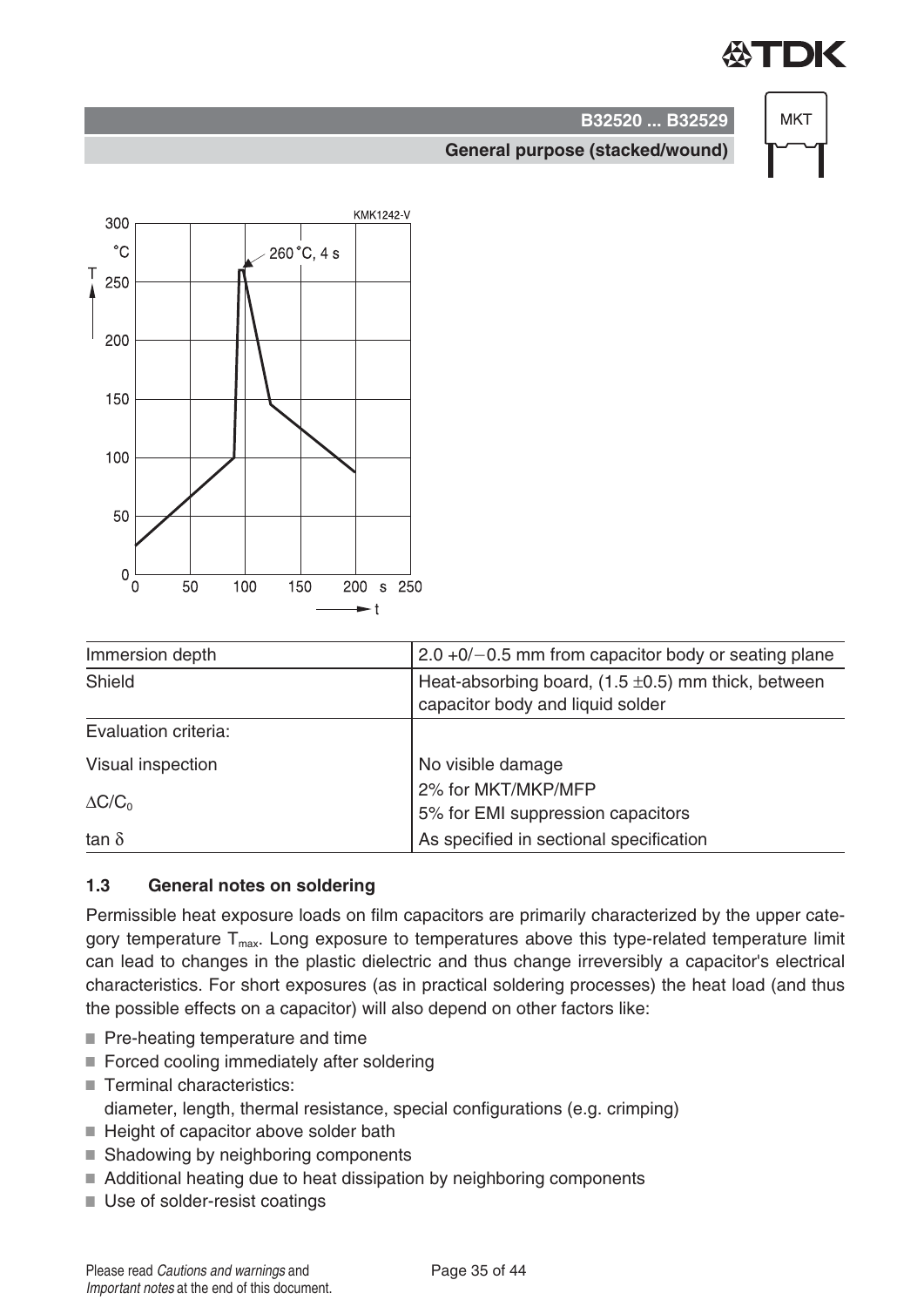



The overheating associated with some of these factors can usually be reduced by suitable countermeasures. For example, if a pre-heating step cannot be avoided, an additional or reinforced cooling process may possibly have to be included.

#### **Recommendations**

As a reference, the recommended wave soldering profile for our film capacitors is as follows:



Please read Cautions and warnings and <br>
Page 36 of 44 Important notes at the end of this document.

 $\overline{P}$ 

KMK1744-9-E

sensor position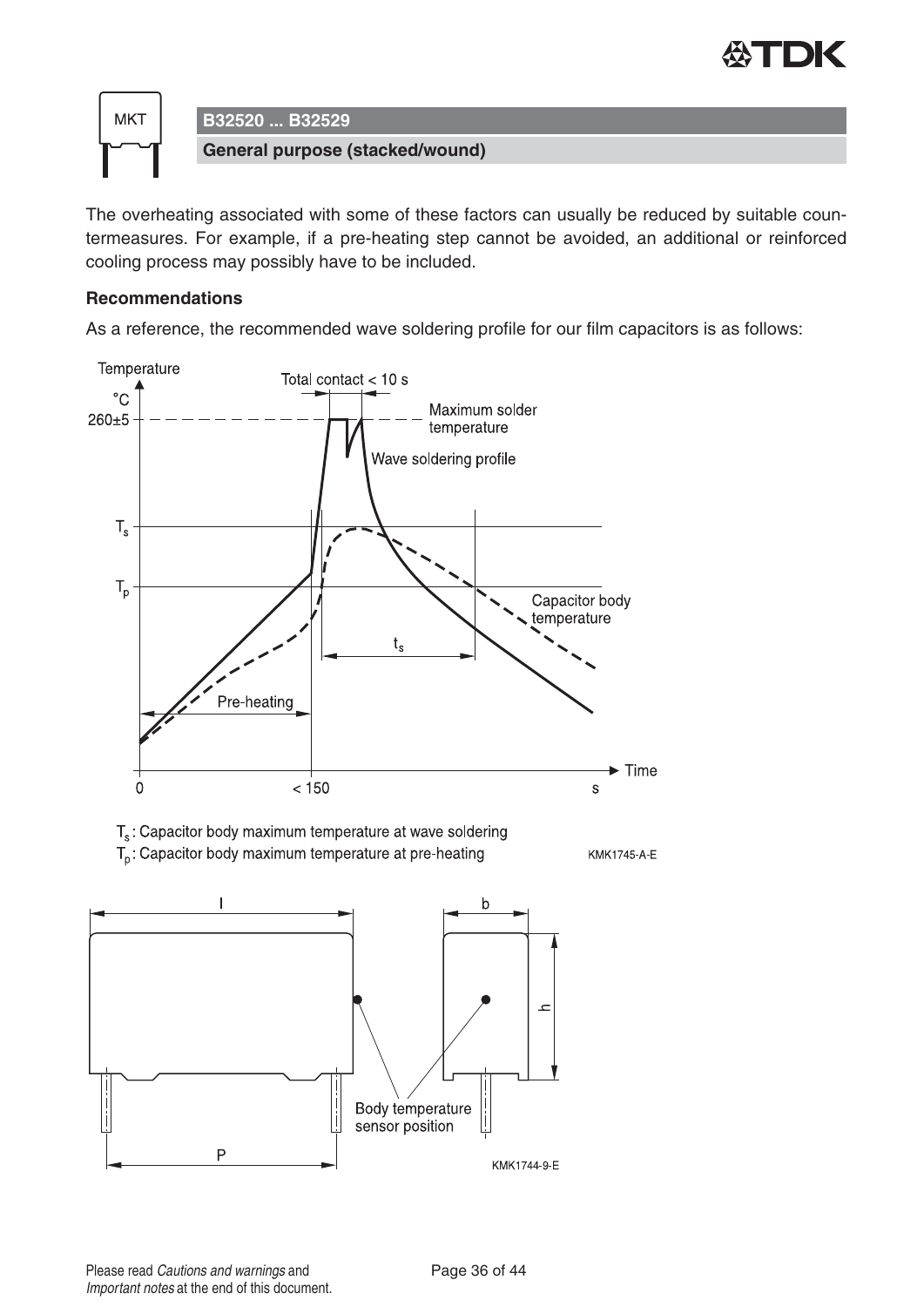

**MKT** 

**General purpose (stacked/wound)**

Body temperature should follow the description below:

- MKP capacitor During pre-heating:  $T_p \le 110$  °C During soldering:  $T_s \le 120$  °C, t<sub>s</sub>  $\le 45$  s
- MKT capacitor During pre-heating:  $T_p \le 125$  °C During soldering:  $T_s \le 160$  °C,  $t_s \le 45$  s

When SMD components are used together with leaded ones, the film capacitors should not pass into the SMD adhesive curing oven. The leaded components should be assembled after the SMD curing step.

Leaded film capacitors are not suitable for reflow soldering.

In order to ensure proper conditions for manual or selective soldering, the body temperature of the capacitor  $(T_s)$  must be ≤120 °C.

One recommended condition for manual soldering is that the tip of the soldering iron should be <360 °C and the soldering contact time should be no longer than 3 seconds.

For uncoated MKT capacitors with lead spacings  $\leq$ 10 mm (B32560/B32561) the following measures are recommended:

- $\blacksquare$  pre-heating to not more than 110 °C in the preheater phase
- rapid cooling after soldering

Please refer to our Film Capacitors Data Book in case more details are needed.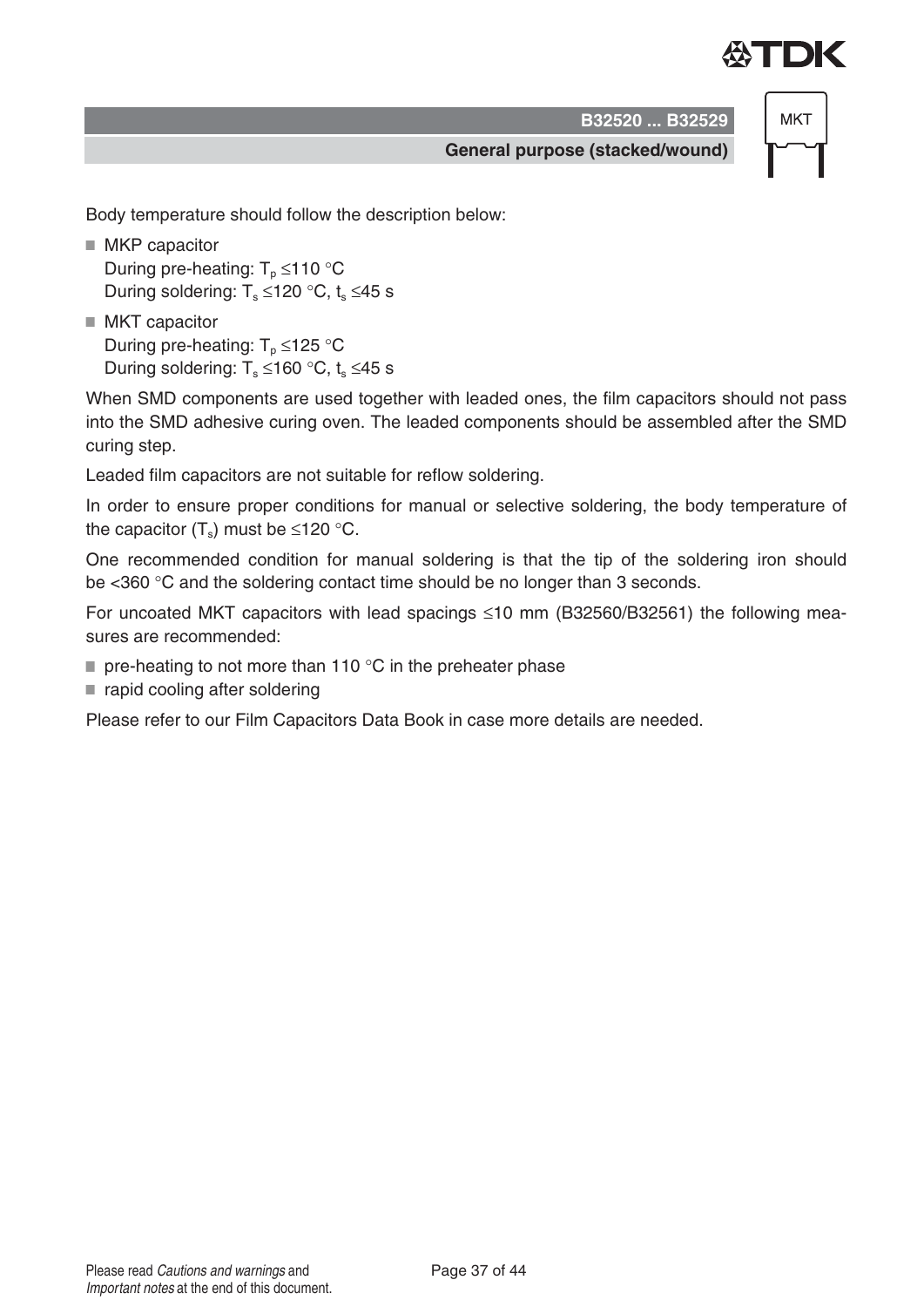

**B32520 ... B32529**

**General purpose (stacked/wound)**

#### **Cautions and warnings**

- Do not exceed the upper category temperature (UCT).
- Do not apply any mechanical stress to the capacitor terminals.
- Avoid any compressive, tensile or flexural stress.
- Do not move the capacitor after it has been soldered to the PC board.
- Do not pick up the PC board by the soldered capacitor.
- Do not place the capacitor on a PC board whose PTH hole spacing differs from the specified lead spacing.
- Do not exceed the specified time or temperature limits during soldering.
- Avoid external energy inputs, such as fire or electricity.
- Avoid overload of the capacitors.
- Consult us if application is with severe temperature and humidity condition.
- There are no serviceable or repairable parts inside the capacitor. Opening the capacitor or any attempts to open or repair the capacitor will void the warranty and liability of TDK Electronics.
- **Please note that the standards referred to in this publication may have been revised in the** meantime.

The table below summarizes the safety instructions that must always be observed. A detailed description can be found in the relevant sections of the chapters "General technical information" and "Mounting guidelines".

| <b>Topic</b>               | Safety information                                                                                                                                                                                                                                                                                                                                        | Reference chapter<br>"General technical<br>information" |
|----------------------------|-----------------------------------------------------------------------------------------------------------------------------------------------------------------------------------------------------------------------------------------------------------------------------------------------------------------------------------------------------------|---------------------------------------------------------|
| Storage<br>conditions      | Make sure that capacitors are stored within the<br>specified range of time, temperature and humidity<br>conditions.                                                                                                                                                                                                                                       | 4.5<br>"Storage conditions"                             |
| Flammability               | Avoid external energy, such as fire or electricity<br>(passive flammability), avoid overload of the capacitors<br>(active flammability) and consider the flammability of<br>materials.                                                                                                                                                                    | 5.3<br>"Flammability"                                   |
| Resistance to<br>vibration | Do not exceed the tested ability to withstand vibration.<br>The capacitors are tested to IEC 60068-2-6:2007.<br>TDK Electronics offers film capacitors specially<br>designed for operation under more severe vibration<br>regimes such as those found in automotive<br>applications. Consult our catalog "Film Capacitors for<br>Automotive Electronics". | 5.2<br>"Resistance to<br>vibration"                     |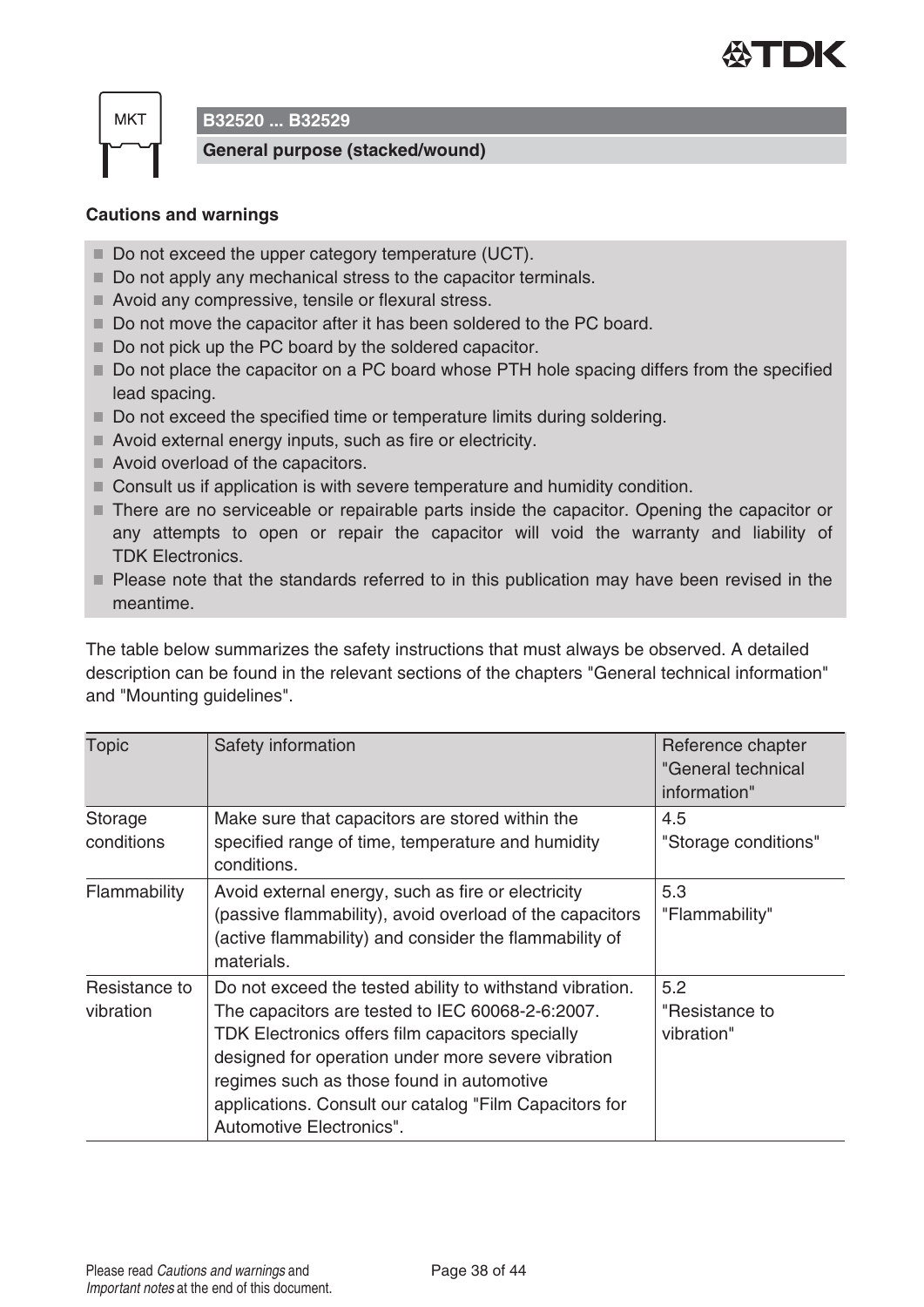



**General purpose (stacked/wound)**

| <b>Topic</b>                                            | Safety information                                                                                                                                                                                                         | Reference chapter<br>"Mounting guidelines"               |
|---------------------------------------------------------|----------------------------------------------------------------------------------------------------------------------------------------------------------------------------------------------------------------------------|----------------------------------------------------------|
| Soldering                                               | Do not exceed the specified time or temperature limits<br>during soldering.                                                                                                                                                | 1 "Soldering"                                            |
| Cleaning                                                | Use only suitable solvents for cleaning capacitors.                                                                                                                                                                        | 2 "Cleaning"                                             |
| Embedding of<br>capacitors in<br>finished<br>assemblies | When embedding finished circuit assemblies in plastic<br>resins, chemical and thermal influences must be taken<br>into account.<br>Caution: Consult us first, if you also wish to embed<br>other uncoated component types! | 3 "Embedding of<br>capacitors in finished<br>assemblies" |

#### **Display of ordering codes for TDK Electronics products**

The ordering code for one and the same product can be represented differently in data sheets, data books, other publications, on the company website, or in order-related documents such as shipping notes, order confirmations and product labels. The varying representations of the ordering codes are due to different processes employed and do not affect the specifications of the respective products.

Detailed information can be found on the Internet under

www.tdk-electronics.tdk.com/orderingcodes.

#### Correlation of data sheet values and modelling tool outputs

Data sheet values and results of design tools may deviate as they have not been derived in the same context.

While data sheets show individual parameter statements without considering a possible dependency to other parameters. Tools model a complete given scenario as input and processed inside the tool.

Furthermore as we constantly strive to improve our models, the results of tools can change over time and be a non-binding indication only.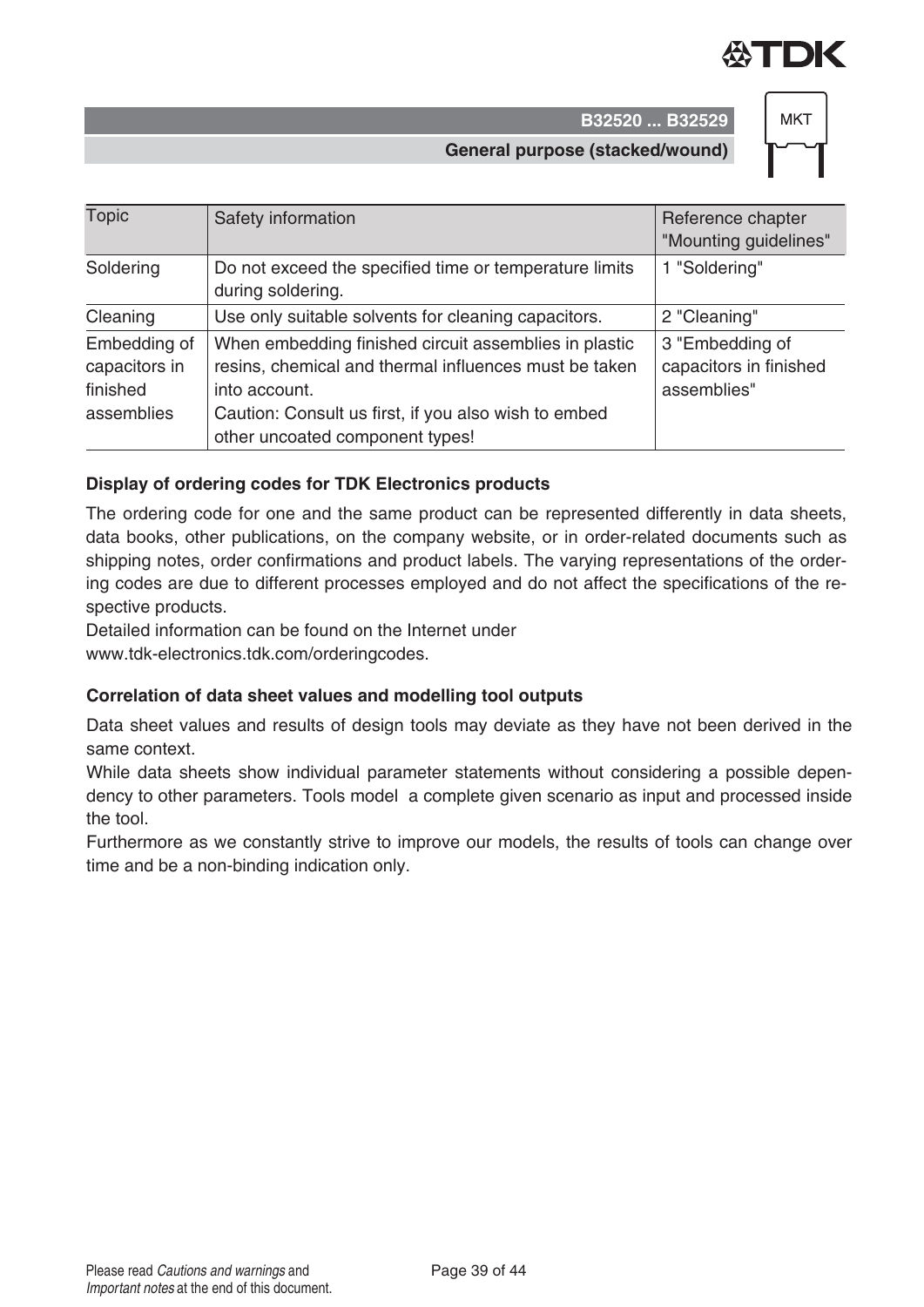

# **B32520 ... B32529**

**General purpose (stacked/wound)**

#### **Symbols and terms**

| Symbol              | English                                                                      | German                                                                                |
|---------------------|------------------------------------------------------------------------------|---------------------------------------------------------------------------------------|
| $\alpha$            | Heat transfer coefficient                                                    | Wärmeübergangszahl                                                                    |
| $\alpha_{\text{C}}$ | Temperature coefficient of capacitance                                       | Temperaturkoeffizient der Kapazität                                                   |
| A                   | Capacitor surface area                                                       | Kondensatoroberfläche                                                                 |
| $\beta_{\rm C}$     | Humidity coefficient of capacitance                                          | Feuchtekoeffizient der Kapazität                                                      |
| С                   | Capacitance                                                                  | Kapazität                                                                             |
| $C_R$               | Rated capacitance                                                            | Nennkapazität                                                                         |
| $\Delta C$          | Absolute capacitance change                                                  | Absolute Kapazitätsänderung                                                           |
| $\Delta{\rm C/C}$   | Relative capacitance change (relative<br>deviation of actual value)          | Relative Kapazitätsänderung (relative<br>Abweichung vom Ist-Wert)                     |
| $\Delta C/C_R$      | Capacitance tolerance (relative deviation<br>from rated capacitance)         | Kapazitätstoleranz (relative Abweichung<br>vom Nennwert)                              |
| dt                  | Time differential                                                            | Differentielle Zeit                                                                   |
| $\Delta t$          | Time interval                                                                | Zeitintervall                                                                         |
| $\Delta T$          | Absolute temperature change                                                  | Absolute Temperaturänderung                                                           |
|                     | (self-heating)                                                               | (Selbsterwärmung)                                                                     |
| Δ tan δ             | Absolute change of dissipation factor                                        | Absolute Änderung des Verlustfaktors                                                  |
| $\Delta V$          | Absolute voltage change                                                      | Absolute Spannungsänderung                                                            |
| dV/dt               | Time differential of voltage function (rate                                  | Differentielle Spannungsänderung                                                      |
|                     | of voltage rise)                                                             | (Spannungsflankensteilheit)                                                           |
| $\Delta V/\Delta t$ | Voltage change per time interval                                             | Spannungsänderung pro Zeitintervall                                                   |
| Е                   | Activation energy for diffusion                                              | Aktivierungsenergie zur Diffusion                                                     |
| <b>ESL</b>          | Self-inductance                                                              | Eigeninduktivität                                                                     |
| <b>ESR</b>          | Equivalent series resistance                                                 | Ersatz-Serienwiderstand                                                               |
| f                   | Frequency                                                                    | Frequenz                                                                              |
| $f_1$               | Frequency limit for reducing permissible<br>AC voltage due to thermal limits | Grenzfrequenz für thermisch bedingte<br>Reduzierung der zulässigen<br>Wechselspannung |
| f <sub>2</sub>      | Frequency limit for reducing permissible<br>AC voltage due to current limit  | Grenzfrequenz für strombedingte<br>Reduzierung der zulässigen<br>Wechselspannung      |
| $f_r$               | Resonant frequency                                                           | Resonanzfrequenz                                                                      |
| $F_{D}$             | Thermal acceleration factor for diffusion                                    | Therm. Beschleunigungsfaktor zur<br><b>Diffusion</b>                                  |
| $F_{\rm T}$         | Derating factor                                                              | Deratingfaktor                                                                        |
|                     | Current (peak)                                                               | Stromspitze                                                                           |
| $I_{\rm C}$         | Category current (max. continuous<br>current)                                | Kategoriestrom (max. Dauerstrom)                                                      |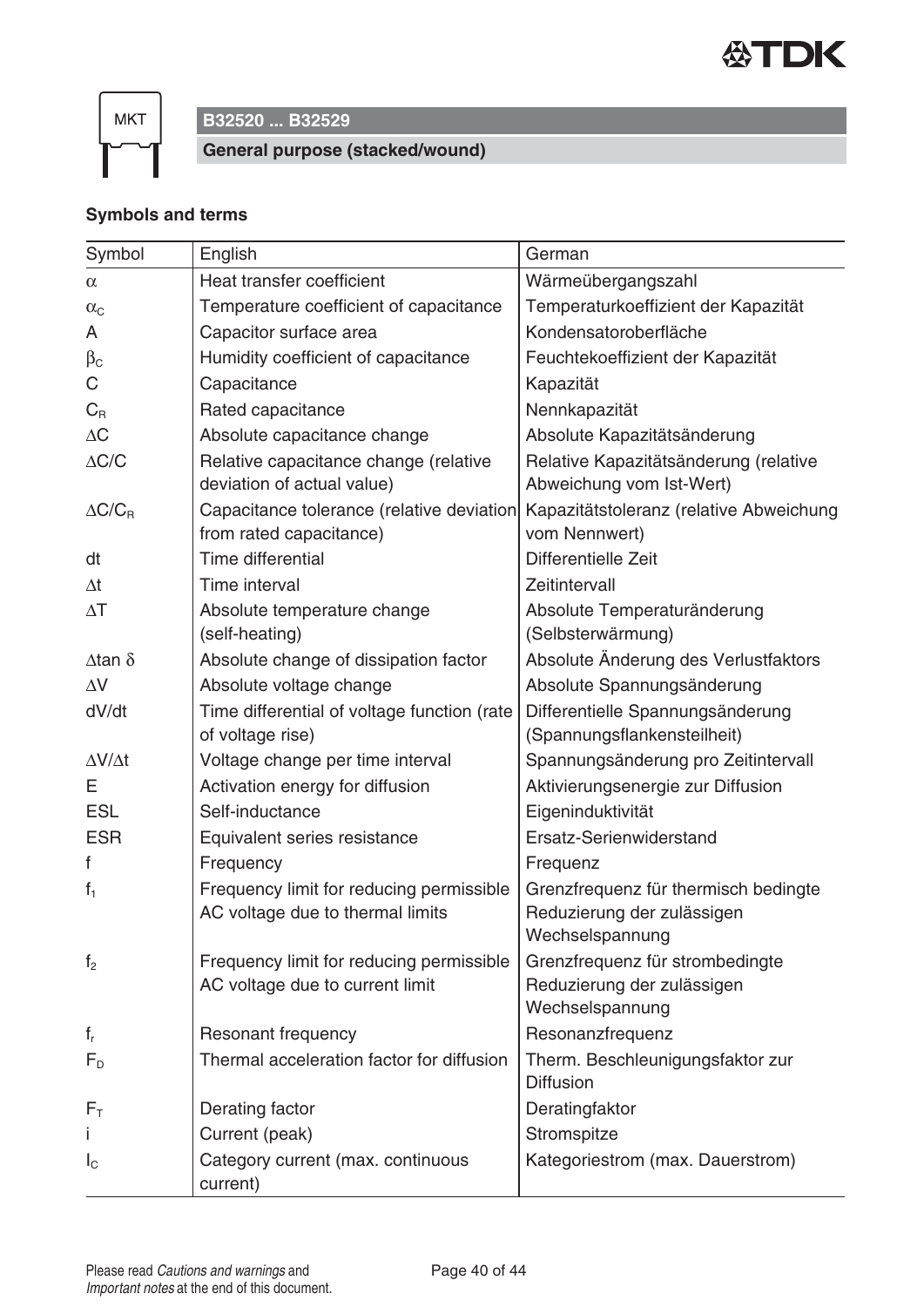

**MKT** 

**General purpose (stacked/wound)**

| Symbol                      | English                                             | German                                         |
|-----------------------------|-----------------------------------------------------|------------------------------------------------|
| I <sub>RMS</sub>            | (Sinusoidal) alternating current,                   | (Sinusförmiger) Wechselstrom                   |
|                             | root-mean-square value                              |                                                |
| $i_z$                       | Capacitance drift                                   | Inkonstanz der Kapazität                       |
| $k_0$                       | Pulse characteristic                                | Impulskennwert                                 |
| $L_{\rm S}$                 | Series inductance                                   | Serieninduktivität                             |
| λ                           | Failure rate                                        | Ausfallrate                                    |
| $\lambda_{\rm o}$           | Constant failure rate during useful                 | Konstante Ausfallrate in der                   |
|                             | service life                                        | Nutzungsphase                                  |
| $\lambda_{\text{test}}$     | Failure rate, determined by tests                   | Experimentell ermittelte Ausfallrate           |
| $P_{\text{diss}}$           | Dissipated power                                    | Abgegebene Verlustleistung                     |
| $P_{gen}$                   | Generated power                                     | Erzeugte Verlustleistung                       |
| Q                           | Heat energy                                         | Wärmeenergie                                   |
| $\rho$                      | Density of water vapor in air                       | Dichte von Wasserdampf in Luft                 |
| R                           | Universal molar constant for gases                  | Allg. Molarkonstante für Gas                   |
| R                           | Ohmic resistance of discharge circuit               | <b>Ohmscher Widerstand des</b>                 |
|                             |                                                     | Entladekreises                                 |
| $R_i$                       | Internal resistance                                 | Innenwiderstand                                |
| $R_{ins}$                   | Insulation resistance                               | Isolationswiderstand                           |
| $R_{P}$                     | Parallel resistance                                 | Parallelwiderstand                             |
| $R_{\rm S}$                 | Series resistance                                   | Serienwiderstand                               |
| S                           | severity (humidity test)                            | Schärfegrad (Feuchtetest)                      |
| t                           | Time                                                | Zeit                                           |
| Τ                           | Temperature                                         | Temperatur                                     |
| τ                           | Time constant                                       | Zeitkonstante                                  |
| tan $\delta$                | <b>Dissipation factor</b>                           | Verlustfaktor                                  |
| tan $\delta_{\rm D}$        | Dielectric component of dissipation<br>factor       | Dielektrischer Anteil des Verlustfaktors       |
| tan $\delta_{\rm P}$        | Parallel component of dissipation factor            | Parallelanteil des Verlfustfaktors             |
| tan $\delta_{\rm s}$        | Series component of dissipation factor              | Serienanteil des Verlustfaktors                |
| $T_A$                       | Temperature of the air surrounding the<br>component | Temperatur der Luft, die das Bauteil<br>umgibt |
| $T_{\text{max}}$            | Upper category temperature                          | Obere Kategorietemperatur                      |
| $\mathsf{T}_{\mathsf{min}}$ | Lower category temperature                          | Untere Kategorietemperatur                     |
| $t_{OL}$                    | Operating life at operating temperature             | Betriebszeit bei Betriebstemperatur und        |
|                             | and voltage                                         | -spannung                                      |
| $T_{op}$                    | Operating temperature, $T_A + \Delta T$             | Beriebstemperatur, $T_A + \Delta T$            |
| $T_R$                       | Rated temperature                                   | Nenntemperatur                                 |
| $T_{ref}$                   | Reference temperature                               | Referenztemperatur                             |
| $t_{\scriptstyle\rm SL}$    | Reference service life                              | Referenz-Lebensdauer                           |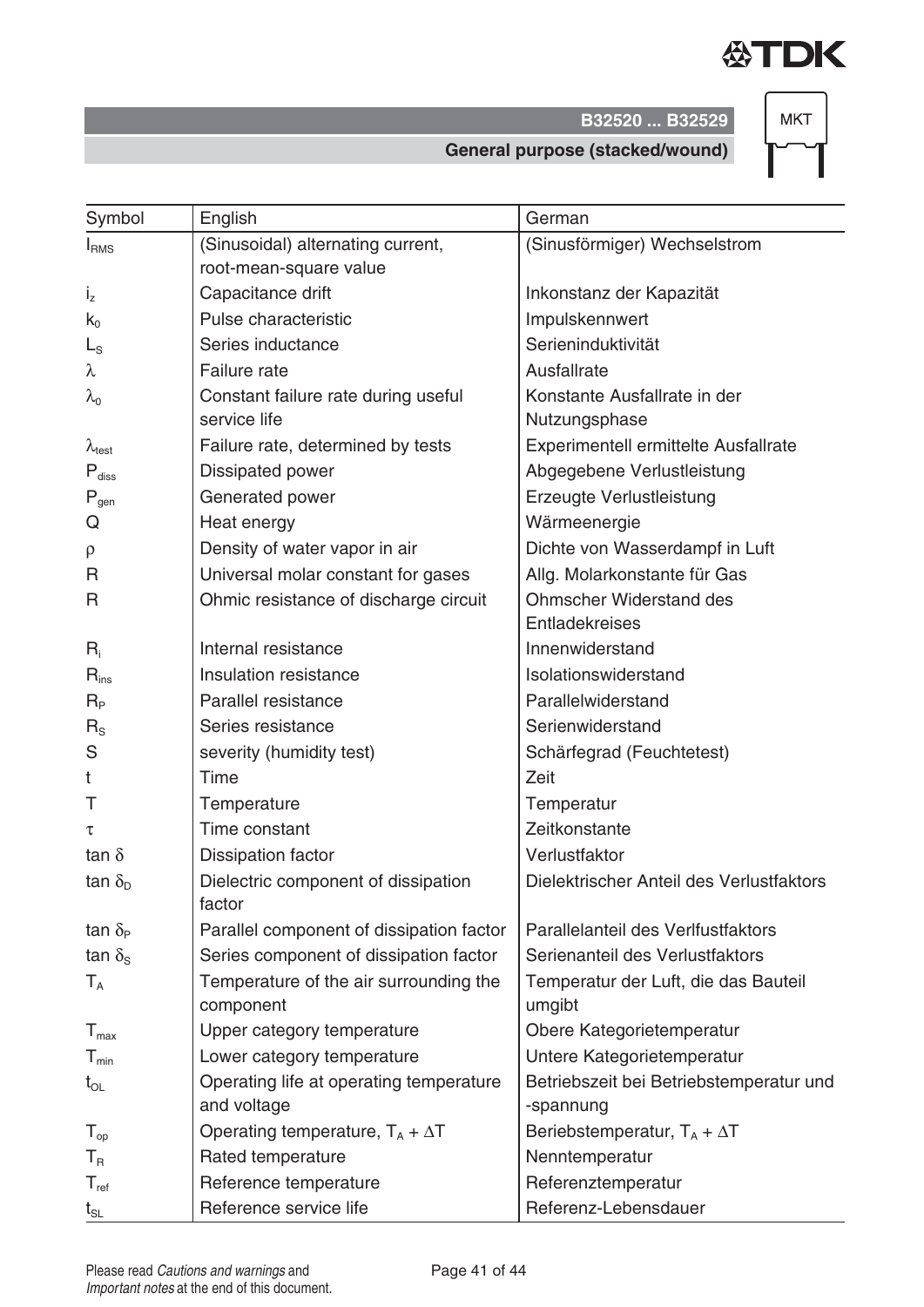

# **B32520 ... B32529**

#### **General purpose (stacked/wound)**

| Symbol                          | English                           | German                                |
|---------------------------------|-----------------------------------|---------------------------------------|
| $V_{AC}$                        | AC voltage                        | Wechselspannung                       |
| $V_{C}$                         | Category voltage                  | Kategoriespannung                     |
| $V_{C,RMS}$                     | Category AC voltage               | (Sinusförmige)                        |
|                                 |                                   | Kategorie-Wechselspannung             |
| $V_{CD}$                        | Corona-discharge onset voltage    | Teilentlade-Einsatzspannung           |
| $V_{ch}$                        | Charging voltage                  | Ladespannung                          |
| $V_{DC}$                        | DC voltage                        | Gleichspannung                        |
| $V_{FB}$                        | Fly-back capacitor voltage        | Spannung (Flyback)                    |
| $V_i$                           | Input voltage                     | Eingangsspannung                      |
| $V_{o}$                         | Output voltage                    | Ausgangssspannung                     |
| $V_{op}$                        | Operating voltage                 | Betriebsspannung                      |
| $V_{p}$                         | Peak pulse voltage                | Impuls-Spitzenspannung                |
| $V_{\text{pp}}$                 | Peak-to-peak voltage Impedance    | Spannungshub                          |
| $V_{R}$                         | Rated voltage                     | Nennspannung                          |
| $\hat{\mathsf{v}}_{\mathsf{R}}$ | Amplitude of rated AC voltage     | Amplitude der Nenn-Wechselspannung    |
| V <sub>RMS</sub>                | (Sinusoidal) alternating voltage, | (Sinusförmige) Wechselspannung        |
|                                 | root-mean-square value            |                                       |
| $V_{\rm SC}$                    | S-correction voltage              | Spannung bei Anwendung "S-correction" |
| $V_{\rm sn}$                    | Snubber capacitor voltage         | Spannung bei Anwendung                |
|                                 |                                   | "Beschaltung"                         |
| Z                               | Impedance                         | Scheinwiderstand                      |
| e                               | Lead spacing                      | Rastermaß                             |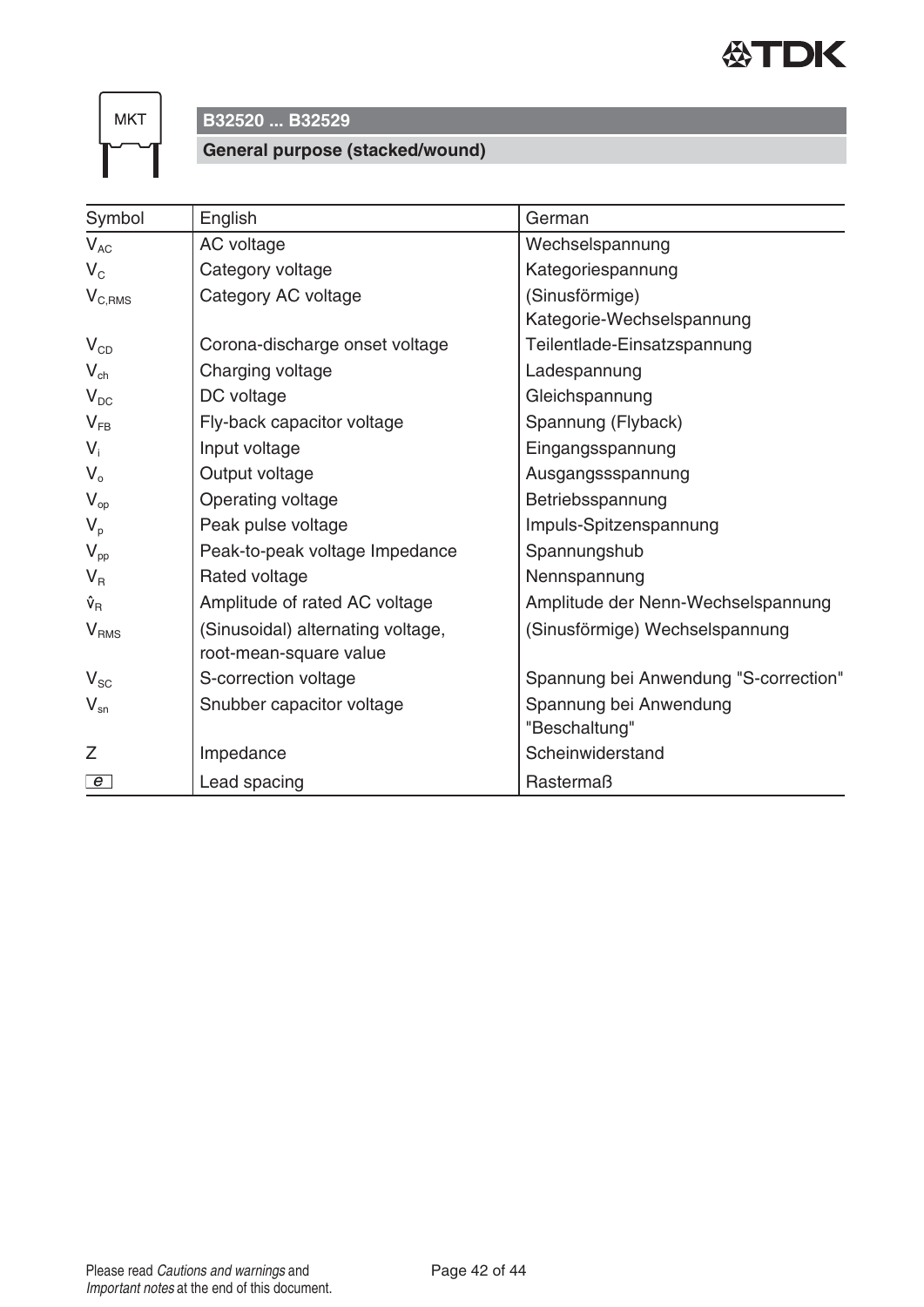

The following applies to all products named in this publication:

- 1. Some parts of this publication contain **statements about the suitability of our products for certain areas of application**. These statements are based on our knowledge of typical requirements that are often placed on our products in the areas of application concerned. We nevertheless expressly point out **that such statements cannot be regarded as binding statements about the suitability of our products for a particular customer application**. As a rule, we are either unfamiliar with individual customer applications or less familiar with them than the customers themselves. For these reasons, it is always ultimately incumbent on the customer to check and decide whether a product with the properties described in the product specification is suitable for use in a particular customer application.
- 2. We also point out that **in individual cases, a malfunction of electronic components or failure before the end of their usual service life cannot be completely ruled out in the current state of the art, even if they are operated as specified**. In customer applications requiring a very high level of operational safety and especially in customer applications in which the malfunction or failure of an electronic component could endanger human life or health (e.g. in accident prevention or lifesaving systems), it must therefore be ensured by means of suitable design of the customer application or other action taken by the customer (e.g. installation of protective circuitry or redundancy) that no injury or damage is sustained by third parties in the event of malfunction or failure of an electronic component.
- 3. **The warnings, cautions and product-specific notes must be observed.**
- 4. In order to satisfy certain technical requirements, **some of the products described in this publication may contain substances subject to restrictions in certain jurisdictions (e.g. because they are classed as hazardous)**. Useful information on this will be found in our Material Data Sheets on the Internet (www.tdk-electronics.tdk.com/material). Should you have any more detailed questions, please contact our sales offices.
- 5. We constantly strive to improve our products. Consequently, **the products described in this publication may change from time to time**. The same is true of the corresponding product specifications. Please check therefore to what extent product descriptions and specifications contained in this publication are still applicable before or when you place an order. We also **reserve the right to discontinue production and delivery of products**. Consequently, we cannot guarantee that all products named in this publication will always be available. The aforementioned does not apply in the case of individual agreements deviating from the foregoing for customer-specific products.
- 6. Unless otherwise agreed in individual contracts, **all orders are subject to our General Terms and Conditions of Supply**.